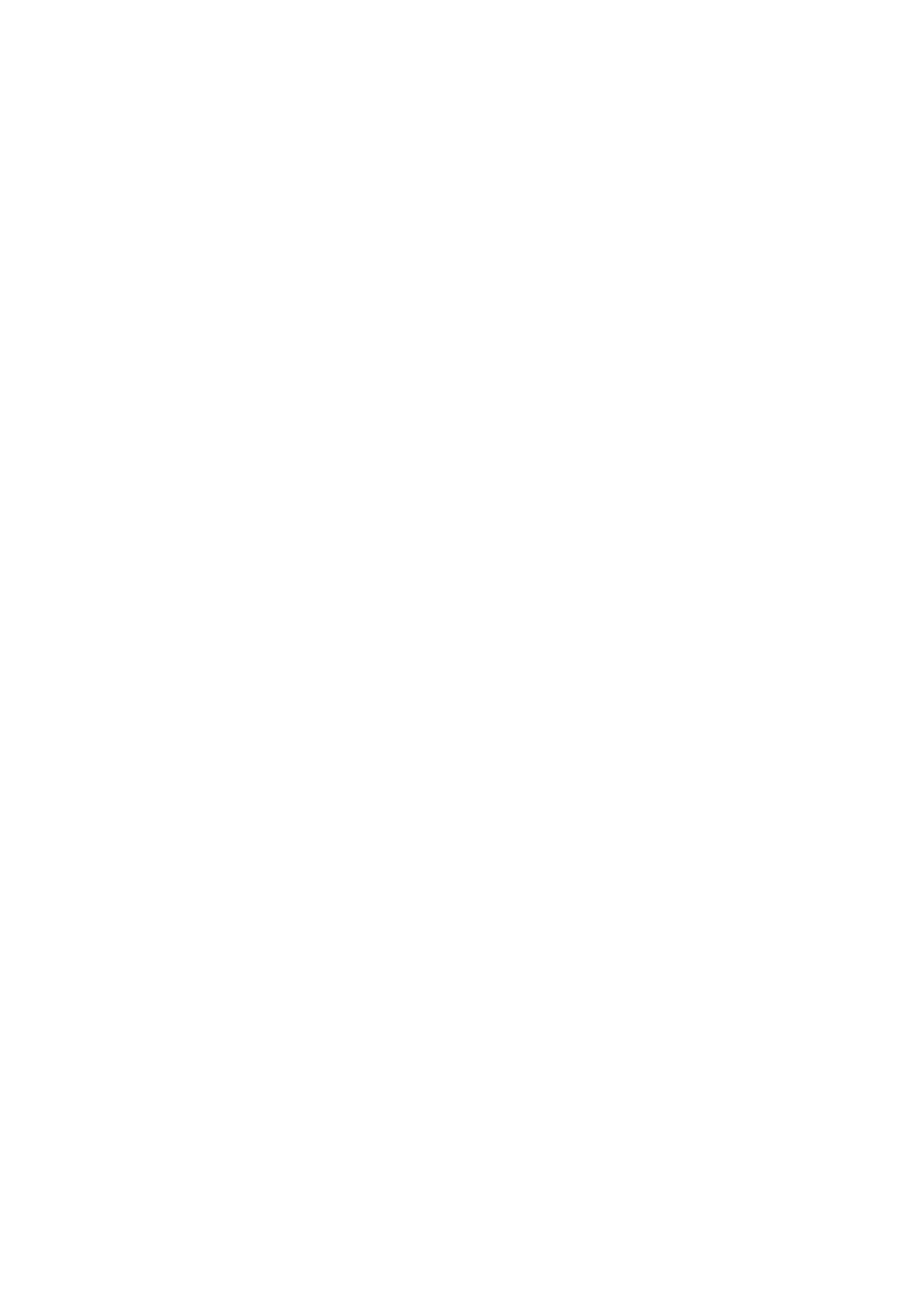| <b>Conference General Chairs:</b>                                            | Arun Kumar Bhaduri, India<br>Mikhail Chudakov, IAEA                                                                                                                                                                                                                                |
|------------------------------------------------------------------------------|------------------------------------------------------------------------------------------------------------------------------------------------------------------------------------------------------------------------------------------------------------------------------------|
| <b>Chairs of the International Scientific</b><br><b>Programme Committee:</b> | Donghui Zhang, China<br>Aline des Cloizeaux, IAEA                                                                                                                                                                                                                                  |
| <b>International Advisory</b><br>Committee:                                  | Donghui Zhang, China<br>Eric Abonneau, France<br>Arun Kumar Bhaduri, India<br>Akira Yamaguchi, Japan<br>Jaejoo Ha, Korea, Rep. of<br>Vyacheslav Pershukov, Russia<br>Fiona Rayment, UK<br>Sal Golub, USA<br>Maria Betti, EC/JRC<br>Hideki Kamide, GIF<br>Tatiana Ivanova, OECD/NEA |

### **IAEA Secretariat:**

| Scientific Secretaries:<br>Scientific Support:<br>Conference Coordination: | V. Kriventsev, NENP<br>A. Gonzalez-Espartero, NEFW<br>J. Mahanes, NENP<br>N. Morelová, NENP<br>A. Constantin, NENP<br>K. Otlik, NENP<br>S. Padmanabhan, MTCD  |
|----------------------------------------------------------------------------|---------------------------------------------------------------------------------------------------------------------------------------------------------------|
| <b>Location of the Event:</b>                                              |                                                                                                                                                               |
|                                                                            | International Atomic Energy Agency<br>Vienna International Centre (VIC)<br>Building C, BRC/CR2/CR3/CR4<br><b>Wagramer Strasse 5</b><br>A-1400 Vienna, Austria |
| <b>Working Language:</b>                                                   | English                                                                                                                                                       |
| <b>Resolutions:</b>                                                        | No resolutions may be submitted for consideration<br>on any subject; no votes will be taken.                                                                  |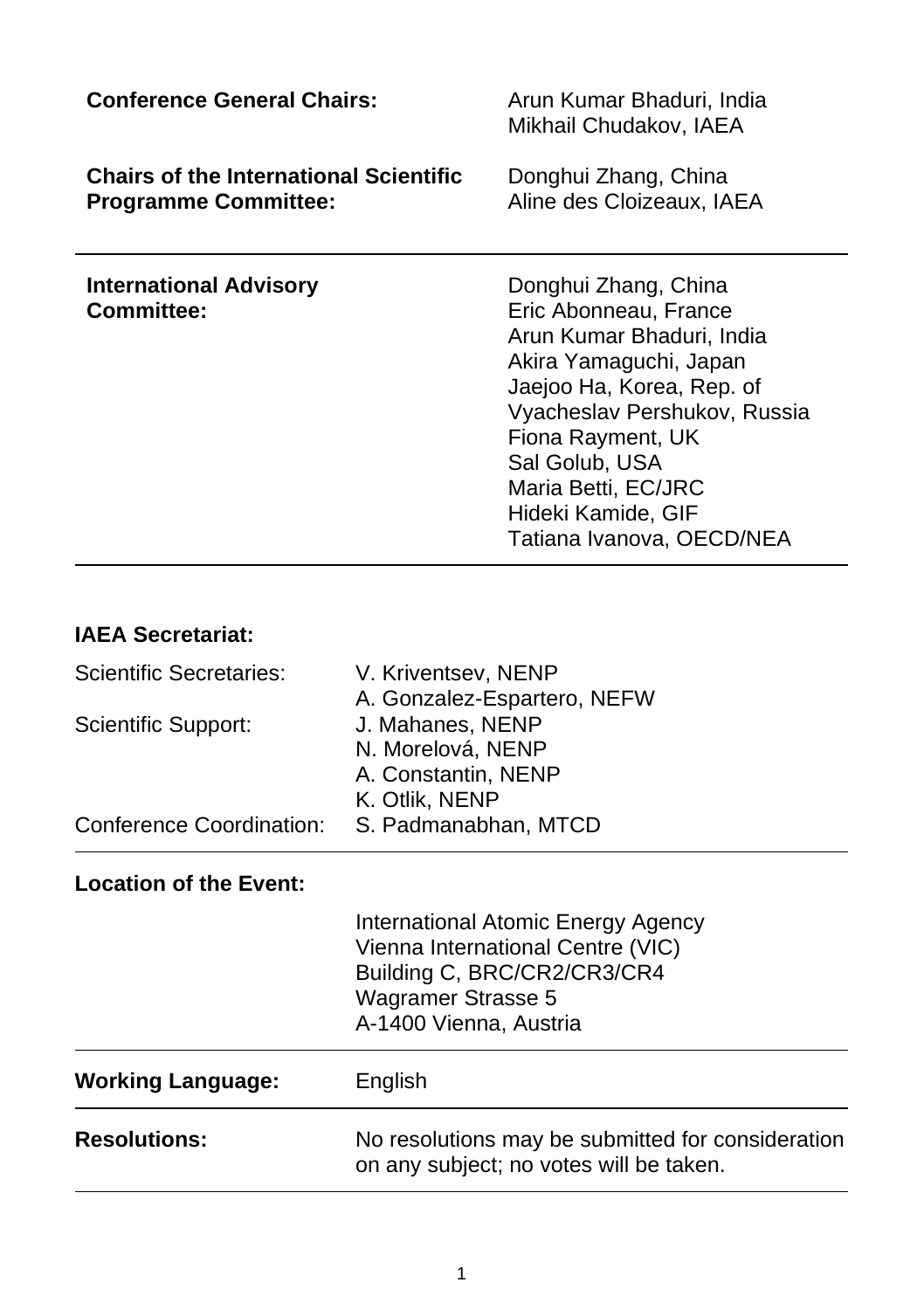### **IAEA Mobile Conference Application**



Participants are encouraged to download the "IAEA Conference and Meetings" App available on Google Play and the iTunes Store.

**Android iPhone**





The functions and features of the App for smartphones and tablets will be used for various purposes during the event:



View an up-to-date programme



Check floor map of the sessions and exhibitors



Read abstracts and full-papers of speakers



Participate in voting during sessions



Raise questions to speakers during session



Send message to other participants

Receive announcements via push-notification

If you have questions or require assistance on the App, please contact the Registration Desk.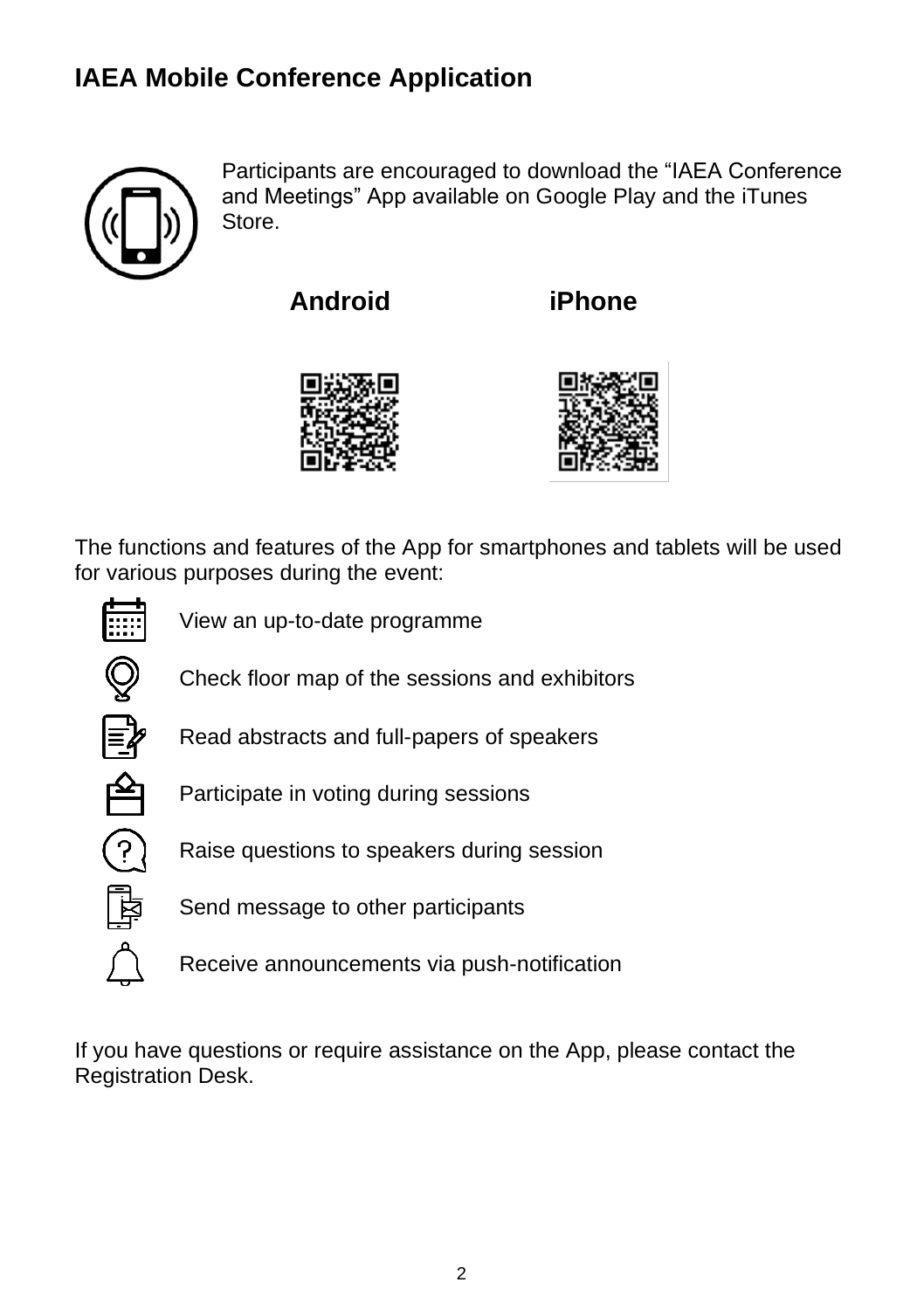### **TIMETABLE**

#### **Venue: Board Room C: Building C- 4 th Floor CR-3: C Building - 7 th Floor CR-4: C Building - 7 th Floor CR-1: C Building – 2 nd Floor**

### **TUESDAY, 19 APRIL 2022**

| Time            | Session<br>No. | Session Title / Break                                                             | Venue           |
|-----------------|----------------|-----------------------------------------------------------------------------------|-----------------|
| 09:30-10:20     | OS             | <b>Opening Session</b>                                                            | Board Room<br>C |
| $10:20 - 10:30$ |                | Coffee/Tea Break                                                                  |                 |
| 10:30-12:00     | P <sub>1</sub> | Board Room<br>Plenary: Member States Keynote Presentations<br>С                   |                 |
| 12:00-13:00     |                | Lunch                                                                             |                 |
| 13:00-15:00     |                | <b>Parallel Technical Sessions</b>                                                |                 |
|                 | <b>IAEA</b>    | - IAEA Coordinated Research Projects Sp.<br>Session                               | Board Room<br>C |
|                 | 1.1            | - Overviews and Fundamentals of Fast Reactors                                     | $CR-3$          |
|                 | 4.1            | - Advanced Reactor Cladding and Core Material,<br>Coolants, and Related Chemistry | CR-4            |
| 15:00-15:10     |                | Coffee/Tea Break                                                                  |                 |
| 15:10-17:40     |                | <b>Parallel Technical Sessions</b>                                                |                 |
|                 | 2.1            | - General Safety Approach                                                         | Board Room<br>C |
|                 | 7.1            | - Sustainability: Economics, Environment, and<br>Proliferation                    | $CR-3$          |
|                 | 8.1            | - SFR Commissioning, Operation, and<br>Decommissioning                            | CR-4            |

### **WEDNESDAY, 20 APRIL 2022**

| Time            | Session<br>No. | Session Title / Break                                                                              | Venue           |
|-----------------|----------------|----------------------------------------------------------------------------------------------------|-----------------|
| 09:30-10:30     | P <sub>2</sub> | Plenary: International Organizations Keynotes,<br>Board Room<br>С<br>Young Innovator Essay Winners |                 |
| 10:30-10:40     |                | Coffee/Tea Break                                                                                   |                 |
| $10:40 - 12:40$ |                | <b>Parallel Technical Sessions</b>                                                                 |                 |
|                 | 6.1            | - Neutronics                                                                                       | Board Room<br>С |
|                 | 3.1            | - Fuel Cycle Scenarios                                                                             | $CR-3$          |
|                 | 2.2            | - Safety Design and Analysis                                                                       | CR-4            |
|                 | 4.2            | - Structural, Novel, and Large Components<br><b>Materials</b>                                      | $CR-1$          |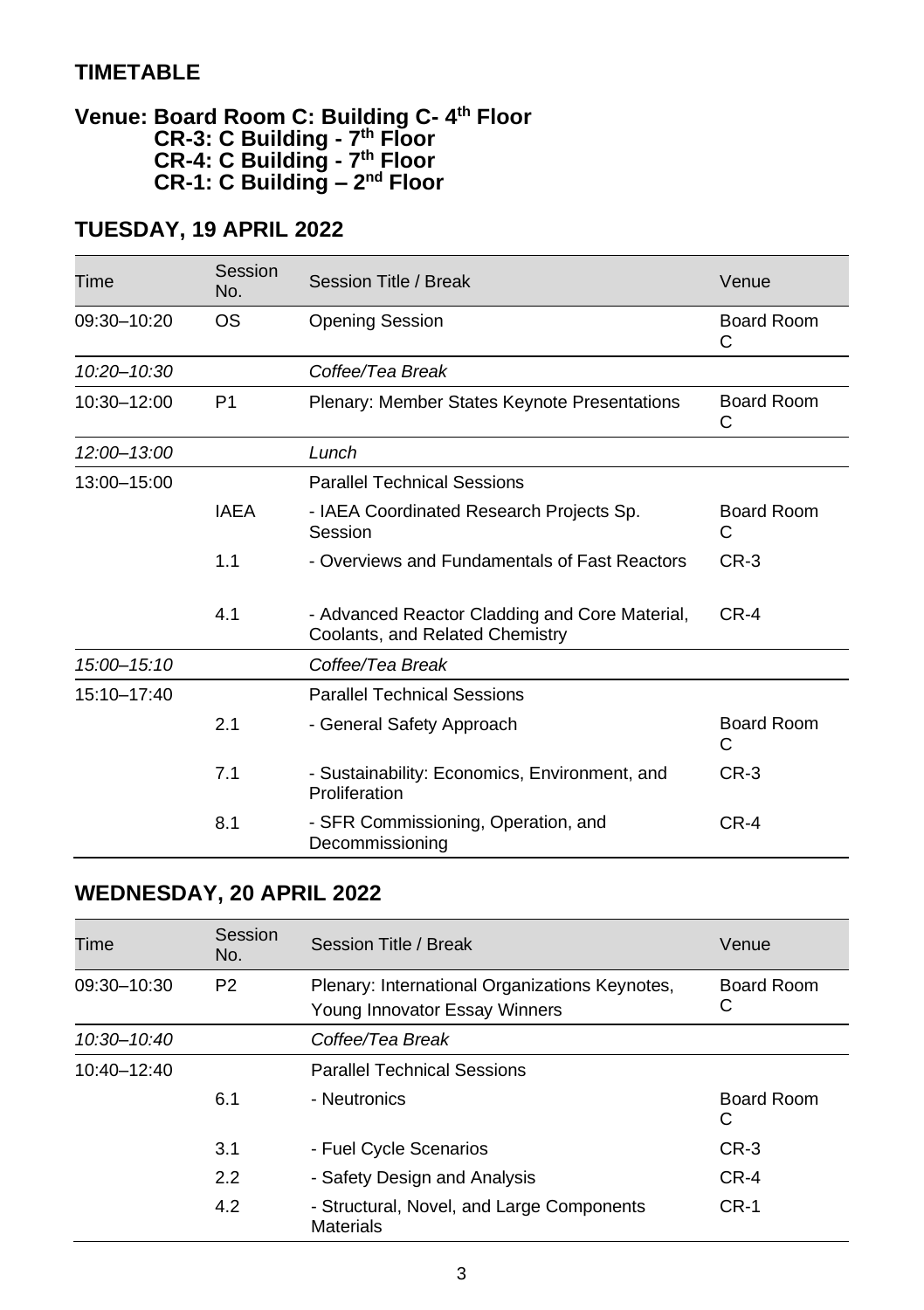| Time        | Session<br>No.  | Session Title / Break<br>Venue                                             |                        |
|-------------|-----------------|----------------------------------------------------------------------------|------------------------|
| 12:40-13:40 |                 | Lunch Break                                                                |                        |
| 13:40-15:40 |                 | <b>Parallel Technical Sessions</b>                                         |                        |
|             | 1.2             | - Innovative Design Advances                                               | Board Room<br>С        |
|             | 5.1             | - Experimental Reactors and Facilities                                     | $CR-3$                 |
|             | 2.3             | - Accident Analysis                                                        | CR-4                   |
|             | 6.2             | - Thermal Hydraulics                                                       | $CR-1$                 |
| 15:40-15:50 |                 | Coffee/Tea Break                                                           |                        |
| 15:50-17:00 | PA <sub>1</sub> | Panel: Innovative Fast Reactors: Designs,<br>Applications, and Fuel Cycles | <b>Board Room</b><br>С |

| Time            | Session<br>No.  | Session Title / Break<br>Venue                                                                                                                                    |                        |
|-----------------|-----------------|-------------------------------------------------------------------------------------------------------------------------------------------------------------------|------------------------|
| 09:30-10:30     | P <sub>3</sub>  | Plenary Panel: Discussion on National<br>Programmes and Visions, Q&A                                                                                              | Board Room<br>С        |
| $10:30 - 10:40$ |                 | Coffee/Tea Break                                                                                                                                                  |                        |
| 10:40-12:40     |                 | <b>Parallel Technical Sessions</b>                                                                                                                                |                        |
|                 | 5.2             | - Experimental Programs I                                                                                                                                         | <b>Board Room</b><br>C |
|                 | 3.2             | - Development of Innovative Fuels: Design and<br>Properties Irradiation                                                                                           | $CR-3$                 |
|                 | 6.3             | - Multiscale and Multiphysics Calculations                                                                                                                        | CR-4                   |
| 12:40-13:40     |                 | Lunch                                                                                                                                                             |                        |
| 13:40-15:40     |                 | <b>Parallel Technical Sessions</b>                                                                                                                                |                        |
|                 | 3.3             | - Reprocessing, Partitioning, and Transmutation                                                                                                                   | Board Room<br>С        |
|                 | 9.1             | - Education, Professional Development, and<br>Knowledge Management                                                                                                | $CR-3$                 |
|                 | 6.4             | - Simulation Tools for Safety Analysis                                                                                                                            | $CR-4$                 |
| 15:40-15:50     |                 | Coffee/Tea Break                                                                                                                                                  |                        |
| 15:50-17:00     | PA <sub>2</sub> | Panel: Strengthening Fast Neutron Systems'<br>Community: Empowering the Next Generation's<br>Professionals, Towards Gender Balance, Cross-<br>cutting Disciplines | Board Room<br>С        |

### **FRIDAY, 22 APRIL 2022**

| Time        | Session<br>No. | Session Title / Break              | Venue |
|-------------|----------------|------------------------------------|-------|
| 10:30-12:30 |                | <b>Parallel Technical Sessions</b> |       |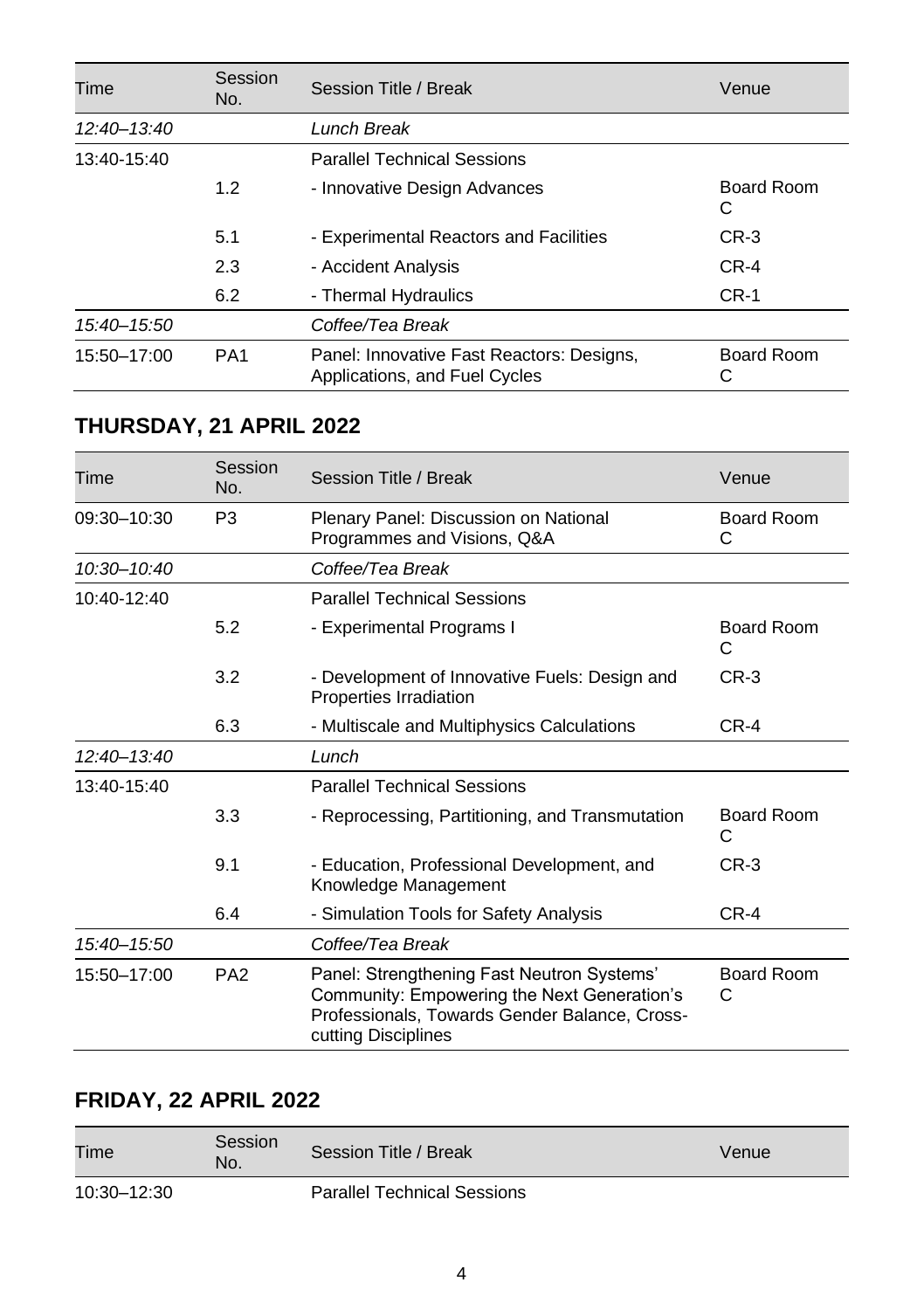| Time        | Session<br>No. | Session Title / Break                     | Venue                  |  |
|-------------|----------------|-------------------------------------------|------------------------|--|
|             | 2.4            | - Severe Accidents                        | Board Room<br>С        |  |
|             | 6.5            | - Integrated Analysis and Digitalization  | CR-3                   |  |
|             | 1.3            | - System Innovations                      | $CR-4$                 |  |
| 12:30-13:30 |                | Lunch Break                               |                        |  |
| 13:30-15:30 |                | <b>Parallel Technical Sessions</b>        |                        |  |
|             | 6.6            | - Fuel Performance and Material Modelling | <b>Board Room</b><br>C |  |
|             | 5.3            | - Experimental Programs II                | $CR-3$                 |  |
|             | 3.4            | - Advanced Fuel Development               | $CR-4$                 |  |
| 15:30-15:40 |                | Coffee/Tea Break                          |                        |  |
| 15:40-16:20 | СS             | <b>Closing Session</b>                    | <b>Board Room</b><br>С |  |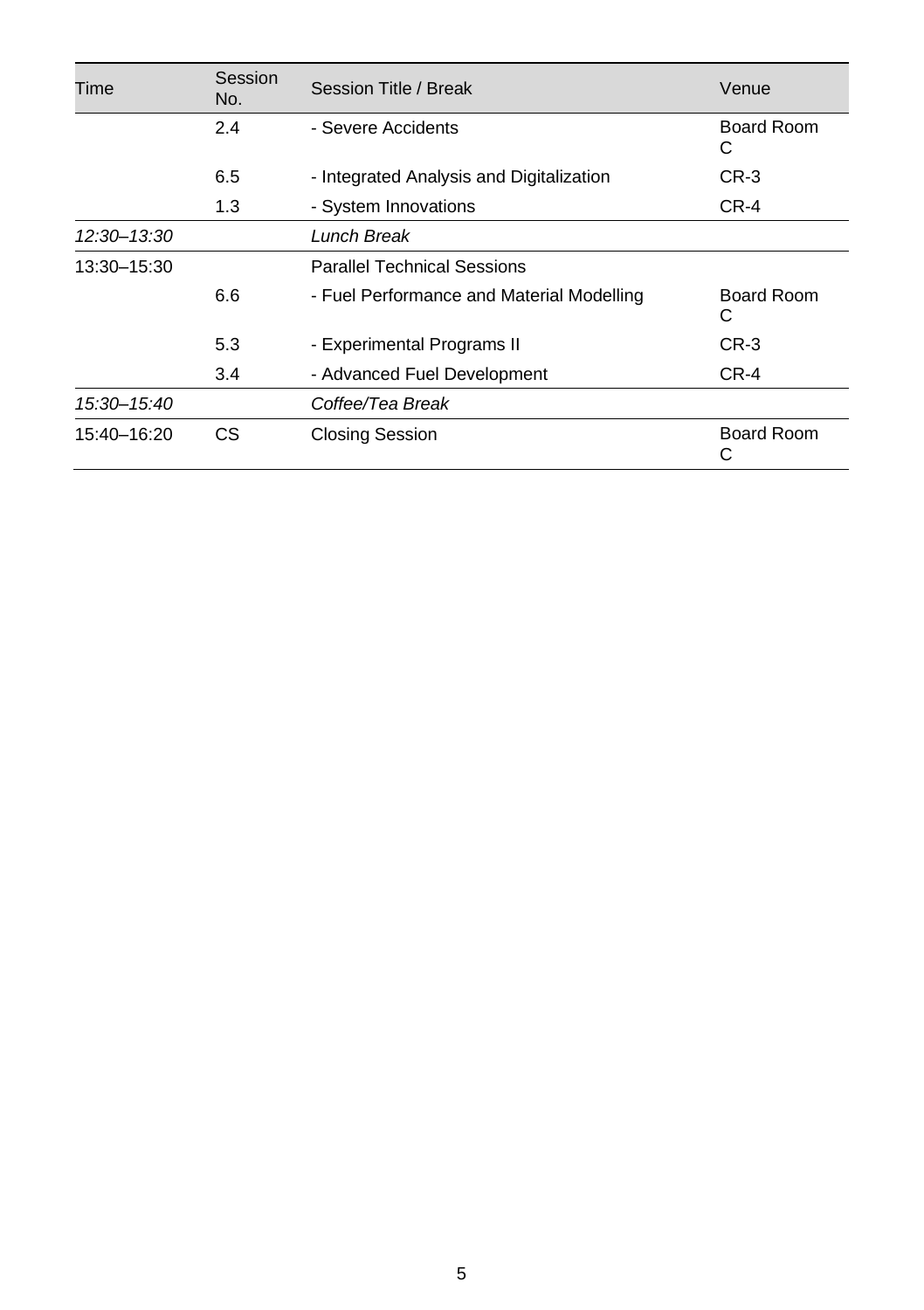**09:30-10:20 OPENING SESSION Board Room C**

**Chairperson: A. des Cloizeaux, IAEA**

| Time        | Name                             | <b>Designating Member</b><br>State/Organization | Title                         |
|-------------|----------------------------------|-------------------------------------------------|-------------------------------|
| 09:30-09:40 | R. Grossi                        | Director General of IAEA                        | <b>Welcome Address</b>        |
| 09:40-09:50 | A. K. Bhaduri                    | Conference General Chair                        | <b>Opening Address</b>        |
| 09:50-10:05 | A. Gonzalez-<br><b>Espartero</b> | <b>Scientific Secretary</b>                     | <b>Organizational Remarks</b> |

### **TUESDAY, 19 APRIL 2022**

**10:30-12:00 MEMBER STATE KEYNOTE ADDRESS Board Room C**

**Chairperson: A. des Cloizeaux**

| Time        | Name                   | <b>Designating Member</b><br>State/Organization | <b>Keynote Address</b>      |
|-------------|------------------------|-------------------------------------------------|-----------------------------|
| 10:30-10:42 | H. Yang                | China                                           | Keynote Presentation        |
| 10:42-10:54 | F. Serre               | France                                          | <b>Keynote Presentation</b> |
| 10:54-11:06 | <b>B. Venkataraman</b> | India                                           | <b>Keynote Presentation</b> |
| 11:06-11:18 | H. Kamide              | Japan                                           | <b>Keynote Presentation</b> |
| 11:18-11:30 | L. Chae Young          | Republic of Korea                               | Keynote Presentation        |
| 11:30-11:42 | V. Pershukov           | <b>Russian Federation</b>                       | <b>Keynote Presentation</b> |
| 11:42-11:54 | A. Caponiti            | United States of America                        | <b>Keynote Presentation</b> |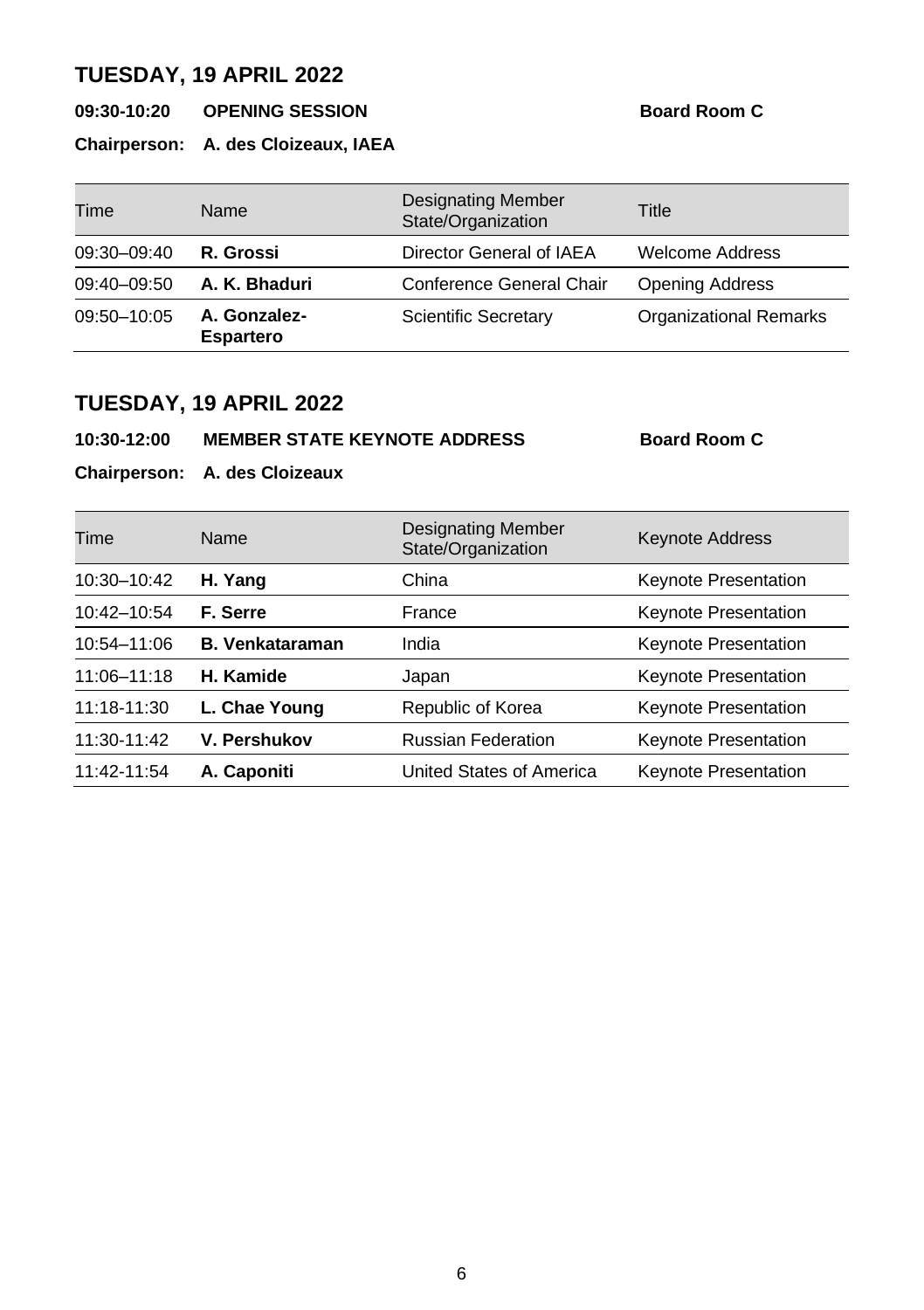#### **13:00–15:00 SPECIAL SESSION: IAEA Coordinated Research Projects**

**Board Room C**

#### **Chairpersons: V. Kriventsev, IAEA N. Morelová, IAEA**

| Time        | Paper<br>No. | Name                      | <b>Designating Member</b><br>State/Organization | <b>Title of Paper</b>                                                                                                                                             |
|-------------|--------------|---------------------------|-------------------------------------------------|-------------------------------------------------------------------------------------------------------------------------------------------------------------------|
| 13:00-13:12 | 285          | N. Morelová               | <b>IAEA</b>                                     | Neutronics Benchmark of<br>CEFR Start-Up Tests: An<br><b>IAEA</b> coordinated research<br>project                                                                 |
| 13:12-13:24 | 104          | X. Huo                    | China                                           | CEFR physical start-up tests:<br>the core specifications and<br>experiments                                                                                       |
| 13:24-13:36 | 163          | A. Gomez<br><b>Torres</b> | Mexico                                          | Verification and validation of<br>neutronic codes using the<br>start-up fuel load and<br>criticality tests performed in<br>the China Experimental Fast<br>Reactor |
| 13:36-13:48 | 281          | J. Choe                   | Korea                                           | Neutronics Benchmark of CEFR<br>Start-Up Tests: Temperature<br>Coefficient, Sodium Void Worth,<br>and Swap Reactivity                                             |
| 13:48-14:00 | 233          | T. K. Kim                 | <b>USA</b>                                      | Neutronics Benchmark of CEFR<br>Start-Up Tests: Reaction Rates<br>and Reactivity Coefficients                                                                     |
| 14:00-14:12 | 534          | А.<br><b>Moisseytsev</b>  | <b>USA</b>                                      | Blind phase results for transient<br>simulations of the FFTF Loss of<br>Flow Without Scram test #13                                                               |
| 14:12-14:24 | 536          | N. Stauff                 | <b>USA</b>                                      | Blind-Phase Results of the FFTF<br>Neutronic Benchmark                                                                                                            |
| 14:24-14:36 | 90           | I. Klimonov               | Russia                                          | Modelling and Simulation of<br>Source Term for Sodium-Cooled<br>Fast Reactor Under Hypothetical<br>Severe Accident: Radionuclide<br>Release to the Cover Gas      |
| 14:36-15:00 |              | All                       |                                                 | Open Q&A                                                                                                                                                          |

### **TUESDAY, 19 APRIL 2022**

| 13:00-15:00                | <b>SESSION 1.1:</b><br><b>Overviews and Fundamentals of Fast</b><br><b>Reactors</b> | $CR-3$ |
|----------------------------|-------------------------------------------------------------------------------------|--------|
| Chairpersons: R. Hill, USA | D. De Bruyn, Belgium                                                                |        |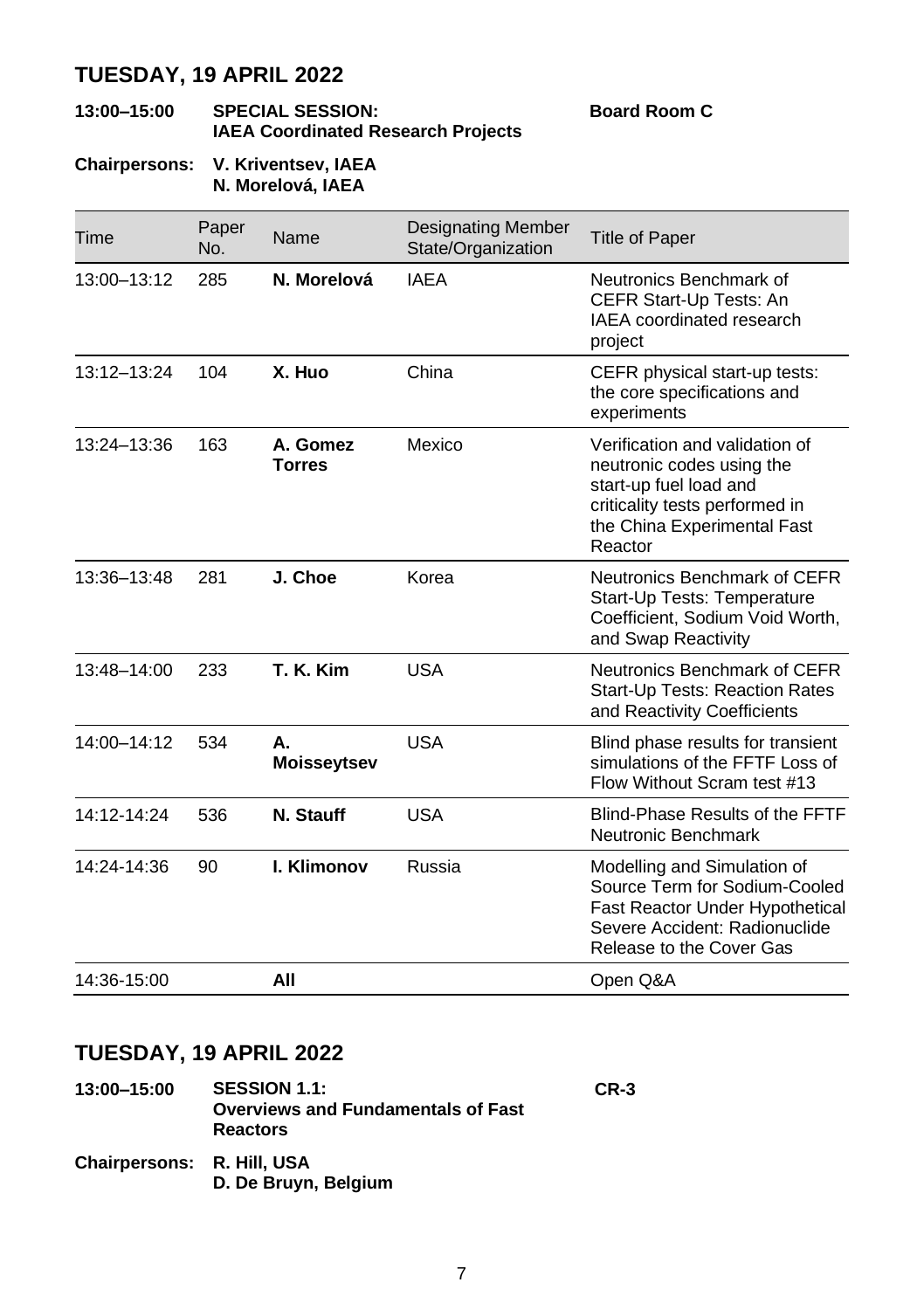| Time        | Paper<br>No. | Name             | <b>Designating Member</b><br>State/Organization | <b>Title of Paper</b>                                                                  |
|-------------|--------------|------------------|-------------------------------------------------|----------------------------------------------------------------------------------------|
| 13:00-13:12 | 136          | S. Shepelev      | Russia                                          | Development of BN reactor<br>technology in Russia                                      |
| 13:12-13:24 | 478          | Raghupathy<br>S. | India                                           | Progress in the design and R&D<br>for future FBRs                                      |
| 13:24-13:36 | 432          | R. Hill          | USA                                             | Overview of U.S. fast reactor<br>technology R&D program                                |
| 13:36-13:48 | 269          | A. Kato          | Japan                                           | Progress in conceptual design<br>of a pool-type sodium-cooled<br>fast reactor in Japan |
| 13:48-14:00 | 92           | A. Alemberti     | Italy                                           | Status of Generation-IV lead fast<br>reactor activities                                |
| 14:00-14:12 | 87           | M. Caramello     | Italy                                           | The status of the ALFRED<br>project                                                    |
| 14:12-14:24 | 323          | D. De Bruyn      | Belgium                                         | MYRRHA, the Belgian prototype<br>that fascinates the world                             |
| 14:24-14:36 | 304          | P. Vácha         | Czech Republic                                  | GFR research and development<br>programme in V4 countries                              |
| 14:36-15:00 |              | All              |                                                 | Open Q&A                                                                               |

| 13:00-15:00 | <b>SESSION 4.1:</b>                              | CR-4 |
|-------------|--------------------------------------------------|------|
|             | <b>Advanced Reactor Cladding and Core</b>        |      |
|             | <b>Material, Coolants, and Related Chemistry</b> |      |

**Chairpersons: Ch. Latgé, France Ananthasivan K., India**

| Time        | Paper<br>No. | Name                        | Designating Member<br>State/Organization | <b>Title of Paper</b>                                                                                     |
|-------------|--------------|-----------------------------|------------------------------------------|-----------------------------------------------------------------------------------------------------------|
| 13:00-13:12 | 317          | <b>Prasad</b><br>Reddy G.V. | India                                    | Creep and tensile properties<br>of Indian Advanced Fast<br>Reactor Clad tubes (IFAC-1)<br>for future FBRs |
| 13:12-13:24 | 254          | E. Orlova                   | Russia                                   | Thermally conductive liquid-<br>metal sublayer in fuel element                                            |
| 13:24-13:36 | 175          | S. Liu                      | China                                    | Fabrication and performance<br>assessment of ODS fecral<br>cladding tube                                  |
| 13:36-13:48 | 252          | E. Kent                     | <b>USA</b>                               | Gear test assembly: First liquid<br>metal component testing in<br>METL                                    |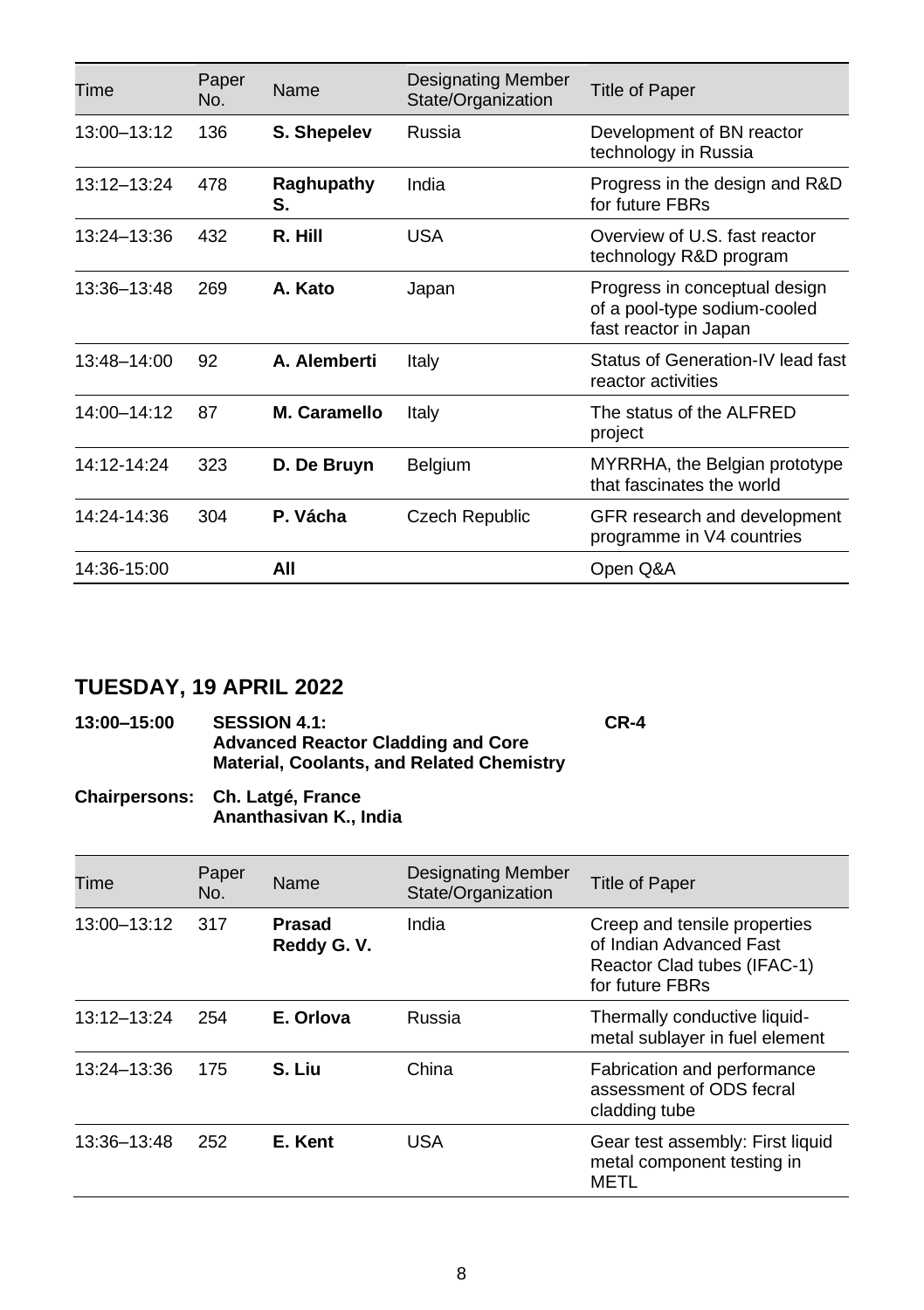| Time                                                          | Paper<br>No. | Name                                                                                                          | <b>Designating Member</b><br>State/Organization | <b>Title of Paper</b>                                                                                                                                                                                                                                                   |  |
|---------------------------------------------------------------|--------------|---------------------------------------------------------------------------------------------------------------|-------------------------------------------------|-------------------------------------------------------------------------------------------------------------------------------------------------------------------------------------------------------------------------------------------------------------------------|--|
| 13:48-14:00                                                   | 322          | R. V. Kumar                                                                                                   | India                                           | Influence of low dose<br>irradiation on permanent core<br>structural materials<br>of PFBR                                                                                                                                                                               |  |
| 14:00-14:12                                                   | 537          | C. Latgé                                                                                                      | France                                          | Sodium coolant: interaction with<br>its environment and coolant<br>processing                                                                                                                                                                                           |  |
| 14:12-14:24                                                   | 41           | V. Alekseev                                                                                                   | Russia                                          | Investigation of sodium<br>purification                                                                                                                                                                                                                                 |  |
| 14:24-14:36                                                   | 367          | H. Chien                                                                                                      | USA                                             | Development and<br>demonstration of diffusion-<br>type hydrogen meters for<br>sodium-cooled fast reactors                                                                                                                                                               |  |
| 14:36-15:00                                                   |              | All                                                                                                           |                                                 | Open Q&A                                                                                                                                                                                                                                                                |  |
| TUESDAY, 19 APRIL 2022<br>15:10-17:40<br><b>Chairpersons:</b> |              | <b>SESSION 2.1:</b><br><b>General Safety Approach</b><br>T. Sofu, USA<br>X. Yang, China<br>A.Moisseytsev, USA |                                                 | <b>Board Room C</b>                                                                                                                                                                                                                                                     |  |
| Time                                                          | Paper<br>No. | Name                                                                                                          | <b>Designating Member</b><br>State/Organization | <b>Title of Paper</b>                                                                                                                                                                                                                                                   |  |
| 15:10-15:22                                                   | 306          | P. Gauthé                                                                                                     | France                                          | Basis for the Safety Approach<br>(BSA) for design &<br>assessment of Generation IV<br>nuclear systems                                                                                                                                                                   |  |
| 15:22-15:34                                                   | 538          | P. Calle<br><b>Vives</b>                                                                                      | <b>IAEA</b>                                     | Examples of areas of novelty<br>in liquid metal fast reactors to<br>consider in the review of<br>applicability of the IAEA safety<br>standards: fission product<br>retention barriers: differences<br>between liquid metal fast<br>reactors and light water<br>reactors |  |
| 15:34-15:46                                                   | 338          | A. Alemberti                                                                                                  | EC                                              | System Safety Assessment of<br>the Generation IV lead fast<br>reactor                                                                                                                                                                                                   |  |
| 15:46-15:58                                                   | 270          | S. Kubo                                                                                                       | Japan                                           | France-Japan collaboration<br>on the SFR severe accident<br>Studies: Outcomes and future<br>work program                                                                                                                                                                |  |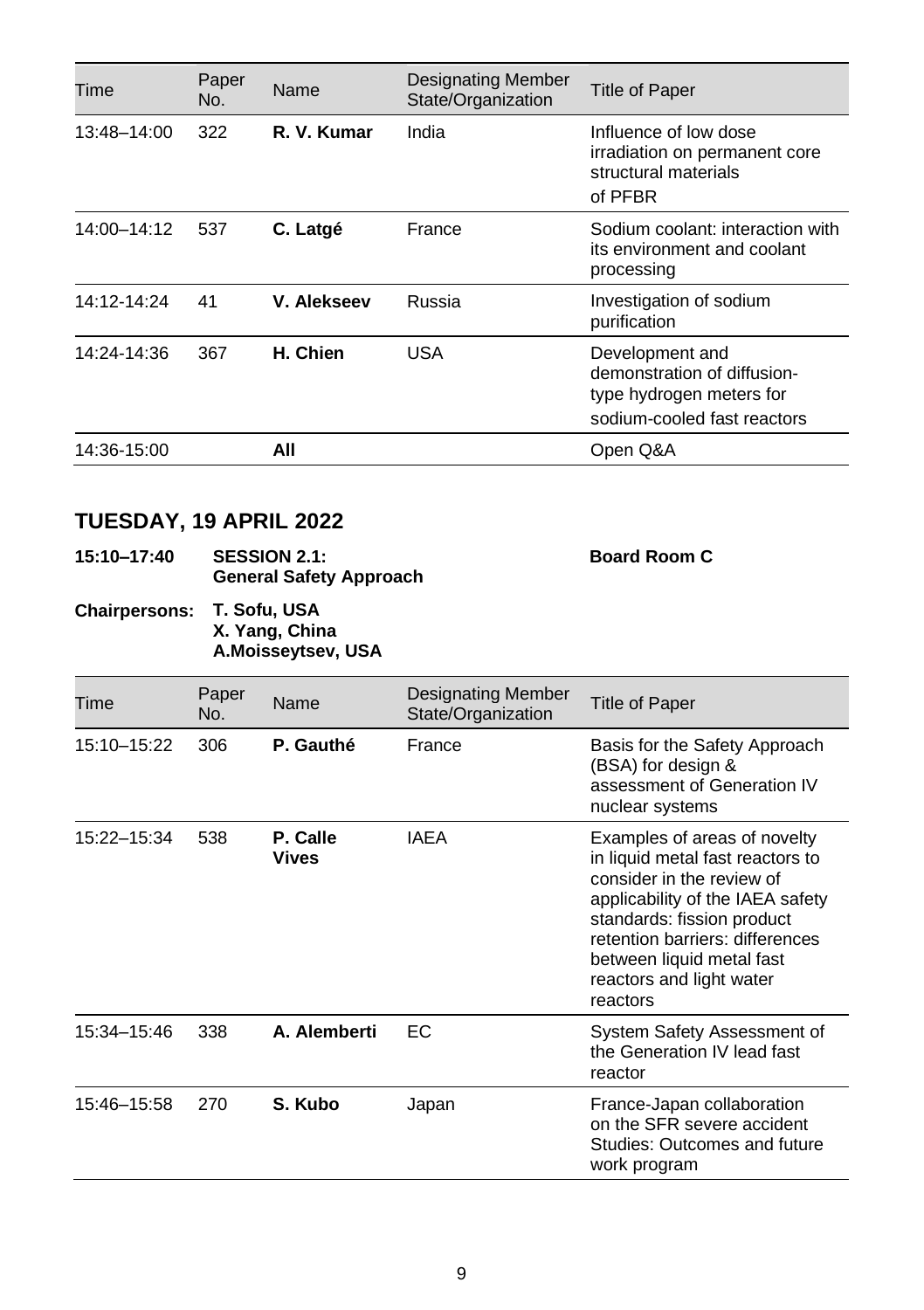| Time        | Paper<br>No. | Name      | <b>Designating Member</b><br>State/Organization | <b>Title of Paper</b>                                                                                                  |
|-------------|--------------|-----------|-------------------------------------------------|------------------------------------------------------------------------------------------------------------------------|
| 15:58-16:10 | 241          | T. Sumner | USA                                             | Safety analysis of the ARC-<br>100 Sodium-Cooled Fast<br>Reactor                                                       |
| 16:10-16:22 | 433          | G. Grasso | Italy                                           | Approach for ALFRED licensing<br>in Romania                                                                            |
| 16:22-16:34 | 7            | H. Yamano | Japan                                           | Activities of the GIF safety and<br>operation project of sodium-<br>cooled fast reactor systems                        |
| 16:34-16:46 | 268          | J. Andrus | USA                                             | Application of a risk-informed<br>performance-based approach<br>for the authorization of the<br>Versatile Test Reactor |
| 16:46-17:40 |              | All       |                                                 | Open Q&A                                                                                                               |

| <b>SESSION 7.1:</b>                            | $CR-3$ |
|------------------------------------------------|--------|
| <b>Sustainability: Economics, Environment,</b> |        |
| and Proliferation                              |        |
|                                                |        |

#### **Chairpersons: B. Boyer, IAEA D. Settimo, France**

| Time        | Paper<br>No. | Name                   | <b>Designating Member</b><br>State/Organization | Title of Paper                                                                                                                                                            |  |
|-------------|--------------|------------------------|-------------------------------------------------|---------------------------------------------------------------------------------------------------------------------------------------------------------------------------|--|
| 15:10-15:22 | 27           | A. Yegorov             | Russia                                          | Modeling the optimal<br>economic structure of a global<br>deploying nuclear power<br>system with fast and thermal<br>reactors in a partially closed<br>nuclear fuel cycle |  |
| 15:22-15:34 | 318          | D.<br>Tolstoukhov      | Russia                                          | Key aspects of<br>competitiveness for industrial<br>energy complex with FR and<br>closed NFC                                                                              |  |
| 15:34-15:46 | 128          | D. Settimo             | France                                          | Technical and economical<br>features of commercial<br>sodium fast reactor in France                                                                                       |  |
| 15:46-15:58 | 20           | А.<br><b>Chebeskov</b> | Russia                                          | Specific features of the export<br>of Russian technologies of<br>fast reactors and a closed<br>nuclear fuel cycle                                                         |  |
| 15:58-16:10 | 220          | P. Li                  | China                                           | Development status of<br>commercial SMRs and its<br>experience to China                                                                                                   |  |
| 16:10-16:22 | 142          | I. Zhuravlev           | Russia                                          | Effect of reactor technology on<br>economics of SMR projects                                                                                                              |  |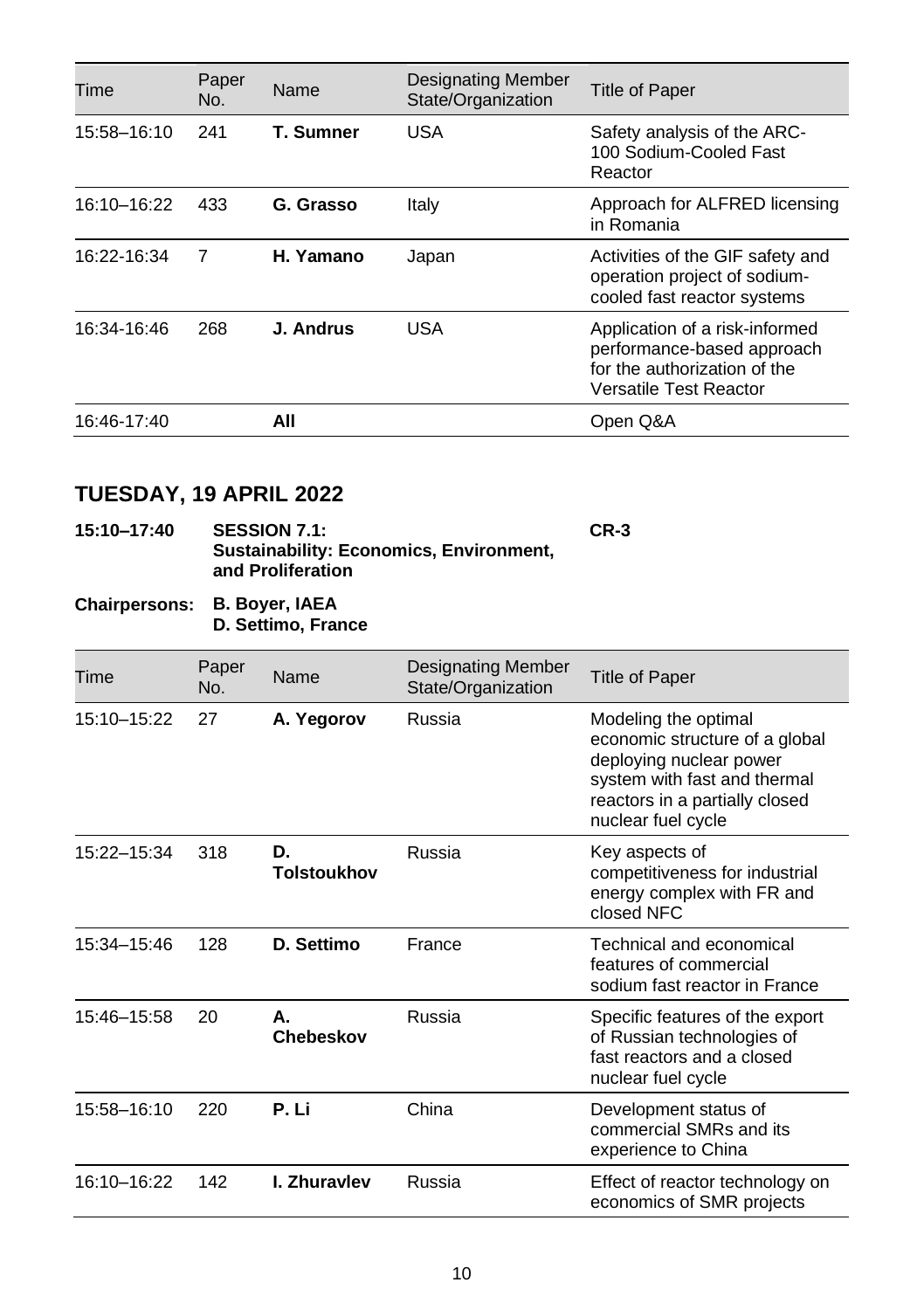| Time        | Paper<br>No. | Name         | <b>Designating Member</b><br>State/Organization | <b>Title of Paper</b>                                                                                                                                              |
|-------------|--------------|--------------|-------------------------------------------------|--------------------------------------------------------------------------------------------------------------------------------------------------------------------|
| 16:22-16:34 | 26           | A. Yegorov   | Russia                                          | Comparative multi-criteria<br>analysis of scenarios of the<br>Russian nuclear energy<br>development in the context of<br>uncertainty knowledge about<br>the future |
| 16:34-16:46 | 146          | E. Marova    | Russia                                          | Effective fuel supply of two-<br>component nuclear energy<br>system with VVER-BN<br>reactors                                                                       |
| 16:46-16:58 | 71           | N. Salnikova | Russia                                          | Export potential and<br>commercialization conditions<br>of fast reactors considering<br>non-proliferation items                                                    |
| 16:58-17:10 | 385          | O. Komlev    | Russia                                          | Technological support of the<br>non-proliferation for<br>SVBR-100 fuel cycles                                                                                      |
| 17:10-17:22 | 550          | A. Bychkov   | <b>IAEA</b>                                     | The INPRO project studies on<br>the double-component<br>nuclear power<br>systems with the closed fuel<br>cycle and fast reactors: past and<br>future               |
| 17:22-17:40 |              | All          |                                                 | Open Q&A                                                                                                                                                           |

| 15:10-17:40 | <b>SESSION 8.1:</b>               | CR-4 |
|-------------|-----------------------------------|------|
|             | SFR Commissioning, Operation, and |      |
|             | <b>Decommissioning</b>            |      |

#### **Chairpersons: M. Thangamani, India M. Arai, Japan**

| Time        | Paper<br>No. | Name                 | <b>Designating Member</b><br>State/Organization | Title of Paper                                                                                                                                         |
|-------------|--------------|----------------------|-------------------------------------------------|--------------------------------------------------------------------------------------------------------------------------------------------------------|
| 15:10-15:22 | 500          | S. Joseph<br>Winston | India                                           | Reactor core viewing system<br>for the pre-commissioning<br>stage inspection of reactor<br>core components of Prototype<br><b>Fast Breeder Reactor</b> |
| 15:22-15:34 | 513          | P. Rajavelu          | India                                           | Experience in Preheating of<br><b>PFBR Reactor Assembly</b>                                                                                            |
| 15:34-15:46 | 514          | S. Nishanth          | India                                           | Commissioning and operating<br>experience for secondary<br>sodium systems and is<br>auxiliaries of PFBR                                                |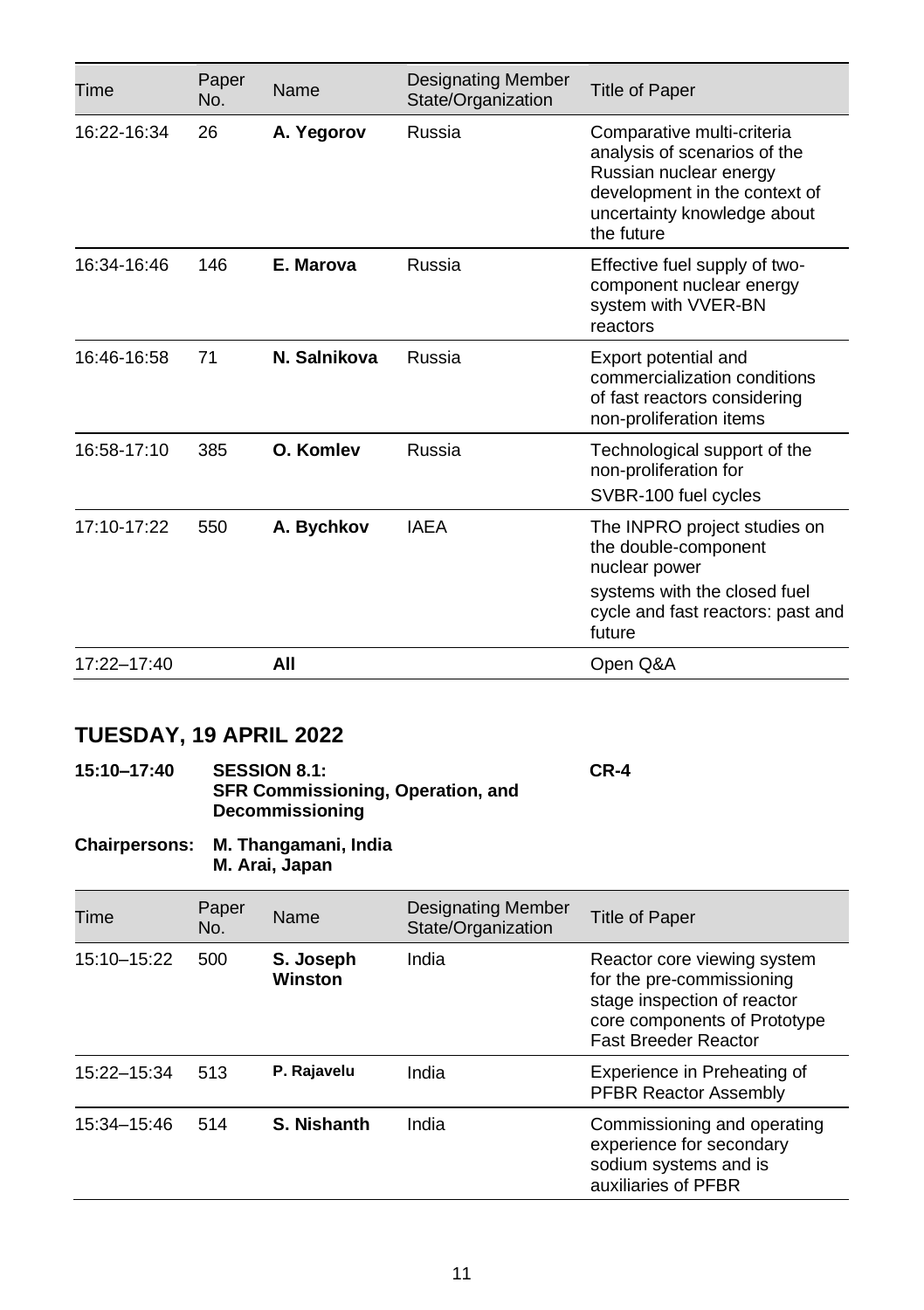| Time        | Paper<br>No. | Name              | <b>Designating Member</b><br>State/Organization | <b>Title of Paper</b>                                                                                                                        |
|-------------|--------------|-------------------|-------------------------------------------------|----------------------------------------------------------------------------------------------------------------------------------------------|
| 15:46-15:58 | 494          | J. Jose           | India                                           | Advanced in-situ calibration<br>and probe release mechanism<br>for PFBR SG Inspection<br>System (PSGIS)                                      |
| 15:58-16:10 | 141          | D. Villani        | France                                          | Treatment of sodium of<br>Superphenix Fast Breeder<br>Reactor                                                                                |
| 16:10-16:22 | 217          | М.<br>Thangamani  | India                                           | Operating experience of FBTR                                                                                                                 |
| 16:22-16:34 | 469          | G. Muralitharan   | India                                           | Fuel handling Experience of<br><b>FBTR</b>                                                                                                   |
| 16:34-16:46 | 25           | K. Legkikh        | India                                           | Experience of operational<br>chemical cleaning of BN-600<br>steam generator evaporators<br>from corrosion product<br>deposits                |
| 16:46-16:58 | 492          | v.<br>Padmanabhan | India                                           | Design, experimental trials<br>and qualification of explosive<br>welding technique for<br>plugging of degraded PFBR<br>steam generator tubes |
| 16:58-17:10 | 131          | A. Izhutov        | Russia                                          | BOR-60 reactor operating<br>experience, work on<br>improving safety and extending<br>lifetime                                                |
| 17:10-17:22 | 30           | V. Smykov         | Russia                                          | Problems of decommissioning<br>fast reactors and ways of<br>their solution on the basis of the<br>BR-10 research reactor                     |
| 17:22-17:40 |              | All               |                                                 | Open Q&A                                                                                                                                     |

**09:30-10:30 INTERNATIONAL ORGANIZATIONS KEYNOTE ADDRESS, YOUNG INNOVATOR ESSAY WINNERS**

**Board Room C**

**Chairperson: V. Kriventsev, IAEA**

| Time          | Name     | Designating Member<br>State/Organization | Title                       |
|---------------|----------|------------------------------------------|-----------------------------|
| $9:30 - 9:42$ | M. Betti | European Commission<br>(EC)              | <b>Keynote Presentation</b> |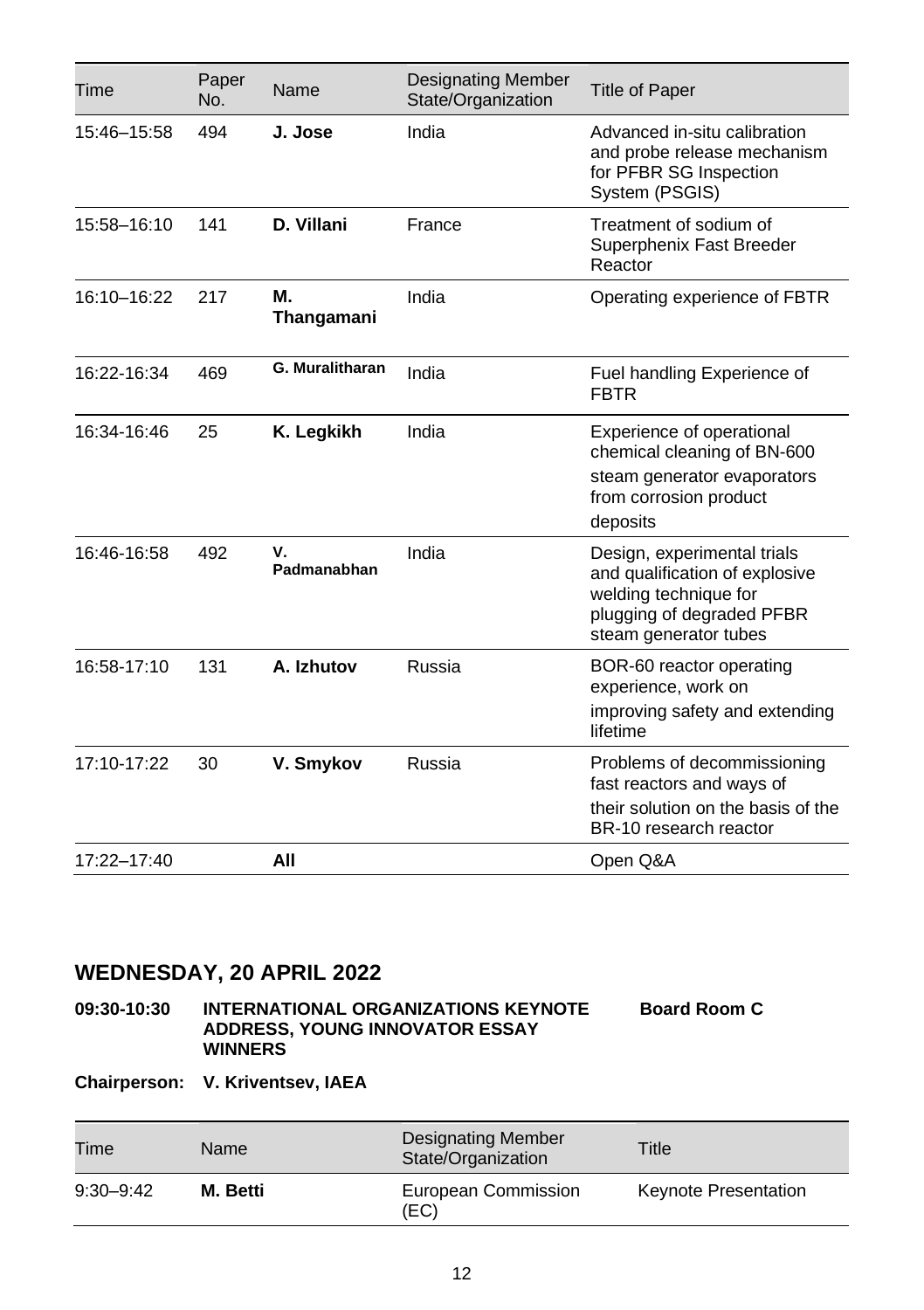| Time          | Name                | Designating Member<br>State/Organization     | Title                                                                                                                                                                                                       |
|---------------|---------------------|----------------------------------------------|-------------------------------------------------------------------------------------------------------------------------------------------------------------------------------------------------------------|
| $9:42 - 9:54$ | R. Hill             | Generation IV International<br>Forum (GIF)   | Keynote Presentation                                                                                                                                                                                        |
| $9:54 - 9:06$ | T. Ivanova          | OECD/Nuclear Energy<br>Agency (NEA)          | Keynote Presentation                                                                                                                                                                                        |
| 10:06-10:18   | A. des Cloizeaux    | International Atomic<br>Energy Agency (IAEA) | <b>Keynote Presentation</b>                                                                                                                                                                                 |
| $10:18-10:23$ | <b>K. Kumar Pal</b> | India                                        | Young Innovator<br>Winner: Advanced<br>functional materials for<br>next-generation fuel<br>reprocessing                                                                                                     |
| 10:23-10:28   | O. Kucheryavykh     | Russia                                       | Young Innovator<br>Winner: Production of<br>Mo-99 isotope in the BN<br>reactor by beryllium<br>blocks                                                                                                       |
| 10:28-10:33   | T. Z. Chuan         | Singapore                                    | Young Innovator<br>Winner: Small Modular<br>Fast Reactors for the<br><b>ASEAN Region:</b><br>Implementation of the<br><b>TRISO</b> fuel particle<br>concept as a regional<br>variant of the fast<br>reactor |

| <b>SESSION 6.1: NEUTRONICS</b><br>10:40-12:40 | <b>Board Room C</b> |
|-----------------------------------------------|---------------------|
|-----------------------------------------------|---------------------|

**Chairpersons: E. Fridman, Germany X. Huo, China**

Time Paper Name Designating Member Designating Member Title of Paper<br>State/Organization 10:40–10:52 132 **M. Szieberth** Hungary Comparison of calculation methods for lead cooled fast reactor reactivity effects 10:52–11:04 316 **A. Bachchan** India Neutronics analysis of CEFR Start-up tests at IGCAR using FARCOB and ERANOS 2.1 Code Systems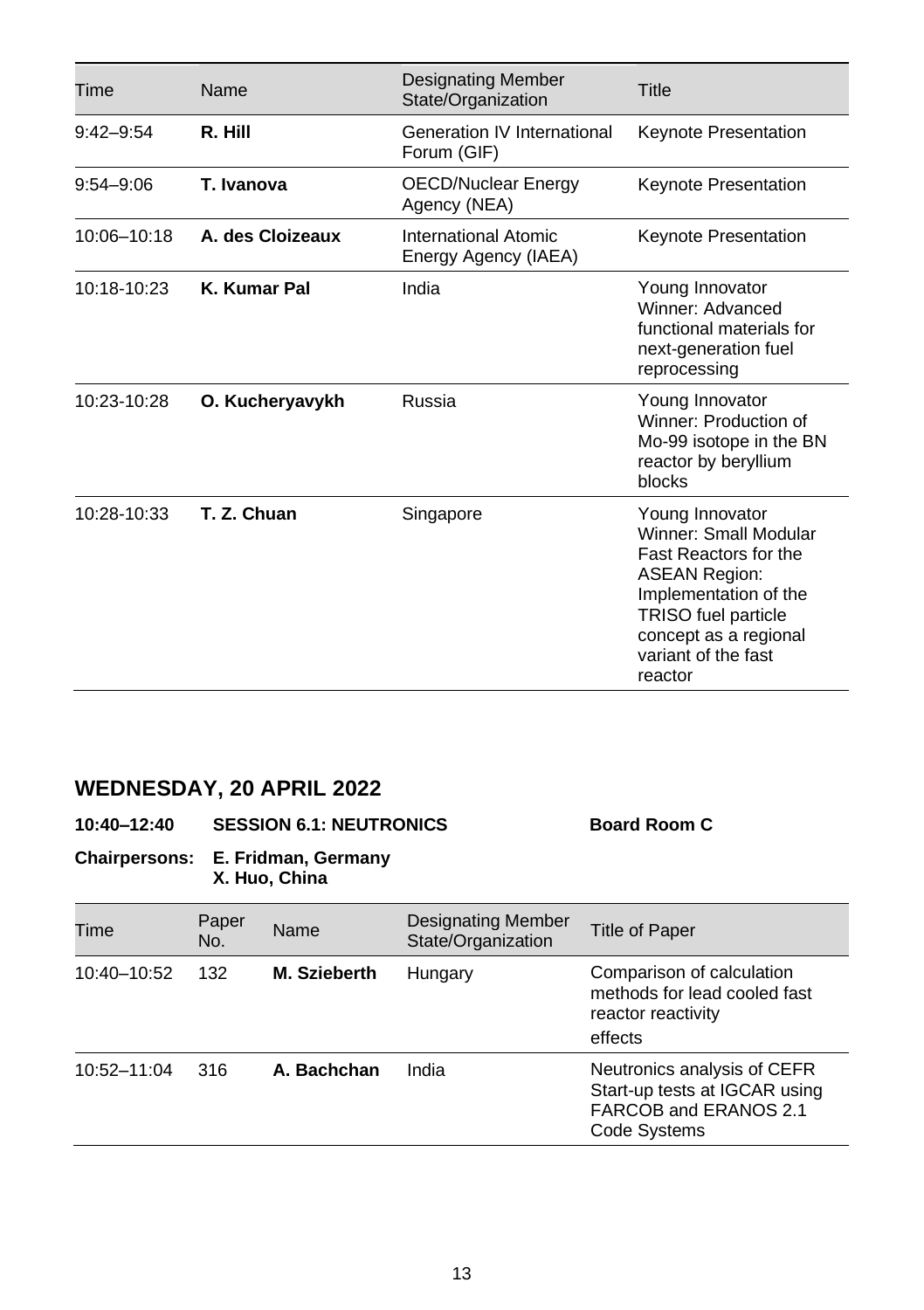| Time            | Paper<br>No. | Name                      | <b>Designating Member</b><br>State/Organization | <b>Title of Paper</b>                                                                                                                                                                 |
|-----------------|--------------|---------------------------|-------------------------------------------------|---------------------------------------------------------------------------------------------------------------------------------------------------------------------------------------|
| 11:04-11:16     | 52           | R. Lopez-<br><b>Solis</b> | Mexico                                          | Verification of the SPL module<br>of the neutron diffusion code<br><b>AZNHEX through Neutronics</b><br>Benchmark of CEFR Start-Up<br><b>Tests</b>                                     |
| $11:16 - 11:28$ | 272          | F.<br><b>Bostelmann</b>   | <b>USA</b>                                      | Objectives and Status of<br>Neutronics Sub-exercises of<br>the OECD/NEA Benchmark<br>for Uncertainty Analysis in<br>Modelling for Design,<br>Operation and Safety Analysis<br>of SFRs |
| 11:28-11:40     | 422          | D.<br>Castelluccio        | Italy                                           | Realisation of an adjusted<br>nuclear data library based<br>on ENDF/B-VIII.0 nuclear<br>data evaluations for the<br>ALFRED core                                                       |
| 11:40-11:52     | 36           | J. Krepel                 | Switzerland                                     | Spatial interdependence of<br>safety related effects in ESFR-<br>SMART core                                                                                                           |
| 11:52-12:04     | 166          | I. Bukhtijarov            | Russia                                          | The solution of nuclide kinetic<br>equation for fast reactor in the<br>OpenBPS code with options<br>of choosing calculation<br>method and uncertainties<br>analysis                   |
| 12:04-12:16     | 147          | L.<br><b>Mesthiviers</b>  | France                                          | Study on actinide conversion<br>capabilities of Molten Salt<br>Reactors (MSR)                                                                                                         |
| 12:16-12:40     |              | All                       |                                                 | Open Q&A                                                                                                                                                                              |

### **10:40–12:40 SESSION 3.1: FUEL CYCLE SCENARIOS CR-3**

#### **Chairpersons: A. Constantin, IAEA TBD**

| Time        | Paper<br>No. | Name        | Designating<br>Member<br>State/Organization | Title of Paper                                                                                         |
|-------------|--------------|-------------|---------------------------------------------|--------------------------------------------------------------------------------------------------------|
| 10:40-10:52 | -28          | A. Gulevich | Russia                                      | The initial stage of closing the<br>NFC of two-component<br>nuclear power. Challenges<br>and solutions |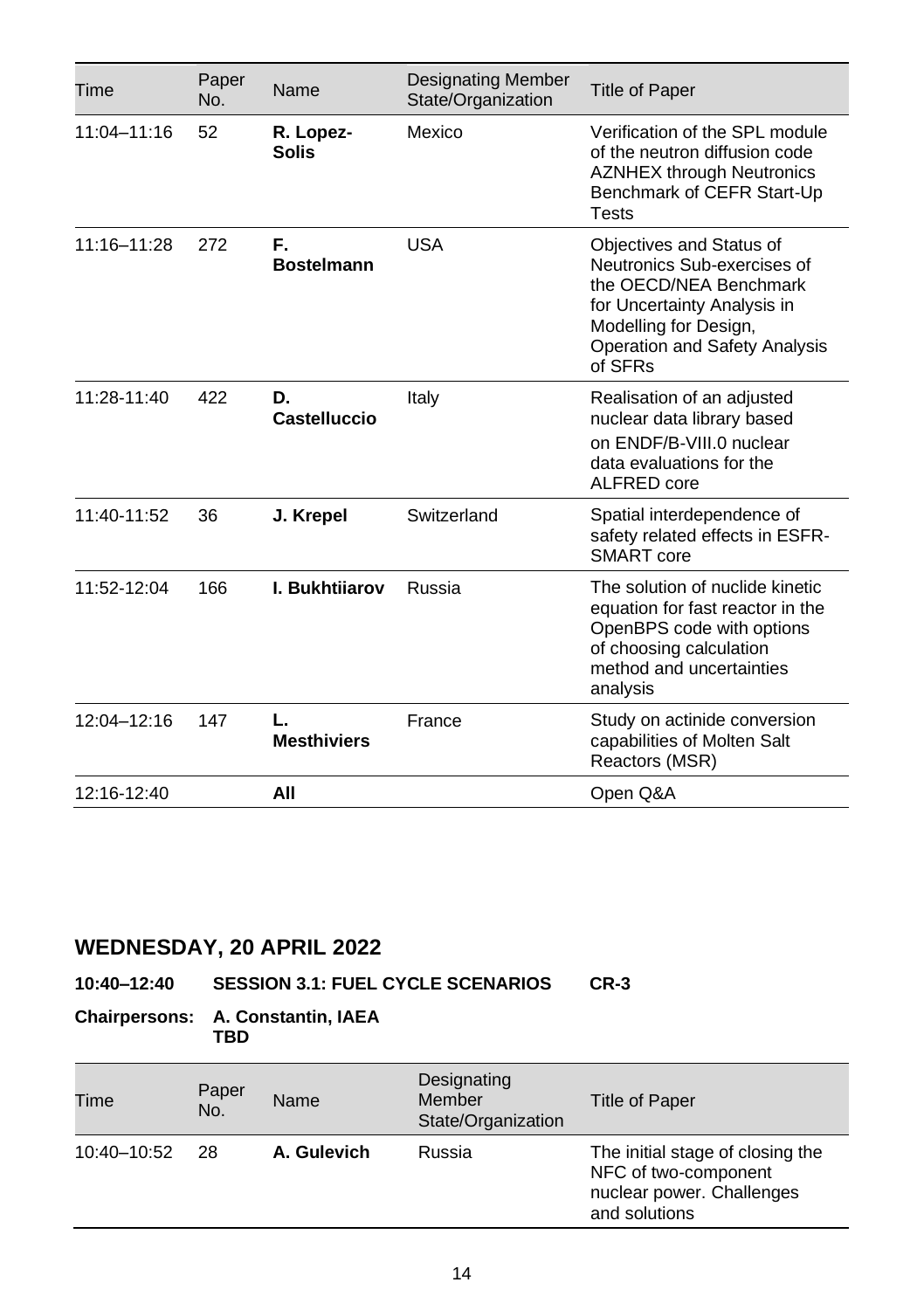| Time        | Paper<br>No. | Name                  | Designating<br>Member<br>State/Organization | <b>Title of Paper</b>                                                                                                                                                                      |
|-------------|--------------|-----------------------|---------------------------------------------|--------------------------------------------------------------------------------------------------------------------------------------------------------------------------------------------|
| 10:52-11:04 | 361          | N. Chauvin            | France                                      | Presentation of the new<br>European project PUMMA<br>devoted to Plutonium<br>management in the whole fuel<br>cycle                                                                         |
| 11:04-11:16 | 45           | E. Rodina             | Russia                                      | Fuel cycle closure for high<br>power fast neutron reactor                                                                                                                                  |
| 11:16-11:28 | 382          | M. Xiao               | China                                       | Perspectives and discussions<br>on the modes and<br>development path of China's<br>commercial closed nuclear<br>fuel cycle                                                                 |
| 11:28-11:40 | 156          | Y. Kotov              | Russia                                      | Potential Role of Fast<br>Reactors with Heterogeneous<br>Fuel Assembly in<br>Development Nuclear Power<br>Structure                                                                        |
| 11:40-11:52 | 406          | F. Serre              | France                                      | Reference Fuel Options for<br>Generation-IV Sodium-cooled<br><b>Fast Reactors</b>                                                                                                          |
| 11:52-12:04 | 205          | Υ.<br>Karazhelevskaia | Russia                                      | The influence of isotopic<br>composition of plutonium in<br>fast reactor fuel on<br>the reactivity margin                                                                                  |
| 12:04-12:16 | 232          | P. Gantsovsky         | Russia                                      | Radiation and hygiene<br>assessment of external<br>exposure factors of personnel<br>working at experimental<br>facilities in the production of<br>mixed nitride uranium-<br>plutonium fuel |
| 12:16-12:40 |              | All                   |                                             | Open Q&A                                                                                                                                                                                   |

| 10:40-12:40 | <b>SESSION 2.2: SAFETY DESIGN AND</b> | CR-4 |
|-------------|---------------------------------------|------|
|             | <b>ANALYSIS</b>                       |      |

#### **Chairpersons: M. Demeshko, OECD/NEA Y. Hidemasa, Japan**

| Time        | Paper<br>No. | Name      | <b>Designating Member</b><br>State/Organization | <b>Title of Paper</b>                                            |
|-------------|--------------|-----------|-------------------------------------------------|------------------------------------------------------------------|
| 10:40–10:52 | -240         | T. Sumner | USA                                             | Overview of the Versatile Test<br><b>Reactor Safety Analysis</b> |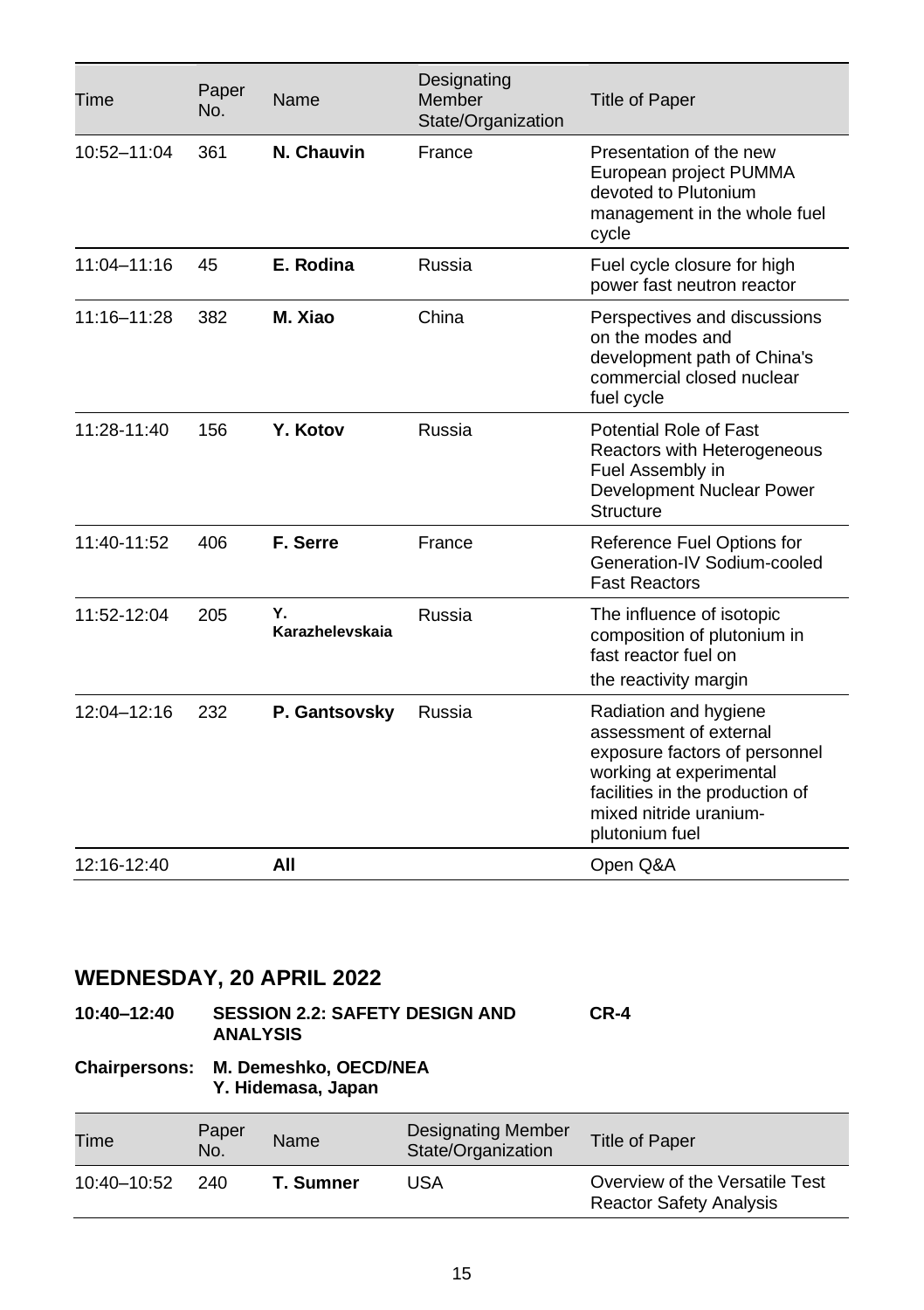| Time            | Paper<br>No. | Name             | <b>Designating Member</b><br>State/Organization | <b>Title of Paper</b>                                                                                                   |
|-----------------|--------------|------------------|-------------------------------------------------|-------------------------------------------------------------------------------------------------------------------------|
| 10:52-11:04     | 204          | J. Droin         | France                                          | Integrating safety at the first<br>design stages: a new<br>methodology for safety-<br>oriented SFR core design          |
| $11:04 - 11:16$ | 461          | A. Samantara     | India                                           | Thermal hydraulic<br>assessment of the<br>performance of secondary<br>sodium system based decay<br>heat removal circuit |
| 11:16-11:28     | 123          | A. Pantano       | France                                          | Pre-design of a passive decay<br>heat removal system with a<br>phase change material for<br>SMR-SFR                     |
| 11:28-11:40     | 258          | J. Andrus        | <b>USA</b>                                      | Development of the Versatile<br>Test Reactor (VTR)<br>Probabilistic Risk Assessment                                     |
| 11:40-11:52     | 376          | I. Shvetsov      | Russia                                          | Analysis of the SGTR<br>accident for safety justification<br>of two-circuit lead cooled<br>reactor                      |
| 11:52-12:04     | 488          | Raghupathy<br>S. | India                                           | Design Studies Towards<br>Raising FBTR to Full Power                                                                    |
| 12:04-12:16     | 152          | T. Le Meute      | France                                          | Modelling of postulated<br>reactivity insertion in a<br><b>Generation IV Molten Salt</b><br>Reactor                     |
| 12:16-12:40     |              | All              |                                                 | Open Q&A                                                                                                                |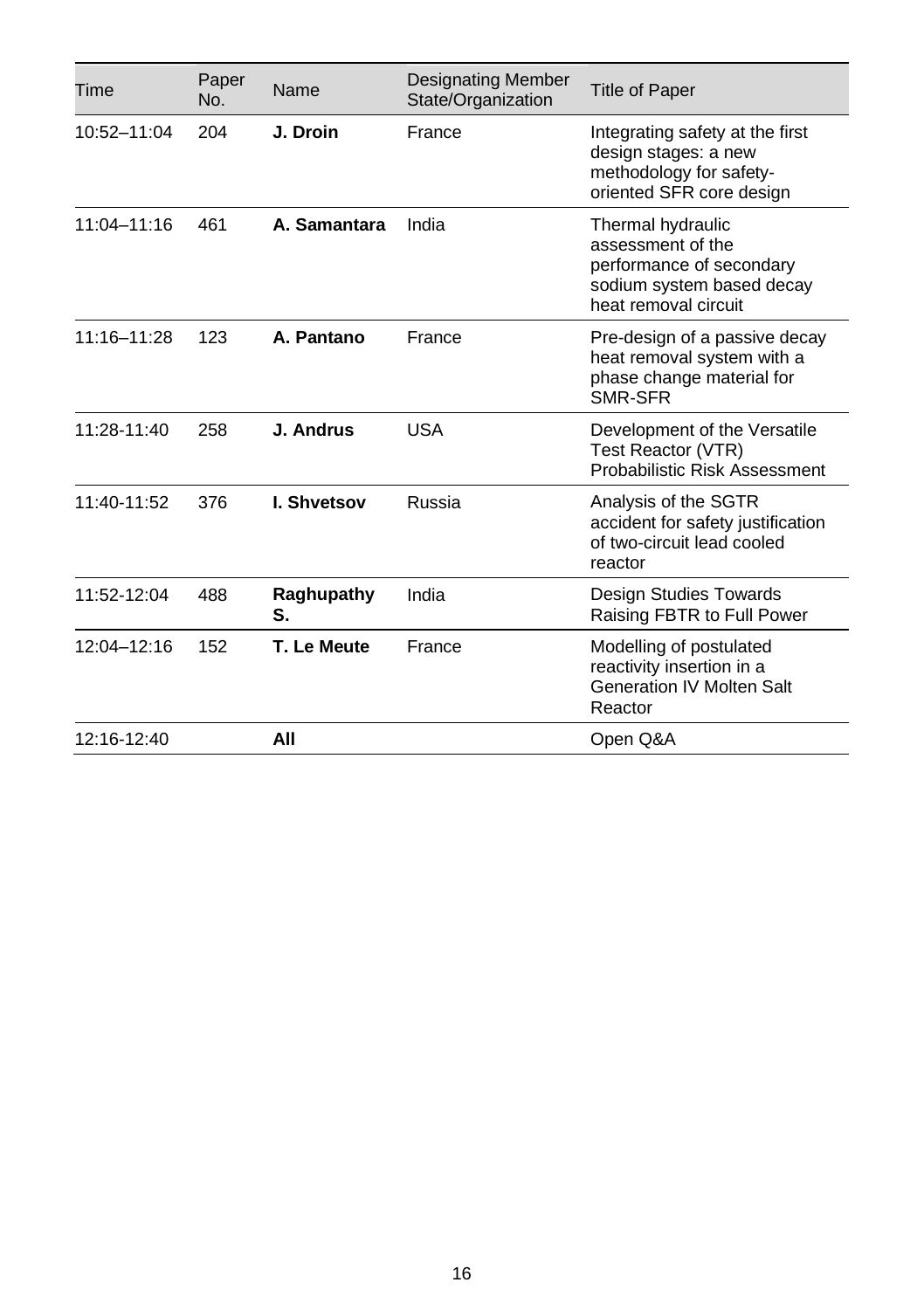#### **10:40–12:40 SESSION 4.2: STRUCTURAL, NOVEL, AND CR-1 LARGE COMPONENTS MATERIALS**

#### **Chairpersons: M. Angiolini, Italy E. Orlova, Russia**

| Time            | Paper<br>No. | Name          | <b>Designating Member</b><br>State/Organization | <b>Title of Paper</b>                                                                                                                                                                  |
|-----------------|--------------|---------------|-------------------------------------------------|----------------------------------------------------------------------------------------------------------------------------------------------------------------------------------------|
| 10:40-10:52     | 39           | A. Alomari    | Saudi Arabia                                    | Creep and Creep-Fatigue<br>Behavior of an Advanced<br>Stainless Steel (Alloy 709) -<br>Application to Sodium-Cooled<br><b>Fast Reactors</b>                                            |
| 10:52-11:04     | 332          | R. Mythili    | India                                           | Development of Plasma<br>Nitriding as alternate<br>hardfacing technique for<br>Large components of FBR<br>and Assessment of static In-<br>Sodium Stability of Plasma<br>Nitrided Layer |
| $11:04 - 11:16$ | 106          | K. Toyota     | Japan                                           | Material Data Acquisition<br>Activities to Develop the<br>Material Strength Standard for<br>Sodium-cooled Fast Reactors                                                                |
| 11:16-11:28     | 178          | S. Wei        | China                                           | The δ-ferrite transformation<br>behavior and mechanical<br>properties of 316H weld metal<br>during high temperature<br>service                                                         |
| 11:28-11:40     | 56           | A. Orlov      | Russia                                          | State of development of lead<br>coolant technology<br>components for BREST-OD-<br>300 reactor                                                                                          |
| 11:40-11:52     | 510          | R. Novotny    | EC                                              | Tensile testing of sub-sized<br>T91 and 316L steel<br>specimens in liquid lead                                                                                                         |
| 11:52-12:04     | 80           | <b>B.</b> Xie | China                                           | A novel method of<br>manufacturing a heavy<br>integrated support ring in fast<br>reactor                                                                                               |
| 12:04-12:40     |              | All           |                                                 | Open Q&A                                                                                                                                                                               |

### **WEDNESDAY, 20 APRIL 2022**

- **13:40–15:40 SESSION 1.2: INNOVATIVE DESIGN ADVANCES Board Room C**
- **Chairpersons: P. Ferroni, USA A. Moiseev, Russia**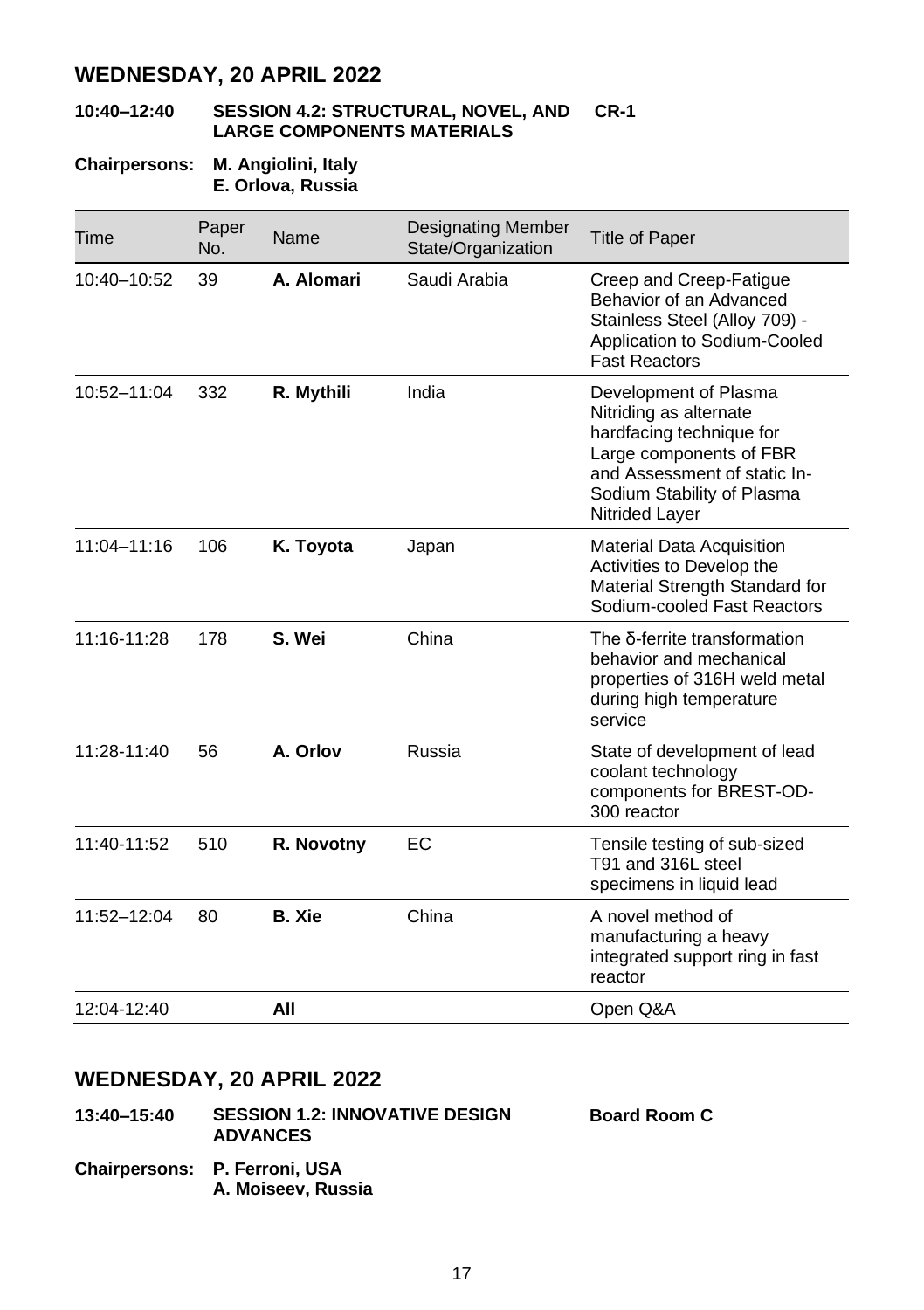| Time        | Paper<br>No. | Name                           | <b>Designating Member</b><br>State/Organization | <b>Title of Paper</b>                                                                                                                                          |
|-------------|--------------|--------------------------------|-------------------------------------------------|----------------------------------------------------------------------------------------------------------------------------------------------------------------|
| 13:40-13:52 | 528          | P. Ferroni                     | <b>USA</b>                                      | The Westinghouse Lead Fast<br>Reactor: overview and<br>progress in development                                                                                 |
| 13:52-14:04 | 363          | <b>V.V.</b><br>Lemekhov        | Russia                                          | <b>Pilot Demonstrational Fast</b><br><b>Reactor with Lead Coolant</b><br>BREST-OD-300                                                                          |
| 14:04-14:16 | 387          | G. Toshinskii                  | Russia                                          | Choice of a coolant for a<br>modular small power reactor<br><b>SVBR-100</b>                                                                                    |
| 14:16-14:28 | 275          | <b>T.D.C.</b><br><b>Nguyen</b> | Korea                                           | Core Design of 100MWe<br>Advanced Nitride-fueled<br>Simplified Liquid Metal Cooled<br><b>Fast Reactor</b>                                                      |
| 14:28-14:40 | 309          | L. Fiorito                     | <b>Belgium</b>                                  | Novel neutronics design of the<br><b>MYRRHA</b> core                                                                                                           |
| 14:40-14:52 | 219          | S. Dmitrii                     | Russia                                          | Project of a multipurpose lead<br>reactor with a hard neutron<br>spectrum                                                                                      |
| 14:52-15:04 | 360          | S.<br>Poumerouly               | France                                          | Proposal of a compact core<br>design for the 1000 MWe<br>French commercial Sodium<br>Fast Reactor by means of the<br>SDDS multi-objective<br>optimization tool |
| 15:04-15:16 | 271          | S. Jang                        | Korea                                           | Conceptual design of ultra-<br>long life hybrid micro modular<br>reactor cooled by potassium<br>heat pipe                                                      |
| 15:16-15:40 |              | All                            |                                                 | Open Q&A                                                                                                                                                       |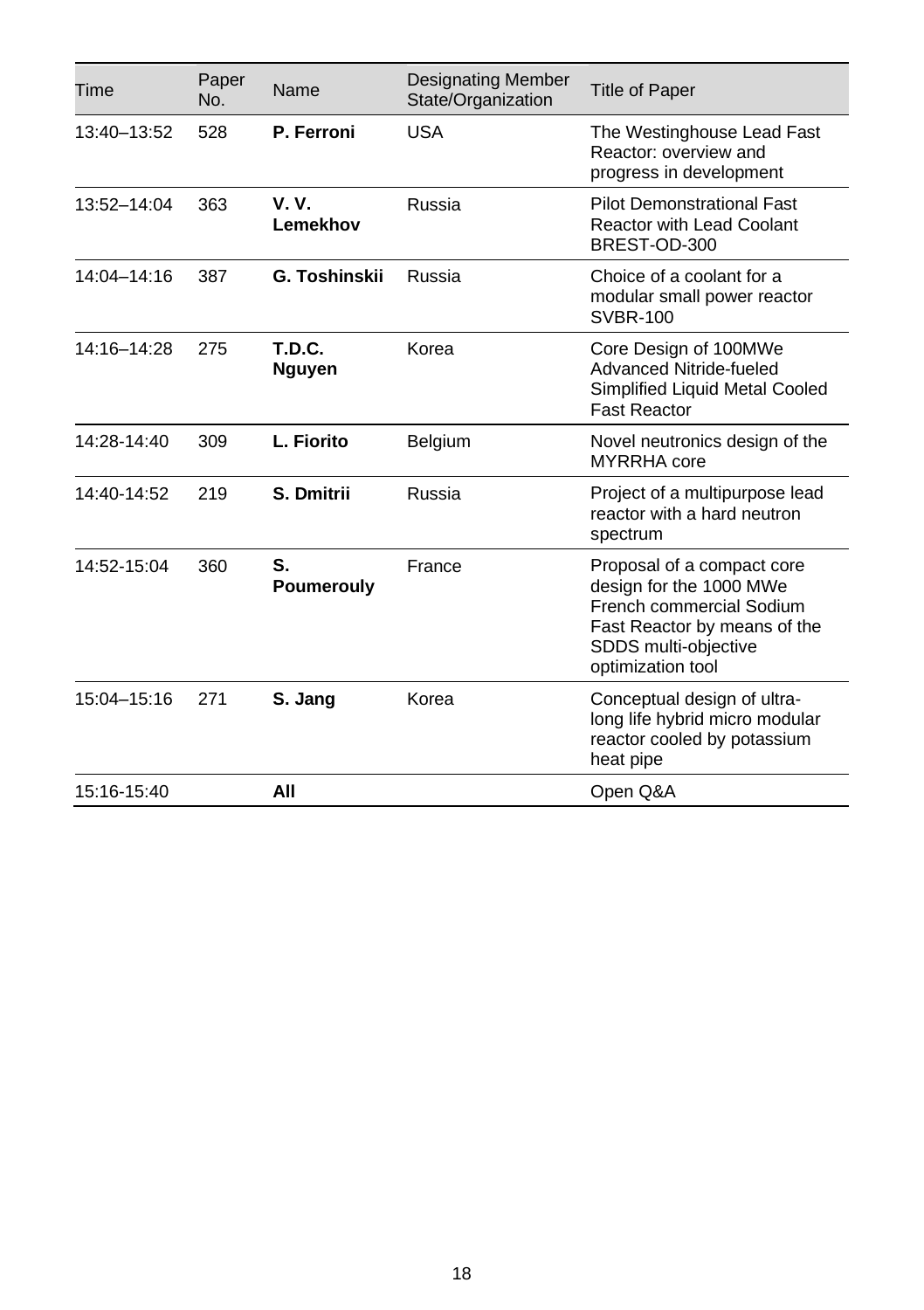#### **13:40–15:40 SESSION 5.1 EXPERIMENTAL REACTORS CR-3 AND FACILITIES**

#### **Chairpersons: J. Rolans-Ribas, USA H. Kamide, Japan**

| Time            | Paper<br>No. | Name                 | <b>Designating Member</b><br>State/Organization | <b>Title of Paper</b>                                                                                                                                               |
|-----------------|--------------|----------------------|-------------------------------------------------|---------------------------------------------------------------------------------------------------------------------------------------------------------------------|
| 13:40-13:52     | 224          | I. Kuzina            | Russia                                          | Complex of experimental<br>facilities for design and safety<br>justification of fast reactors<br>with liquid metal coolants                                         |
| $13:52 - 14:04$ | 206          | A. Sorokin           | Russia                                          | Physical modeling of<br>hydrodynamics and heat<br>exchange in fast reactors with<br>liquid metal coolants                                                           |
| 14:04-14:16     | 238          | М.<br>Weathered      | <b>USA</b>                                      | Overview of a Sodium Fast<br><b>Reactor Thermal Hydraulic</b><br><b>Test Facility</b>                                                                               |
| 14:16-14:28     | 435          | J. Such              | France                                          | Overview of the R&D<br>programs led by the past at<br><b>IRSN</b> on sodium fire                                                                                    |
| 14:28-14:40     | 340          | C. Grandy            | <b>USA</b>                                      | Mechanisms Engineering Test<br>Loop (METL) Facility                                                                                                                 |
| 14:40-14:52     | 89           | D. Klinov            | Russia                                          | Experimental capabilities of<br>the research reactor facility<br>MBIR. Main areas of the<br>research programme in the<br>interests of the Generation IV<br>reactors |
| 14:52-15:04     | 436          | J. Roglans-<br>Ribas | <b>USA</b>                                      | Versatile Test Reactor (VTR)<br><b>Project Mission and Status</b>                                                                                                   |
| 15:04-15:16     | 357          | A. Zagornov          | Russia                                          | Multipurpose research facility<br>MBIR and poly functional<br>radiochemical complex (R&D<br>complex) as a unique<br>research platform                               |
| 15:16-15:28     | 511          | F. Heidet            | <b>USA</b>                                      | Versatile Test Reactor:<br>conceptual core design<br>overview                                                                                                       |
| 15:28-15:40     |              | All                  |                                                 | Open Q&A                                                                                                                                                            |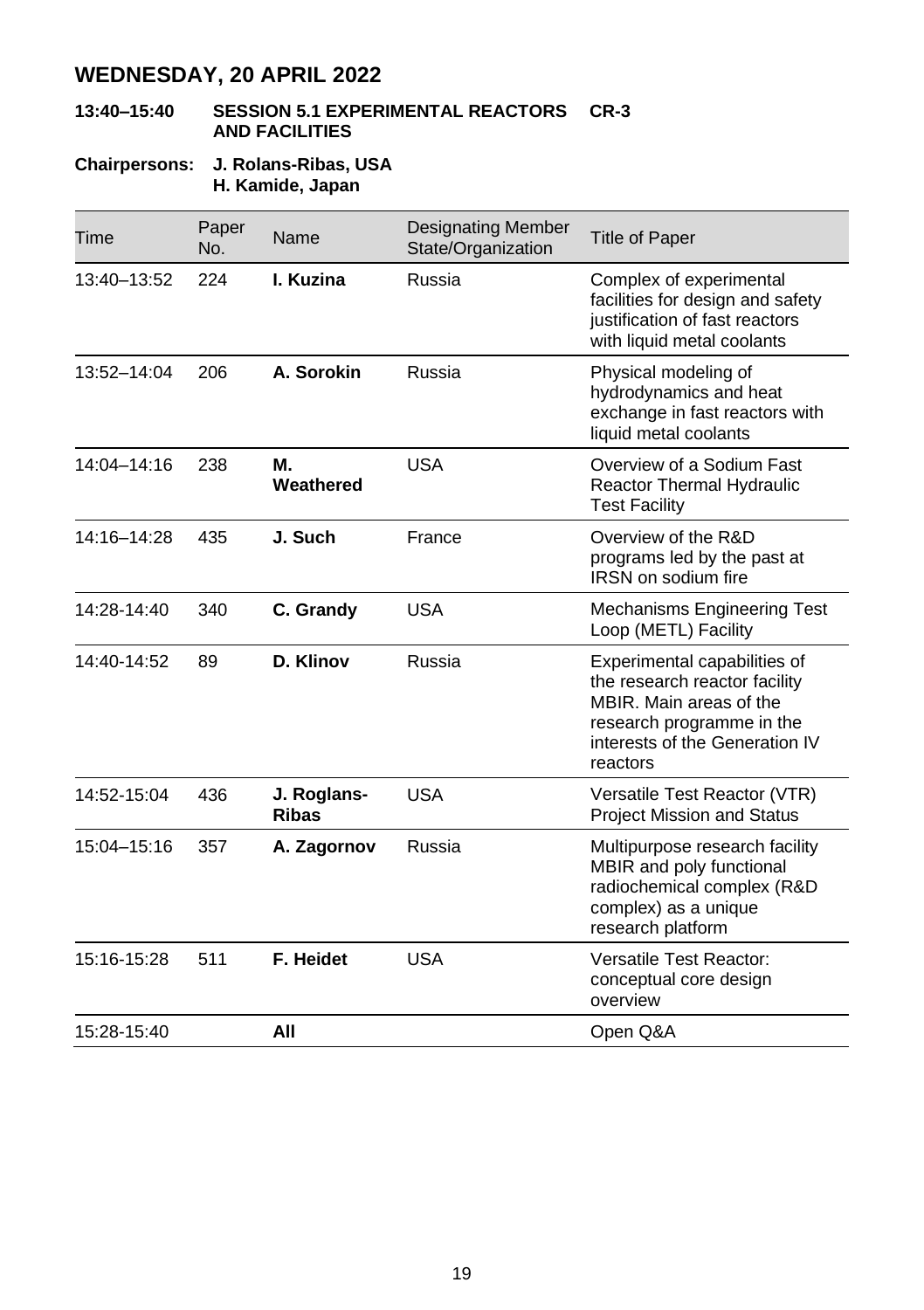### **13:40–15:40 SESSION 2.3: ACCIDENT ANALYSIS CR-4**

#### **Chairpersons: A. Rineiski, Germany K. Morita, Japan**

| Time        | Paper<br>No. | Name                                    | <b>Designating Member</b><br>State/Organization | Title of Paper                                                                                                                                                                                                        |
|-------------|--------------|-----------------------------------------|-------------------------------------------------|-----------------------------------------------------------------------------------------------------------------------------------------------------------------------------------------------------------------------|
| 13:40-13:52 | 194          | K. Mikityuk                             | Switzerland                                     | Coupled neutronic/thermal-<br>hydraulic simulation of<br>Unprotected Loss of Flow<br>Test at Fast Flux Test Facility                                                                                                  |
| 13:52-14:04 | 68           | <b>Parthkumar</b><br>Rajendrabhai<br>Р. | India                                           | Mechanistic modelling of<br>aerosol evolution and thermal<br>loadings in an SFR<br>containment during a<br>hypothetical severe accident                                                                               |
| 14:04-14:16 | 18           | Y. Onoda                                | Japan                                           | Modelling and Simulation of<br>Source Term for Sodium-<br>Cooled Fast Reactor under<br><b>Hypothetical Severe Accident:</b><br>Primary System/Containment<br><b>System Interface Source</b><br><b>Term Estimation</b> |
| 14:16-14:28 | 277          | J. Chang                                | <b>USA</b>                                      | Modeling and Simulation of<br>Source Term for Sodium-<br>Cooled Fast Reactor under<br><b>Hypothetical Severe Accident:</b><br>Sodium Fire and Radionuclide<br><b>Transport in Containment</b>                         |
| 14:28-14:40 | 59           | I. Pakhomov                             | Russia                                          | The Severe Accident<br>Management of the high-<br>power SFR with loss of the<br>heat removal from the core                                                                                                            |
| 14:40-14:52 | 509          | S.<br>Rajagopalan                       | India                                           | Over three decades of<br>radiological protection<br>experience at Fast Breeder<br>Test Reactor (FBTR)                                                                                                                 |
| 14:52-15:04 | 70           | X. Jin                                  | China                                           | Safety Analysis of Small<br>Modular Sodium Fast<br>Reactors in Anticipated<br><b>Transients Without Scram</b><br>Scenarios                                                                                            |
| 15:04-15:16 | 351          | M. Bucknor                              | <b>USA</b>                                      | The Versatile Test Reactor<br>(VTR) Approach to Sodium<br>Fire Hazards Analysis and<br><b>Protection System</b><br>Methodology                                                                                        |
| 15:16-15:40 |              | All                                     |                                                 | Open Q&A                                                                                                                                                                                                              |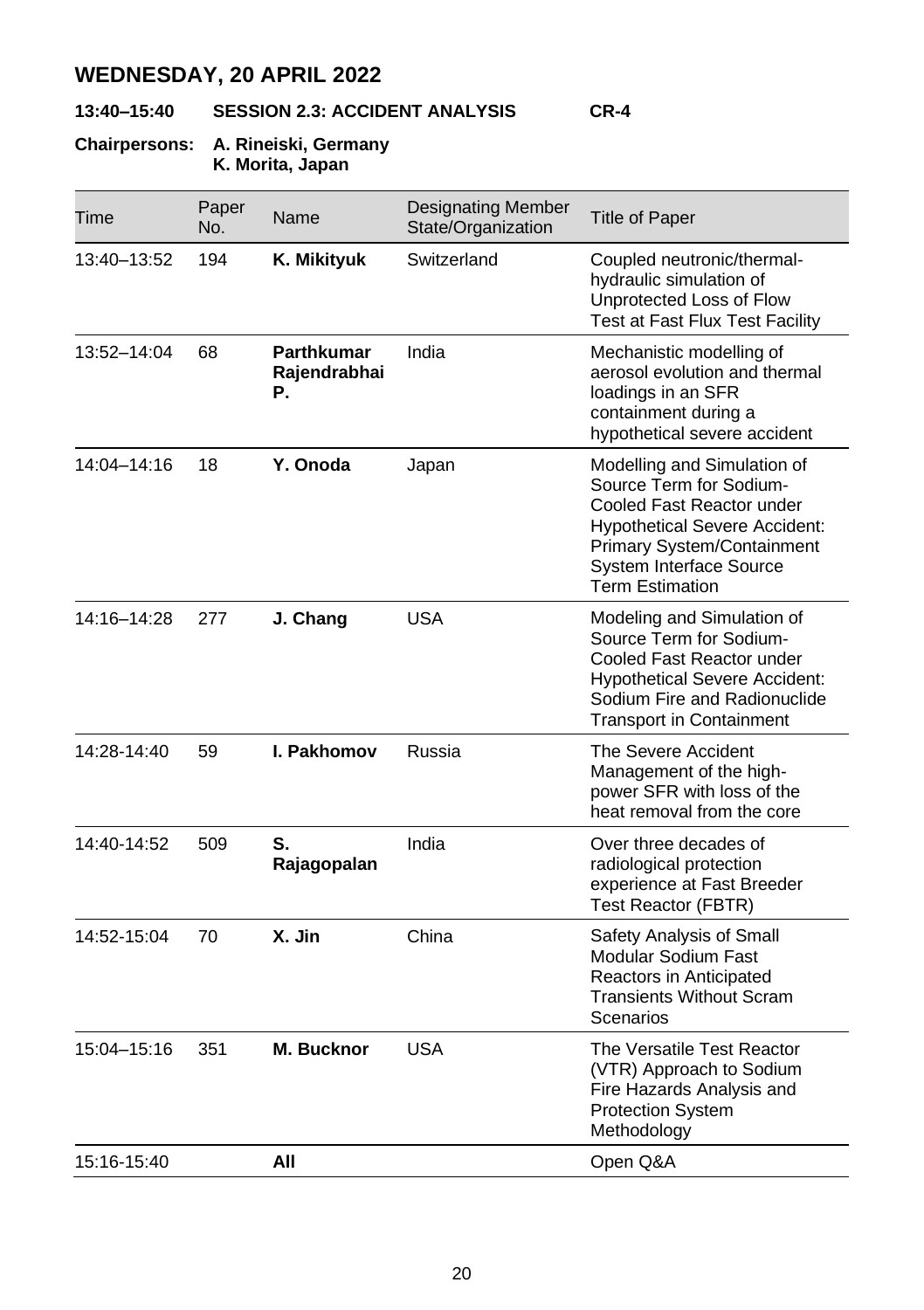### **13:40–15:40 SESSION 6.2: THERMAL HYDRAULICS CR-1**

#### **Chairpersons: N. Mosunova, Russia V. Kriventsev, IAEA**

| Time            | Paper<br>No. | Name             | <b>Designating Member</b><br>State/Organization | Title of Paper                                                                                                                  |
|-----------------|--------------|------------------|-------------------------------------------------|---------------------------------------------------------------------------------------------------------------------------------|
| 13:40-13:52     | 200          | D. Uralov        | Russia                                          | Possibility of Simulating<br>Natural Circulation in Fast<br>Neutron Reactors Using a<br><b>Light Water Test Facility</b>        |
| $13:52 - 14:04$ | 199          | <b>B.</b> Kvizda | Slovakia                                        | Recent thermal hydraulic<br>studies of Gas Fast Reactor<br>demonstrator ALLEGRO                                                 |
| 14:04-14:16     | 107          | N. Pribaturin    | Russia                                          | Experimental modeling of a<br>fuel element simulator<br>vibration in a coolant flow                                             |
| 14:16-14:28     | 464          | D. Ganatra       | India                                           | Development of coolant<br>voiding model for fast reactor<br>core                                                                |
| 14:28-14:40     | 369          | I. Piazza        | Italy                                           | ALFRED flow blockage<br>analysis                                                                                                |
| 14:40-14:52     | 370          | O. Bovati        | <b>USA</b>                                      | CFD Simulations on a<br>hexagonal 61-pin wire-<br>wrapped fuel bundle with<br>STARCCM+ and comparison<br>with experimental data |
| 14:52-15:04     | 91           | A. Palagin       | Russia                                          | Progress in system<br>thermohydraulic code<br>HYDRA-IBRAE/LM models<br>development for fast reactor<br>simulation               |
| 15:04-15:40     |              | All              |                                                 | Open Q&A                                                                                                                        |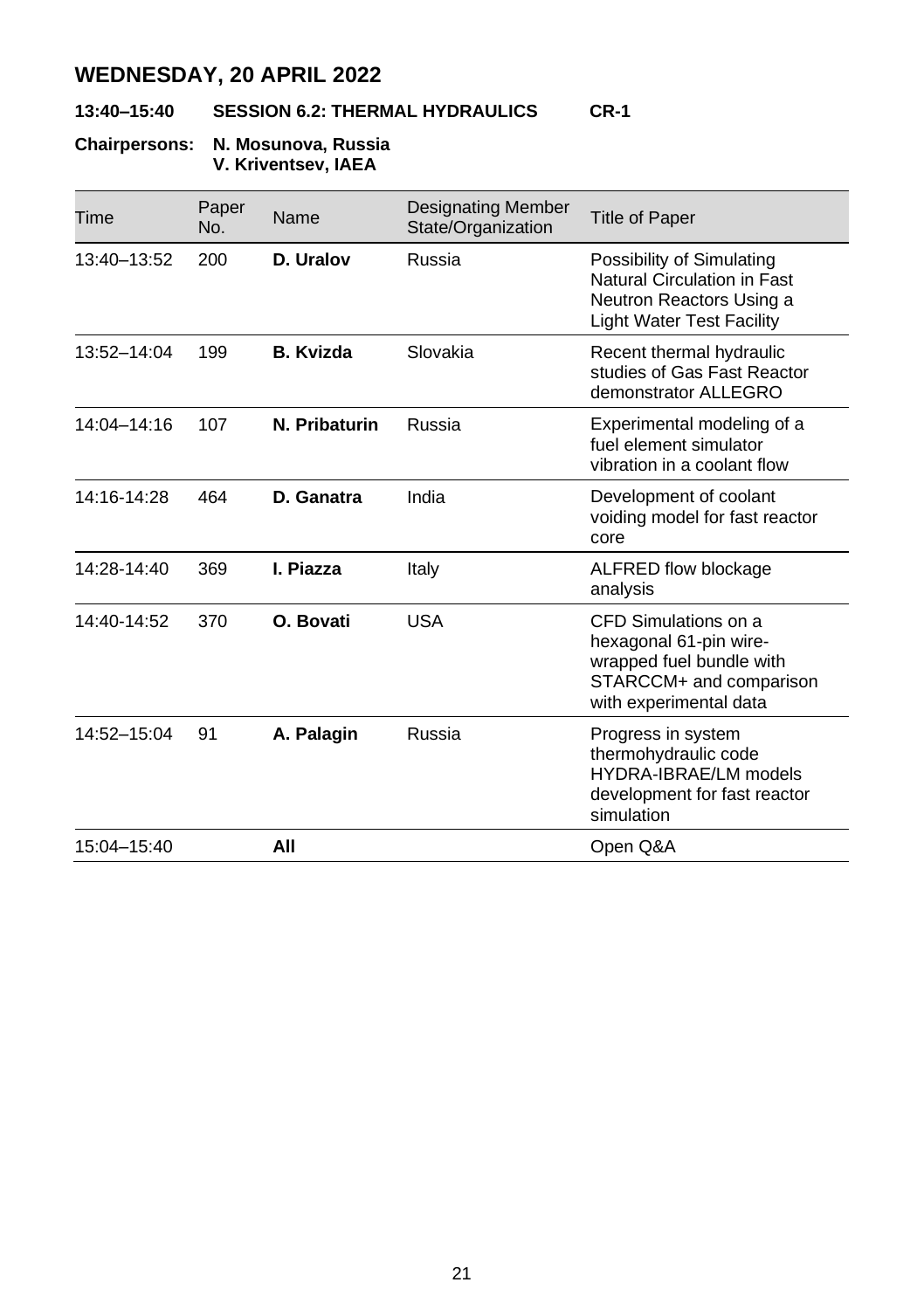| 15:50-17:00       | Panel: Innovative Fast Reactors: Designs,<br><b>Applications, and Fuel Cycles</b> | <b>Board Room C</b> |
|-------------------|-----------------------------------------------------------------------------------|---------------------|
| <b>Moderator:</b> | V. Kriventsev, IAEA                                                               |                     |

| Time        | Name                       | <b>Designating Member</b><br>State/Organization | Title (as applicable:<br><b>Opening Address:</b><br><b>Welcome Address;</b><br>Keynote Address or |
|-------------|----------------------------|-------------------------------------------------|---------------------------------------------------------------------------------------------------|
|             |                            |                                                 | Title)                                                                                            |
| 15:50-17:00 | Paul Gauthé                | France                                          | Head of Innovative Fast<br>Reactor Sketch Project                                                 |
|             | Sundararajan<br>Raghupathy | India                                           | Director, Reactor<br>Design & Technology<br>Group, IGCAR<br>Kalpakkam                             |
|             | <b>Jeffrey Latowski</b>    | USA                                             | Senior Vice President.<br>Innovation, TerraPower                                                  |
|             | Nastasya Mosunova          | Russia                                          | Head of department,<br>Nuclear Safety Institute of<br>the Russian Academy of<br>Sciences          |
|             | Xingkai Huo                | China                                           | Senior Engineer, China<br>Institute of Atomic<br>Energy                                           |

### **THURSDAY, 21 APRIL 2022**

| 09:30-10:30 | <b>Plenary Panel: Discussion on National</b> | <b>Board Room C</b> |
|-------------|----------------------------------------------|---------------------|
|             | <b>Programmes and Visions, Q&amp;A</b>       |                     |

**Moderator: A.Gonzales-Espartero, IAEA**

| Time        | Name                   | <b>Designating Member</b><br>State/Organization |
|-------------|------------------------|-------------------------------------------------|
| 09:30-10:30 | D. Zhang               | China                                           |
|             | E. Abonneau            | France                                          |
|             | <b>B. Venkataraman</b> | India                                           |
|             | H. Kamide              | Japan                                           |
|             | L. Chae Young          | Korea, Republic of                              |
|             | V. Pershukov           | <b>Russian Federation</b>                       |
|             | A. Caponiti            | United States of America                        |
|             | M. Betti               | EC                                              |
|             | R. Hill                | GIF                                             |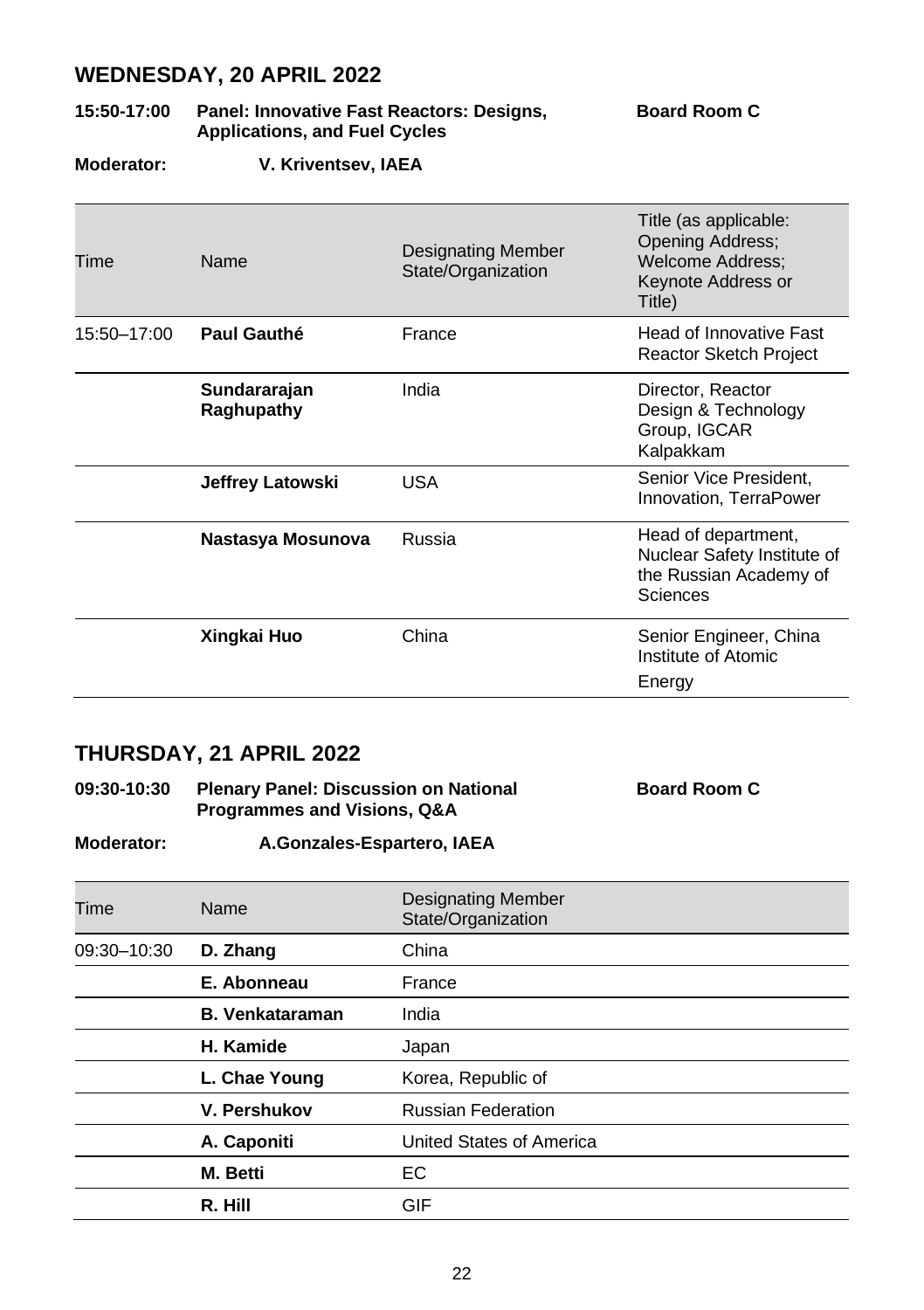| Time | Name             | <b>Designating Member</b><br>State/Organization |  |
|------|------------------|-------------------------------------------------|--|
|      | T. Ivanova       | <b>NEA</b>                                      |  |
|      | A. des Cloizeaux | IAFA                                            |  |
|      |                  |                                                 |  |

**Board Room C**

### **THURSDAY, 21 APRIL 2022**

### **10:40–12:40 SESSION 5.2: EXPERIMENTAL PROGRAMS I**

#### **Chairpersons: D. Gugiu, Romania Y. Wu, China**

| Time            | Paper<br>No. | <b>Name</b>  | <b>Designating Member</b><br>State/Organization | <b>Title of Paper</b>                                                                                                                             |
|-----------------|--------------|--------------|-------------------------------------------------|---------------------------------------------------------------------------------------------------------------------------------------------------|
| 10:40-10:52     | 466          | A. Kumar     | India                                           | Estimation of mean charge on<br>sodium metal aerosol in the<br>argon and nitrogen gas<br>environment during external<br>gamma irradiation         |
| 10:52-11:04     | 148          | A. Mikheev   | Russia                                          | Thermohydraulic tests in<br>justification of design<br>characteristics of the BREST-<br>OD-300 RP steam generator                                 |
| 11:04-11:16     | 187          | A. Sorokin   | Russia                                          | Experimental and<br>computational studies of heat<br>exchange for liquid metals<br>boiling in fuel assembly<br>models at accidental<br>conditions |
| $11:16 - 11:28$ | 19           | K. Aizawa    | Japan                                           | Investigation on natural<br>circulation for decay heat<br>removal in reactor vessel of<br>sodium-cooled fast reactor                              |
| 11:28-11:40     | 12           | N. Krauter   | Germany                                         | Coolant flow monitoring with<br>an Eddy Current Flow Meter<br>at a mock-up of a liquid metal<br>cooled fast reactor                               |
| 11:40-11:52     | 379          | Y. Sokolov   | Russia                                          | Overview of critical<br>experiments with fast metal<br>cores held on assembly<br>machine FKBN-2                                                   |
| 11:52-12:04     | 476          | S. P. Pathak | India                                           | An experimental study on<br>secondary sodium system<br>based decay heat removal<br>circuit of a sodium cooled fast<br>reactor                     |
| 12:04-12:40     |              | All          |                                                 | Open Q&A                                                                                                                                          |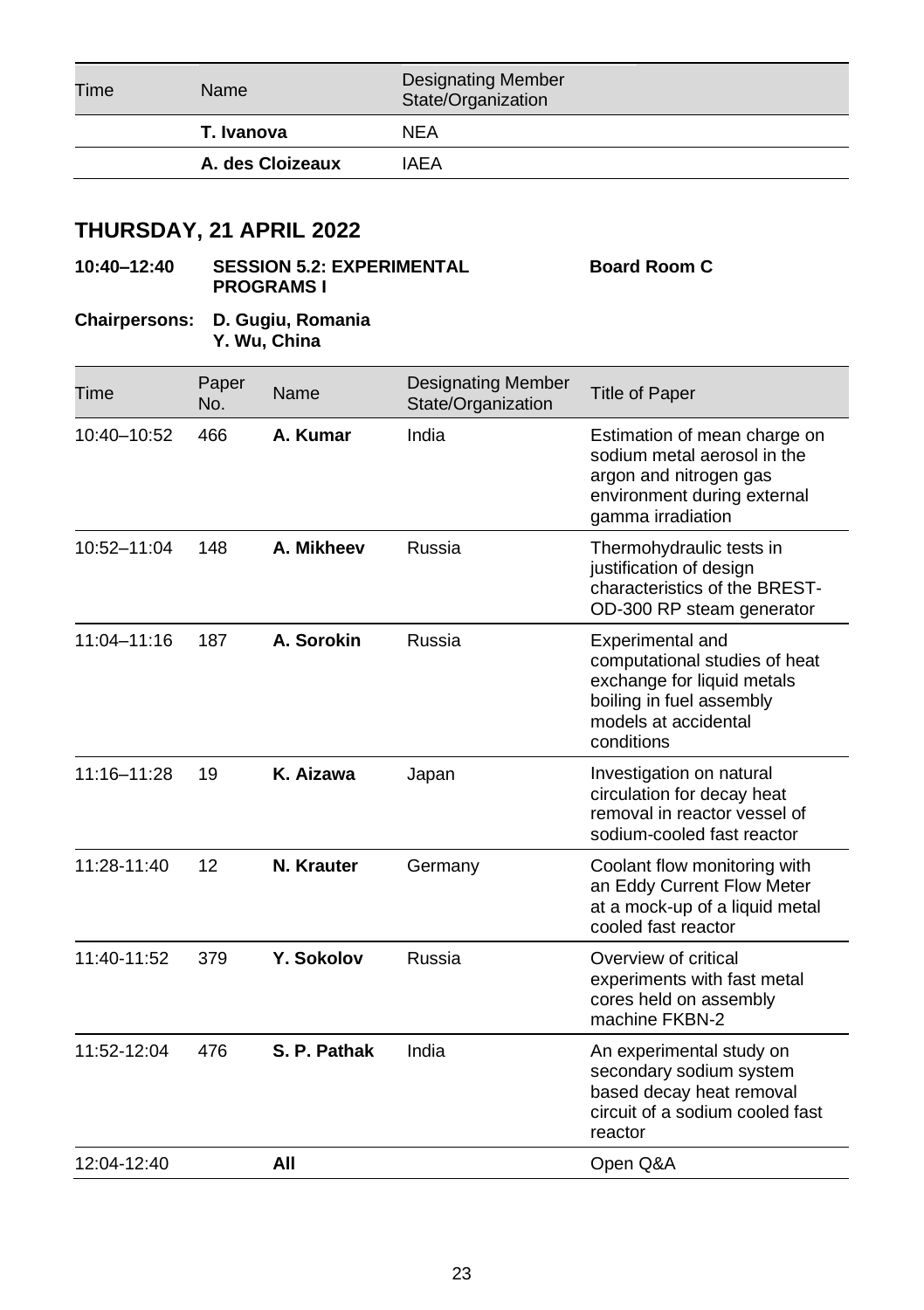#### **10:40–12:40 SESSION 3.2: DEVELOPMENT OF INNOVATIVE FUELS: DESIGN AND PROPERTIES IRRADIATION**

#### **Chairpersons: N. Chauvin, France M. Xiao, China**

| Time            | Paper<br>No. | Name                   | <b>Designating Member</b><br>State/Organization | <b>Title of Paper</b>                                                                                                                                                                |
|-----------------|--------------|------------------------|-------------------------------------------------|--------------------------------------------------------------------------------------------------------------------------------------------------------------------------------------|
| 10:40-10:52     | 8            | S. Hirooka             | Japan                                           | Recent studies on fuel<br>properties and irradiation<br>behaviors of Am/Np-bearing<br><b>MOX</b>                                                                                     |
| 10:52-11:04     | 47           | Z. Hózer               | Hungary                                         | Selection, testing and<br>development of qualification<br>procedure for ALLEGRO gas-<br>cooled fast reactor fuel                                                                     |
| $11:04 - 11:16$ | 503          | R.<br>Thirunavukkarasu | India                                           | Design of metal fuel pin for<br>test irradiation in FBTR and<br>for future reactors                                                                                                  |
| 11:16-11:28     | 10           | T. Segawa              | Japan                                           | Development of simplified fuel<br>fabrication technologies for<br>fast reactors                                                                                                      |
| 11:28-11:40     | 150          | C. Jensen              | <b>USA</b>                                      | <b>Advanced Reactor</b><br><b>Experiments for Sodium Fast</b><br>Reactor Fuels (ARES)<br>Project: Transient Irradiation<br><b>Experiments for Metallic and</b><br><b>MOX Fuels</b>   |
| 11:40-11:52     | 399          | V. Blanc               | France                                          | Towards design guidelines for<br>fast reactor oxide fuel pins<br>with high Pu content: driving<br>post irradiation examination<br>by benchmarking European<br>fuel performance codes |
| 11:52-12:04     | 504          | N. S. Dudala           | India                                           | Root cause analysis of FBTR<br>failed fuel pin                                                                                                                                       |
| 12:04-12:16     | 124          | <b>M. Krivov</b>       | Russia                                          | Uranium and mixed uranium-<br>plutonium nitrides thermal<br>stability                                                                                                                |
| 12:16-12:40     |              | All                    |                                                 | Open Q&A                                                                                                                                                                             |

**CR-3**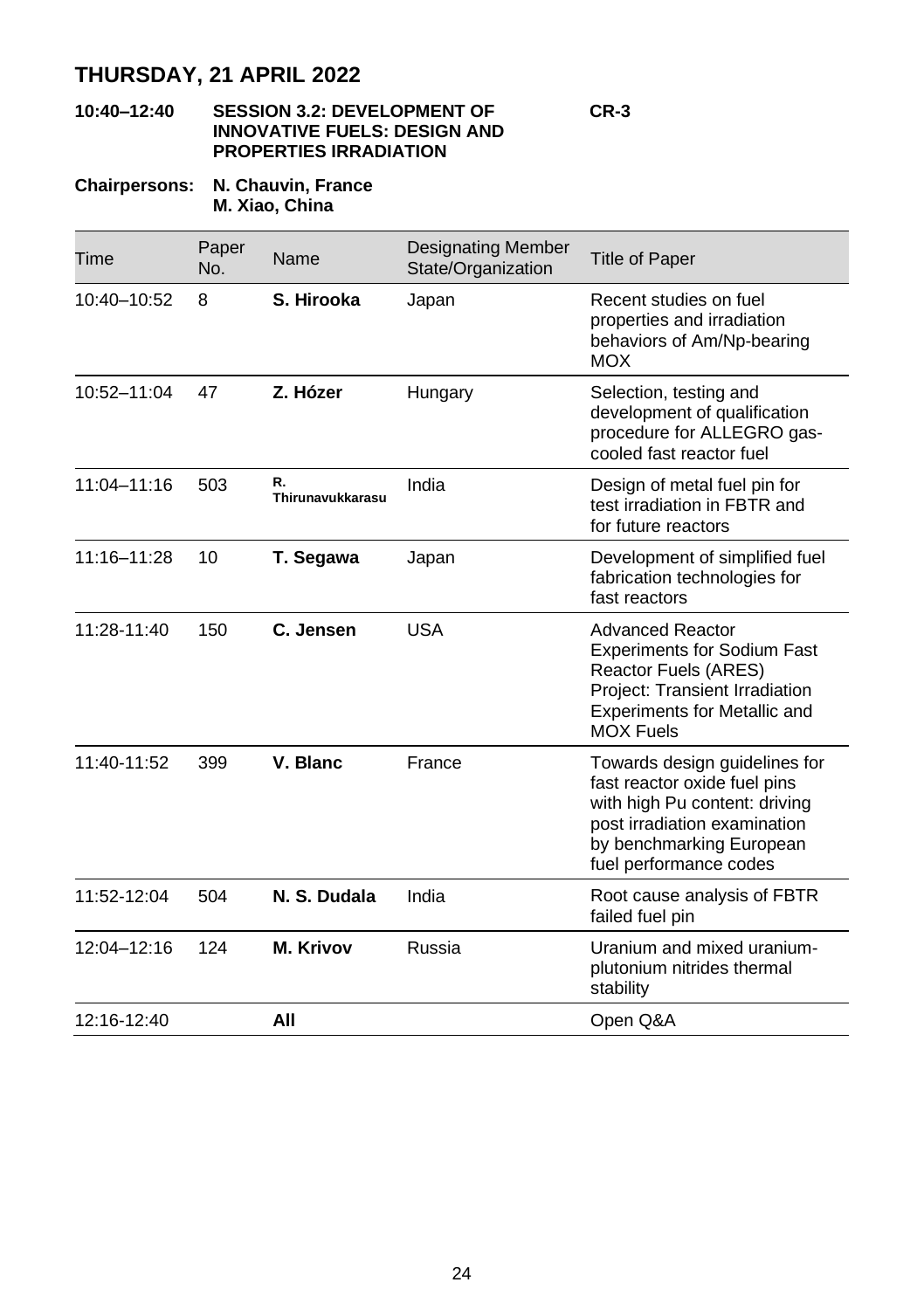#### **10:40–12:40 SESSION 6.3: MULTISCALE AND MULTIPHYSICS CALCULATIONS CR-4**

#### **Chairpersons: A. Gomez Torres, Mexico C. Batra, IAEA**

| Time        | Paper<br>No. | Name               | <b>Designating Member</b><br>State/Organization | <b>Title of Paper</b>                                                                                                                                                                                                                                   |
|-------------|--------------|--------------------|-------------------------------------------------|---------------------------------------------------------------------------------------------------------------------------------------------------------------------------------------------------------------------------------------------------------|
| 10:40-10:52 | 79           | N. Mosunova        | Russia                                          | Codes of new generation -<br>sustainable platform for<br>numerical modeling of<br>installations in the Proryv<br>project                                                                                                                                |
| 10:52-11:04 | 62           | F. Roelofs         | <b>Netherlands</b>                              | Dutch thermal hydraulic<br>design and safety support for<br><b>IMFRs</b>                                                                                                                                                                                |
| 11:04-11:16 | 67           | X. Jia             | China                                           | Verification of SARAX Code<br>for the transient analysis of<br>Sodium-cooled Fast Reactor                                                                                                                                                               |
| 11:16-11:28 | 116          | <b>B.</b> Forno    | France                                          | Phénix Control Rod<br>Withdrawal test analysis using<br>a Multiphysics methodology                                                                                                                                                                      |
| 11:28-11:40 | 14           | А.<br>Moisseytsev  | <b>USA</b>                                      | Simulation of FFTF Individual<br><b>Reactivity Feedback Tests</b><br>with SAS4A/SASSYS-1 Code                                                                                                                                                           |
| 11:40-11:52 | 84           | V. Chudanov        | Russia                                          | Current status of development<br>of 3D DNS CONV-3D code:<br>one- and two-phase flow<br>models                                                                                                                                                           |
| 11:52-12:04 | 24           | N. Doda            | Japan                                           | Development of multi-level<br>simulation system for core<br>thermal-hydraulics coupled<br>with plant dynamics analysis -<br>prediction of transient<br>temperature distribution in a<br>subassembly under inter-<br>subassembly heat transfer<br>effect |
| 12:04-12:16 | 325          | E. Martin<br>Lopez | France                                          | Development of SFR core<br>degradation simulation code<br>SIMMER-V and its validation<br>& verification studies                                                                                                                                         |
| 12:16-12:40 |              | All                |                                                 | Open Q&A                                                                                                                                                                                                                                                |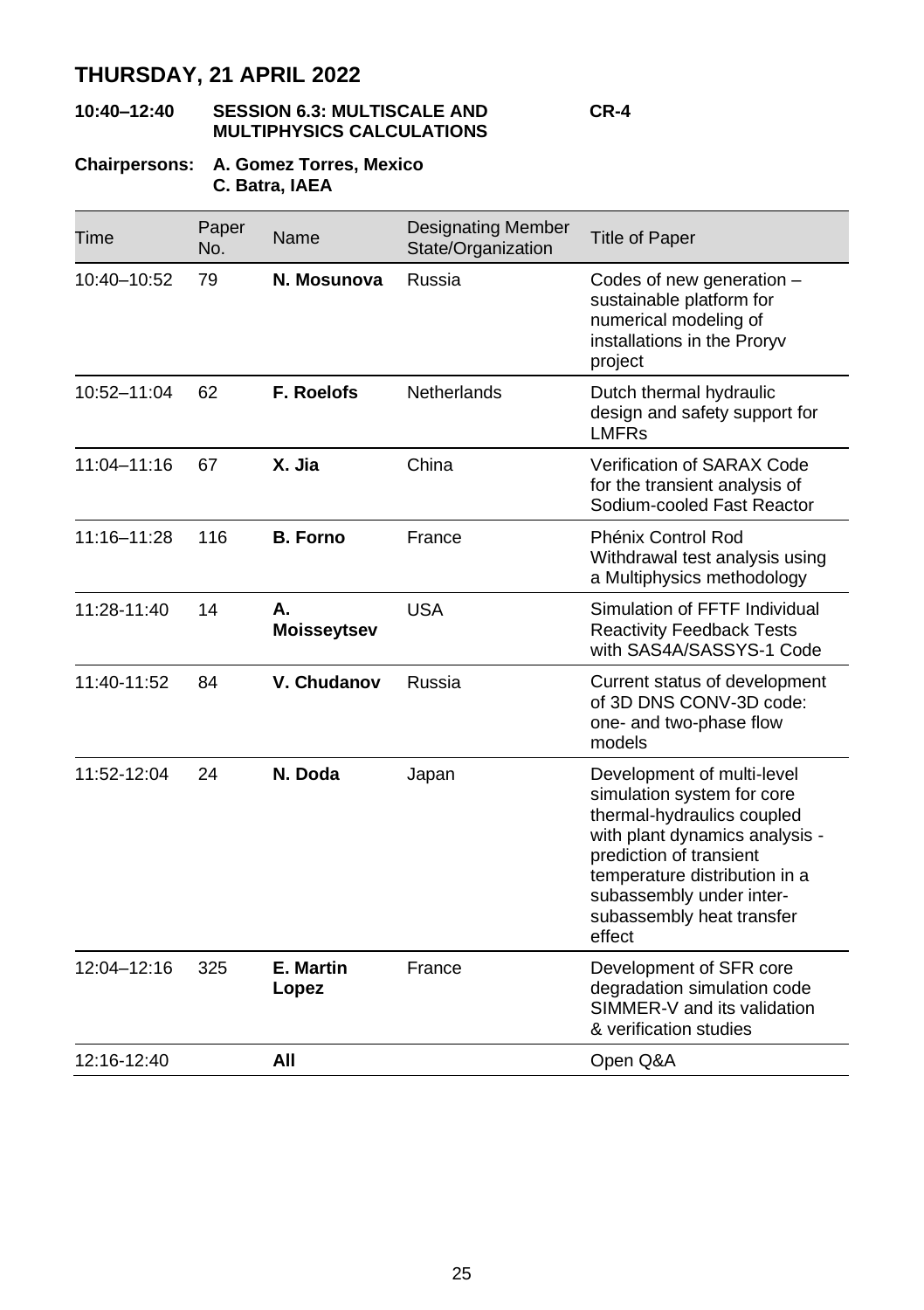#### **13:40–15:40 SESSION 3.3: REPROCESSING, PARTITIONING, AND TRANSMUTATION**

**Board Room C**

#### **Chairpersons: A. Yamaguchi, Japan A. Gonzalez-Espartero, IAEA**

| Time        | Paper<br>No. | Name               | <b>Designating Member</b><br>State/Organization | <b>Title of Paper</b>                                                                                                                                  |
|-------------|--------------|--------------------|-------------------------------------------------|--------------------------------------------------------------------------------------------------------------------------------------------------------|
| 13:40-13:52 | 61           | Е.<br>Dzugkoeva    | Russia                                          | Feasibility study of<br>heterogeneous transmutation<br>of americium in fast reactors                                                                   |
| 13:52-14:04 | 138          | М.<br>Edmondson    | UK                                              | The role of pyrochemical<br>processing in a NetZero<br>economy in the UK                                                                               |
| 14:04-14:16 | 63           | A. Shadrin         | Russia                                          | Fabrication and reprocessing<br>of mixed uranium-plutonium<br>nitride fuel for reactor BREST                                                           |
| 14:16-14:28 | 119          | A. Tuzov           | Russia                                          | Heterogeneous burning of<br>minor actinides in a fast<br>reactor                                                                                       |
| 14:28-14:40 | 493          | N. Desigan         | India                                           | Advanced flow-sheet for<br>partitioning of trivalent<br>actinides from fast reactor<br>high active waste                                               |
| 14:40-14:52 | 134          | S.<br>Kviatkovskii | Russia                                          | Multi-criteria comparison of<br>the efficiency of minor<br>actinides burning in different<br>nuclear reactors based on the<br>INPRO/IAEA KIND approach |
| 14:52-15:04 | 262          | Υ.<br>Khomyakov    | Russia                                          | Physical feasibility of MA<br>transmutation in a two-<br>component nuclear energy<br>system in Russia                                                  |
| 15:04-15:16 | 544          | A. Dedyukhin       | Russia                                          | Investigation of the anodic<br>processes on the ceramic<br>anode in the oxide-chloride<br>melts                                                        |
| 15:16-15:40 |              | All                |                                                 | Open Q&A                                                                                                                                               |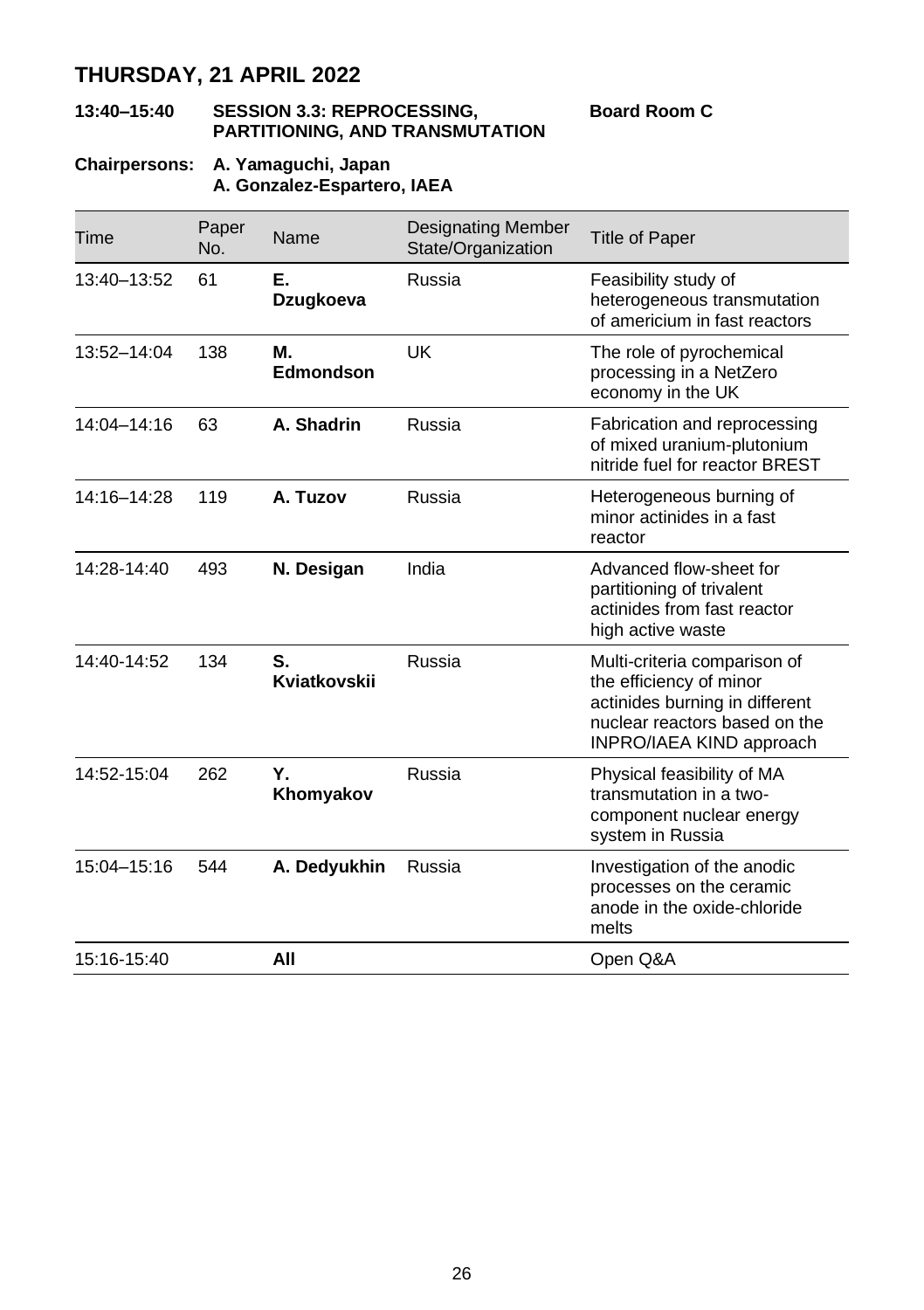#### **13:40–15:40 SESSION 9.1: EDUCATION, PROFESIONAL DEVELOPMENT, AND KNOWLEDGE MANAGEMENT**

**CR-3**

#### **Chairpersons: A. Di Trapani, OECD/NEA**

| Time            | Paper<br>No. | Name                    | Designating Member<br>State/Organization | <b>Title of Paper</b>                                                                                                                                                         |
|-----------------|--------------|-------------------------|------------------------------------------|-------------------------------------------------------------------------------------------------------------------------------------------------------------------------------|
| 13:40-13:52     | 167          | G.<br><b>Tikhomirov</b> | Russia                                   | Training of new generation<br>specialists in the field of fast<br>neutron reactors and nuclear<br>fuel cycle closure                                                          |
| 13:52-14:04     | 516          | N. Barron               | UK                                       | An e-learning tool on Fast<br>Reactors and their Fuel<br>Cycles                                                                                                               |
| $14:04 - 14:16$ | 437          | P. Paviet               | <b>USA</b>                               | <b>GEN IV international forum</b><br>webinars initiative                                                                                                                      |
| $14:16 - 14:28$ | 201          | A. Nakhabov             | Russia                                   | Preserving and transferring<br>knowledge in the field of fast<br>reactor technologies.<br>Experience of the Obninsk<br>Institute of Nuclear Power<br><b>Engineering MEPhl</b> |
| 14:28-14:40     | 424          | M. Apostol              | Romania                                  | Investigation on Human<br>Resources Needs and<br>Competences Building for<br>ALFRED Implementation in<br>Romania                                                              |
| 14:40-14:52     | 540          | J. Mahanes              | <b>IAEA</b>                              | Overview of IAEA Fast<br><b>Reactor Related Technology</b><br>Development Activities                                                                                          |
| 14:52-15:40     |              | All                     |                                          | Open Q&A                                                                                                                                                                      |

### **THURSDAY, 21 APRIL 2022**

**13:40–15:40 SESSION 6.4: SIMULATION TOOLS FOR SAFETY ANALYSIS CR-4**

**Chairpersons: E. Ivanov, France I. Hill, OECD/NEA**

| Time        | Paper<br>No. | Name    | Designating Member<br>State/Organization | <b>Title of Paper</b>                                                                                                                                      |
|-------------|--------------|---------|------------------------------------------|------------------------------------------------------------------------------------------------------------------------------------------------------------|
| 13:40-13:52 | 85           | E. Usov | Russia                                   | Models of the integral<br>EUCLID/V2 code for<br>numerical simulation of<br>severe accidents in a sodium-<br>cooled fast reactor with MOX<br>and MNUP fuels |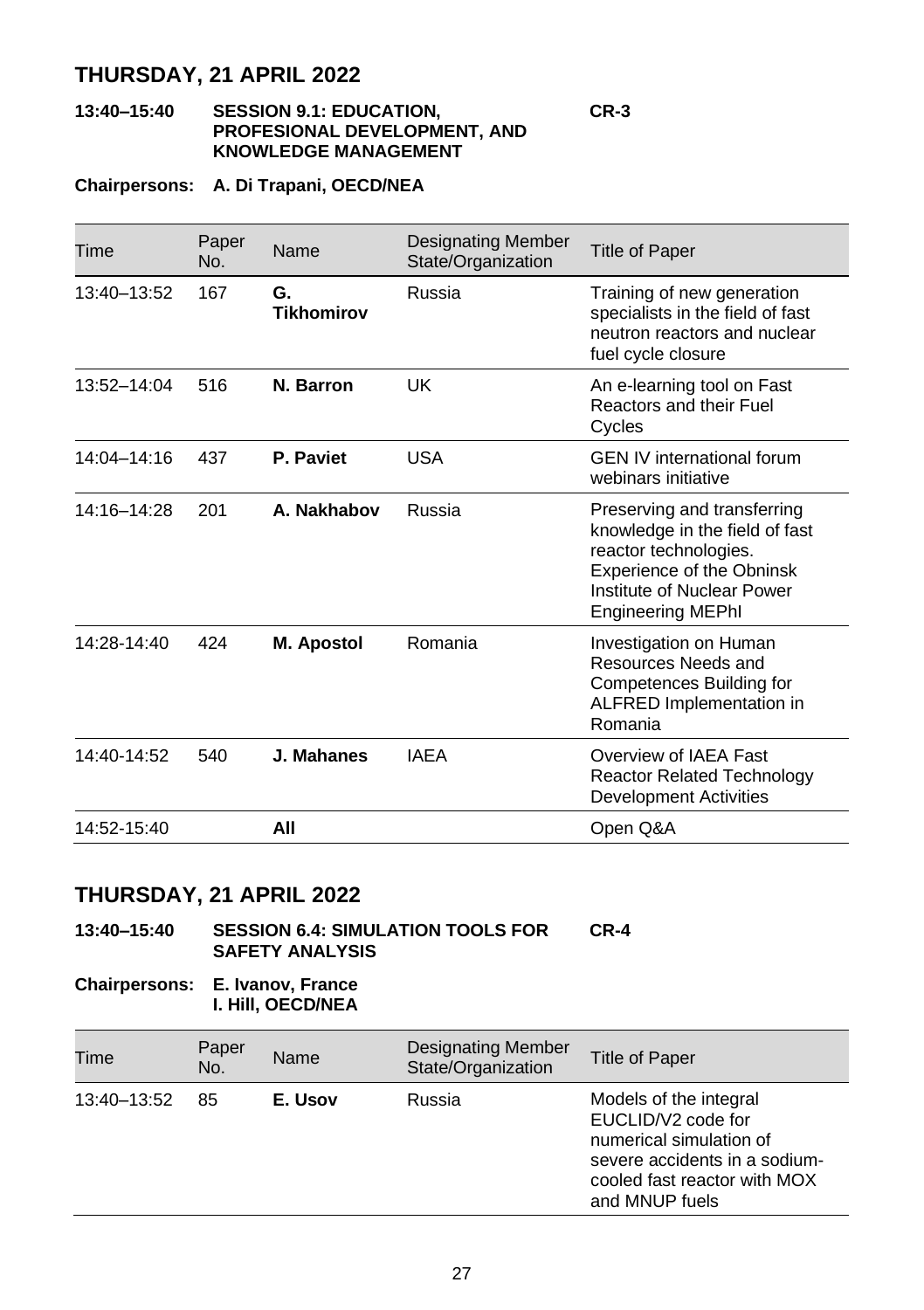| Time            | Paper<br>No. | Name                         | <b>Designating Member</b><br>State/Organization | <b>Title of Paper</b>                                                                                                          |
|-----------------|--------------|------------------------------|-------------------------------------------------|--------------------------------------------------------------------------------------------------------------------------------|
| 13:52-14:04     | 21           | A. Uchibori                  | Japan                                           | Development of Integrated<br>Severe Accident Analysis<br>Code, SPECTRA for Sodium-<br>cooled Fast Reactor                      |
| $14:04 - 14:16$ | 95           | A. Sorokin                   | Russia                                          | Aerosol module for modeling<br>of the fission product behavior<br>in FR cooling circuits and<br>NPP compartments               |
| 14:16-14:28     | 415          | Y. Liu                       | China                                           | Analysis of the natural<br>circulation capacity of decay<br>heat removal system in pool-<br>type sodium-cooled fast<br>reactor |
| 14:28-14:40     | 350          | W. Klein-<br><b>Hessling</b> | Germany                                         | Regulatory Perspectives on<br>Analytical Codes and<br>Methods for Advanced<br>Reactors                                         |
| 14:40-14:52     | 97           | D. Veprev                    | Russia                                          | Models of the integral<br>EUCLID/V2 code for<br>numerical modeling of<br>different regimes of lead-<br>cooled fast reactor     |
| 14:52-15:04     | 440          | E. Ivanov                    | France                                          | <b>Target Accuracy</b><br>Requirements and an<br>evidence-based background<br>for MSFR safety assessment                       |
| 15:04-15:16     | 93           | R. Chalyy                    | Russia                                          | SOCRAT-BN integral code:<br>Development, validation and<br>current status                                                      |
| 15:16-15:40     |              | All                          |                                                 | Open Q&A                                                                                                                       |

**15:50-17:00 Panel: Strengthening Fast Neutron Systems' Community: Empowering the Next Generation's Professionals, Towards Gender Balance, Crosscutting Disciplines Board Room C**

**Moderator: J. Mahanes, IAEA**

| Time        | Name            | <b>Designating Member</b><br>State/Organization | Title                                                                        |
|-------------|-----------------|-------------------------------------------------|------------------------------------------------------------------------------|
| 15:50-17:00 | Andrea Bachrata | France                                          | Researcher at CEA;<br>Lead of WiN Global<br><b>Young Generation</b><br>Group |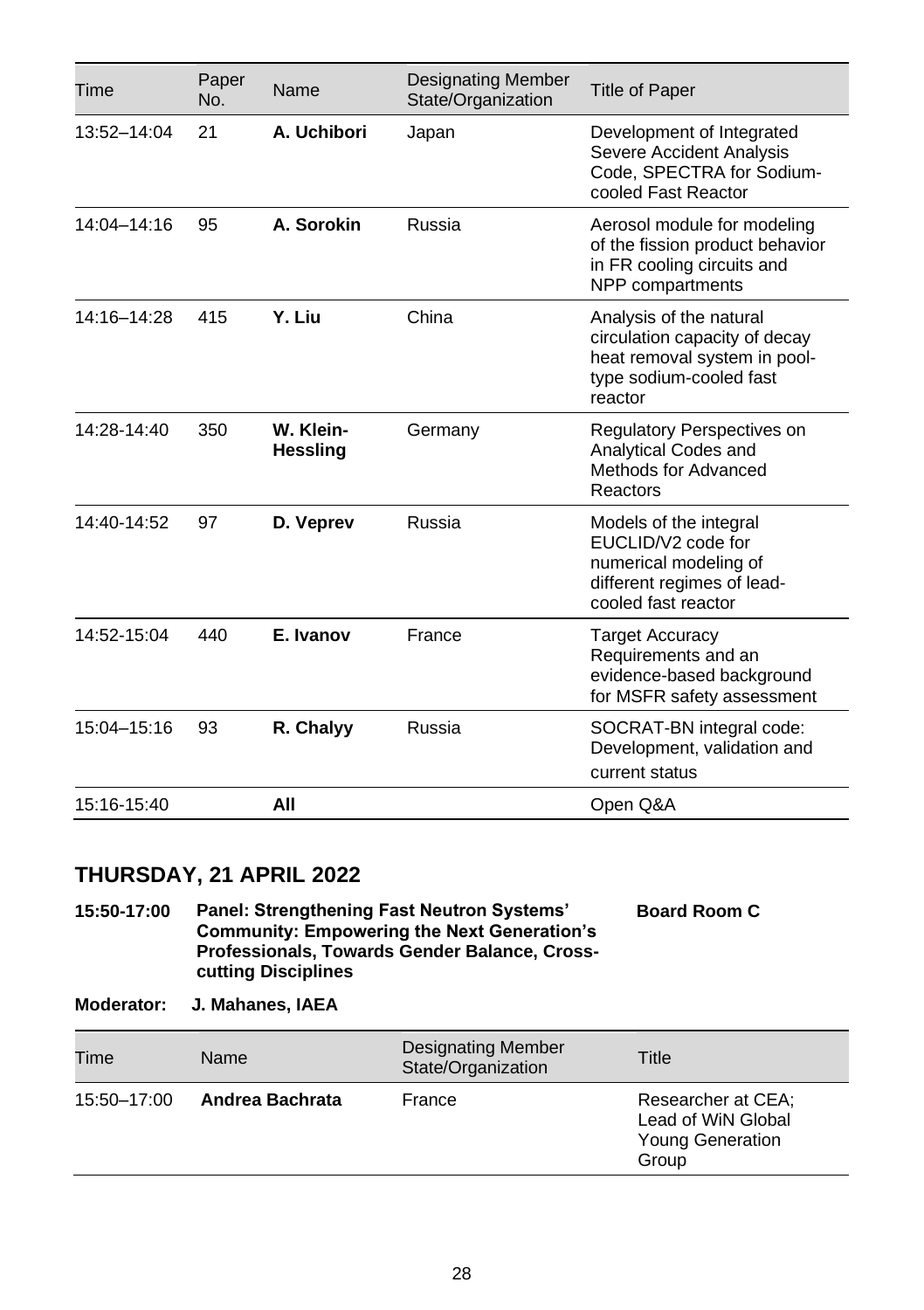| Time        | Name                 | <b>Designating Member</b><br>State/Organization | Title                                                                                                                                 |
|-------------|----------------------|-------------------------------------------------|---------------------------------------------------------------------------------------------------------------------------------------|
| 15:50-17:00 | Jagruti Ramesh Mote  | India                                           | Reactor Design &<br>Technology Group,<br><b>IGCAR Kalpakkam</b>                                                                       |
|             | Erina Hamase         | Japan                                           | Reactor Core and Plant<br><b>System Evaluation</b><br>Group<br><b>Fast Reactor Cycle</b><br>System Research and<br>Development Center |
|             | Antonella Di Trapani | OECD/NEA                                        | Head of the NEST and<br>Global Forum<br>Secretariat and<br>Senior Analyst for<br>Education, Outreach<br>and Knowledge<br>Management   |
|             | Aleshia Duncan       | USA                                             | Deputy Assistant<br>Secretary for<br><b>International Nuclear</b><br>Energy Policy and<br>Cooperation                                 |

### **10:30–12:30 SESSION 2.4: SEVERE ACCIDENTS Board Room C**

#### **Chairpersons: F. Serre, France S. Kubo, Japan**

| Time        | Paper<br>No. | Name        | Designating Member<br>State/Organization | Title of Paper                                                                                                                                                                                                                           |
|-------------|--------------|-------------|------------------------------------------|------------------------------------------------------------------------------------------------------------------------------------------------------------------------------------------------------------------------------------------|
| 10:30-10:42 | 126          | A. Bachrata | France                                   | Development of methodology<br>to evaluate mechanical<br>consequences of vapor<br>expansion in SFR severe<br>accident transients: lessons<br>learned from previous France-<br>Japan collaboration and future<br>objectives and milestones |
| 10:42-10:54 | 395          | X. Chen     | Germany                                  | Simulation of ULOF initiation<br>phase in ESFR-SMART with<br>SIMMER-III                                                                                                                                                                  |
| 10:54-11:06 | 155          | F. Payot    | France                                   | The SAIGA in-pile<br>experimental program to<br>qualify the SIMMER<br>calculation tool in SFR severe<br>accident conditions                                                                                                              |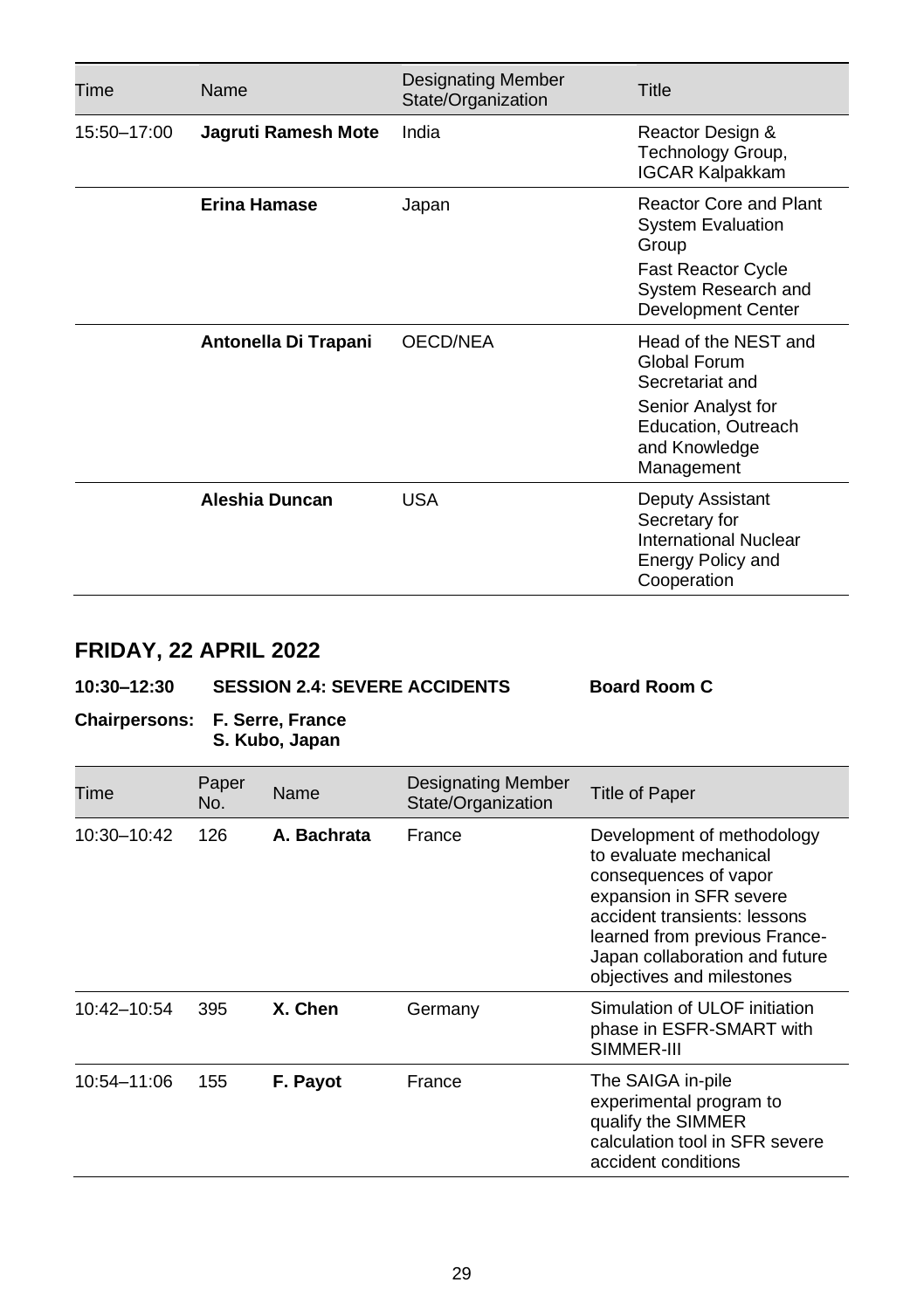| Time        | Paper<br>No. | Name                 | <b>Designating Member</b><br>State/Organization | Title of Paper                                                                                                                              |
|-------------|--------------|----------------------|-------------------------------------------------|---------------------------------------------------------------------------------------------------------------------------------------------|
| 11:06-11:18 | 22           | K. Kamiyama          | Japan                                           | A status of experimental<br>program to achieve In-Vessel<br>retention during Core<br>Disruptive Accidents of<br>Sodium-Cooled Fast Reactors |
| 11:18-11:30 | 475          | Sathiysasheela<br>т. | India                                           | Comparisons of feedback<br>under UTOPA with In pin fuel<br>motion dynamics in Fast<br>Reactors                                              |
| 11:30-11:42 | 302          | C. Journeau          | France                                          | French-Japanese<br>experimental collaboration on<br>fuel-coolant interactions in<br>sodium-cooled fast reactors                             |
| 11:42-11:54 | 449          | S. Gianfelici        | Germany                                         | Transient 3D simulations for<br>the ASTRID reactor:<br>preliminary results for the<br><b>ULOF</b> initiation phase                          |
| 11:54-12:06 | 336          | X. Gaus-Liu          | France                                          | Experiment and numerical<br>simulations on SFR core-<br>catcher safety analysis after<br>relocation of corium                               |
| 12:06-12:30 |              | All                  |                                                 | Open Q&A                                                                                                                                    |

#### **10:30–12:30 SESSION 6.5: INTEGRATED ANALYSIS AND DIGITALIZATION CR-3**

#### **Chairpersons: Y. Zheng, China A. Fedorovskiy, Russia**

| Time        | Paper<br>No. | Name                      | Designating Member<br>State/Organization | Title of Paper                                                                                                                                        |
|-------------|--------------|---------------------------|------------------------------------------|-------------------------------------------------------------------------------------------------------------------------------------------------------|
| 10:30-10:42 | 88           | А.<br>Fedorovskiy         | Russia                                   | Digital technologies for project<br>development ODEC and PEC<br>and digital twins                                                                     |
| 10:42-10:54 | 46           | A. Jiménez-<br>Carrascosa | Switzerland                              | Development of an artificial<br>neural network for predicting<br>spatial interdependencies of<br>reactivity effects in Sodium<br><b>Fast Reactors</b> |
| 10:54-11:06 | 129          | A. Ushatikov              | Russia                                   | Application of digital twin of<br>fast reactor plant for control<br>system algorithm testing                                                          |
| 11:06-11:18 | 364          | A.V. Moiseev              | Russia                                   | Computational studies of<br>advantages of lead-cooled<br>fast reactor core                                                                            |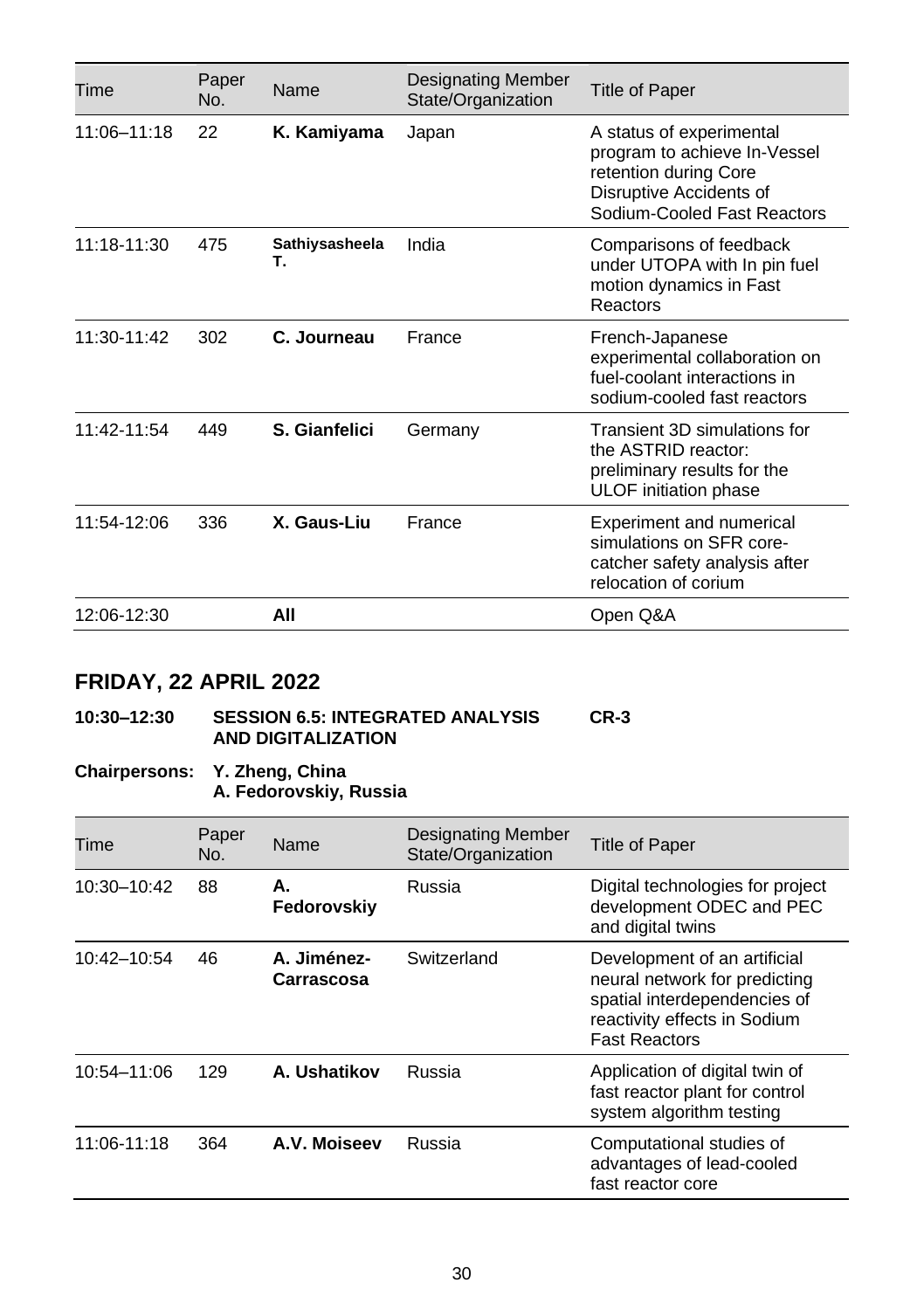| Time        | Paper<br>No. | Name     | <b>Designating Member</b><br>State/Organization | <b>Title of Paper</b>                                                                                       |
|-------------|--------------|----------|-------------------------------------------------|-------------------------------------------------------------------------------------------------------------|
| 11:18-11:30 | 521          | D. Wise  | <b>USA</b>                                      | Passive heat removal system<br>analysis for the Westinghouse<br>Lead fast reactor                           |
| 11:30-11:42 | 208          | S. Belov | Russia                                          | Approaches to form the BN<br>1200 core start loading using<br>MOX-fuel and MNUP-fuel                        |
| 11:42-11:54 | 209          | S. Belov | Russia                                          | Distinctive features of the BN-<br>800 core in the course of<br>transition to complete MOX-<br>fuel loading |
| 11:54-12:30 |              | All      |                                                 | Open Q&A                                                                                                    |

### **10:30–12:30 SESSION 1.3: SYSTEM INNOVATIONS CR-4**

#### **Chairpersons: S. Raghupathy, India R. El-Emam, Canada**

| Time        | Paper<br>No. | Name         | <b>Designating Member</b><br>State/Organization | Title of Paper                                                                                                                                            |
|-------------|--------------|--------------|-------------------------------------------------|-----------------------------------------------------------------------------------------------------------------------------------------------------------|
| 10:30-10:42 | 6            | T. Beck      | France                                          | Sketch Design of Fuel Sub-<br>Assemblies for a SFR-150<br><b>MWe</b>                                                                                      |
| 10:42-10:54 | 190          | S. Rukhlin   | Russia                                          | Optimization of built-in<br>primary sodium purification<br>system for advanced BN<br>reactor plant                                                        |
| 10:54-11:06 | 477          | J. Mote      | India                                           | Design & analysis of a novel<br>arrangement for coupling and<br>decoupling of rotatable plugs<br>in PFBR                                                  |
| 11:06-11:18 | 207          | J. Guidez    | France                                          | Optimization of the secondary<br>loops on the ESFR SMART<br>project                                                                                       |
| 11:18-11:30 | 502          | P. K. Patel  | India                                           | Design of secondary sodium<br>based decay heat removal<br>system for future fast breeder<br>reactors                                                      |
| 11:30-11:42 | 343          | M. Caramello | Italy                                           | Integration of small modular<br>lead fast reactor with energy<br>storage for load-following<br>operation in high V-RES<br>penetration electricity markets |
| 11:42-11:54 | 365          | S. Fomin     | Ukraine                                         | Power control of the fast<br>nuclear-burning-wave reactor                                                                                                 |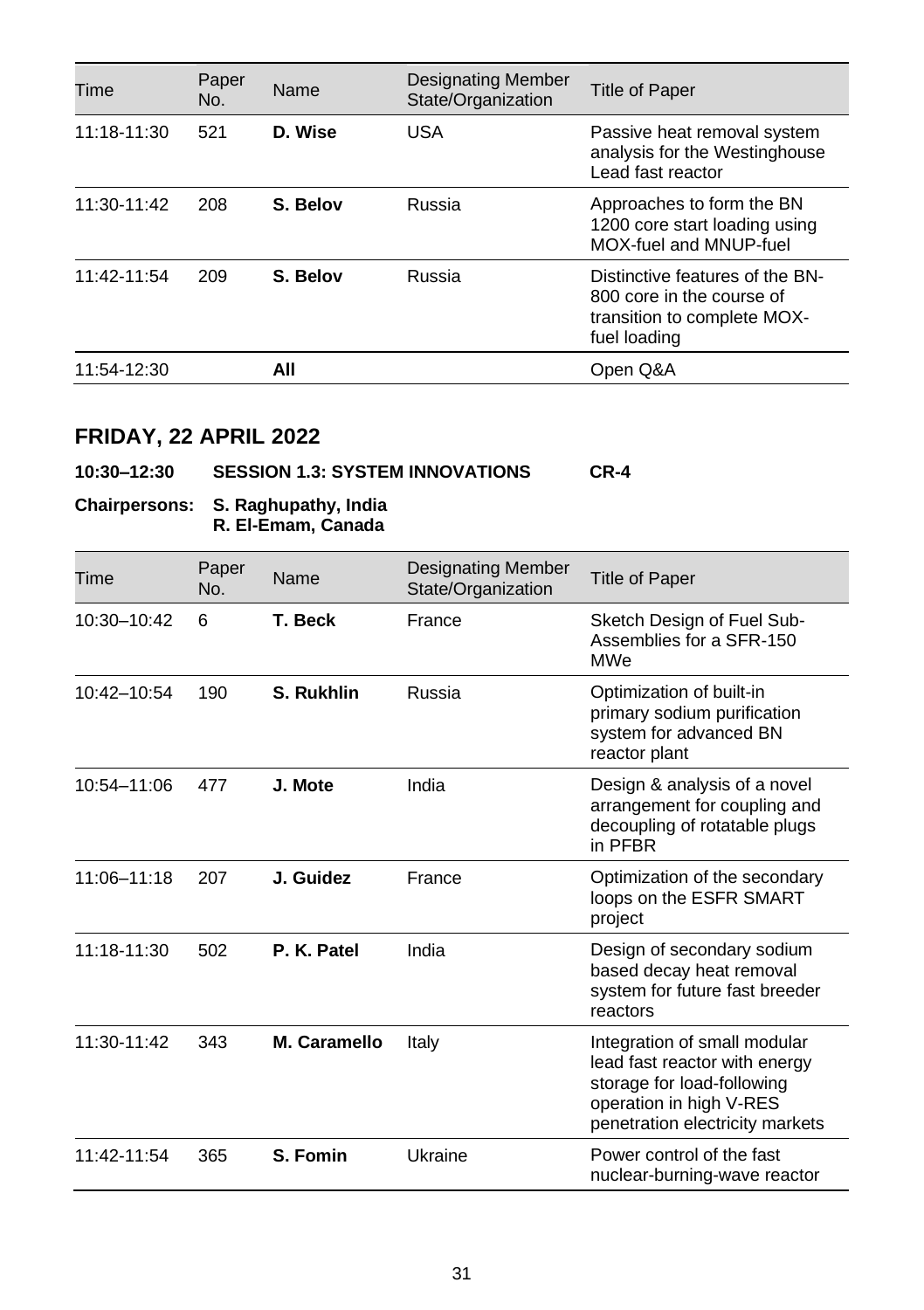| Time        | Paper<br>No. | Name           | <b>Designating Member</b><br>State/Organization | Title of Paper                                                                                                                                                    |
|-------------|--------------|----------------|-------------------------------------------------|-------------------------------------------------------------------------------------------------------------------------------------------------------------------|
| 11:54-12:06 | 341          | D. Gérardin    | France                                          | Evaluation of an increase of<br>the power density for the<br>French commercial Sodium<br>Fast Reactor and optimization<br>study at 1100 MWe with the<br>SDDS tool |
| 12:06-12:18 | 127          | <b>B.</b> Merk | UK                                              | iMAGINE - a Breakthrough<br>Technology for Closing the<br>Fuel Cycle without<br>Reprocessing                                                                      |
| 12:18-12:30 |              | All            |                                                 | Open Q&A                                                                                                                                                          |

#### **13:30–15:30 SESSION 6.6: FUEL PERFORMANCE AND Board Room C MATERIAL MODELLING**

#### **Chairpersons: C. Fiorina, Switzerland A. Khaperskaia, IAEA**

| Time            | Paper<br>No. | Name              | <b>Designating Member</b><br>State/Organization | <b>Title of Paper</b>                                                                                                                                     |
|-----------------|--------------|-------------------|-------------------------------------------------|-----------------------------------------------------------------------------------------------------------------------------------------------------------|
| 13:30-13:42     | 51           | C. Fiorina        | Switzerland                                     | Simulation of fission gas<br>release in the 3-D fuel<br>performance code<br><b>OFFBEAT</b>                                                                |
| 13:42-13:54     | 83           | J. Genin          | France                                          | First fully adjusted set of<br>parameters for the corrosion<br>product contamination code<br>OSCAR-Na                                                     |
| 13:54-14:06     | 34           | J. Dietz          | Switzerland                                     | <b>MSR Fuel Cycle and Thermo-</b><br><b>Dynamics Simulations</b>                                                                                          |
| $14:06 - 14:18$ | 151          | Y. Liu            | China                                           | The fluid structure interaction<br>of narrow gaps between thin-<br>wall coaxial structures in fast<br>reactors                                            |
| 14:18-14:30     | 50           | <b>M. Messner</b> | <b>USA</b>                                      | A statistical design method for<br>steady state creep applied to<br>Grade 91 components                                                                   |
| 14:30-14:42     | 94           | А.<br>Zadorozhnyi | Russia                                          | Mechanistic code BERKUT-U:<br>self-consistent modeling of<br>fuel rods thermomechanical<br>behavior and processes in the<br>fuel of fast breeder reactors |
| 14:42-14:54     | 459          | R. K. Maity       | India                                           | Computational fluid dynamics<br>study for estimation of dilution<br>for failed fuel location system                                                       |
| 14:54-15:30     |              | All               |                                                 | Open Q&A                                                                                                                                                  |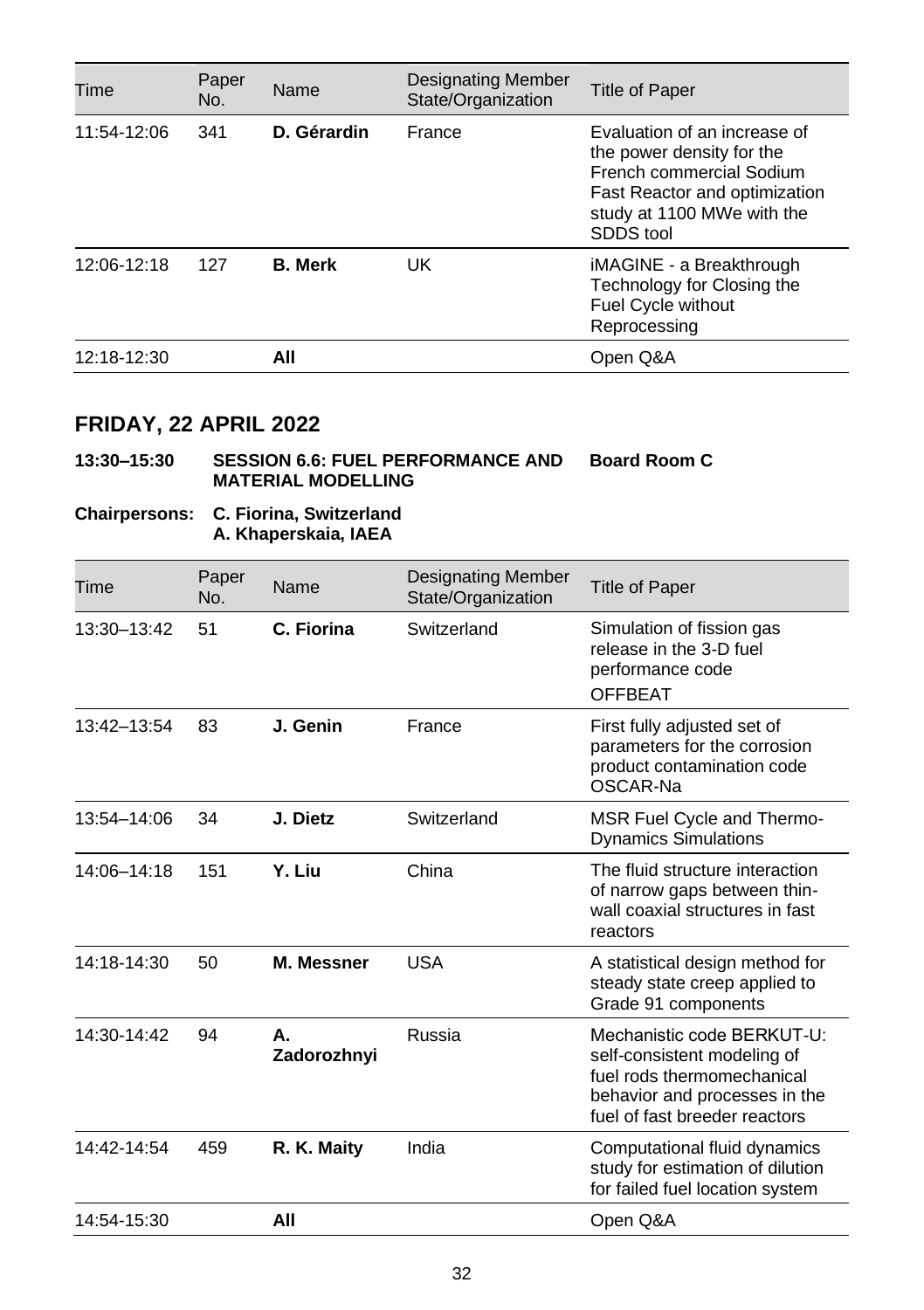#### **13:30–15:30 SESSION 5.3: EXPERIMENTAL PROGRAMS II CR-3**

**Chairpersons: C. Latgé, France I. Kuzina, Russia**

| Time        | Paper<br>No. | Name                   | <b>Designating Member</b><br>State/Organization | <b>Title of Paper</b>                                                                                                                                      |
|-------------|--------------|------------------------|-------------------------------------------------|------------------------------------------------------------------------------------------------------------------------------------------------------------|
| 13:30-13:42 | 345          | G. Firpo               | Italy                                           | ALFRED High priority R&D<br><b>Needs</b>                                                                                                                   |
| 13:42-13:54 | 324          | M. Caramello           | Italy                                           | Preliminary testing of<br>ALFRED DHR system                                                                                                                |
| 13:54-14:06 | 465          | S.C.S.P.K.<br>Krovvidi | India                                           | Design, manufacturing, and<br>in-sodium testing of AM350-<br>welded disc bellows for FBTR<br>control rod drive mechanism                                   |
| 14:06-14:18 | 112          | D. Gugiu               | Romania                                         | Implementation of LFR<br>experimental infrastructures in<br>Romania                                                                                        |
| 14:18-14:30 | 197          | M. Grushko             | Russia                                          | Experimental test facility to<br>test a prototype of the air heat<br>exchanger gate for the<br>advanced BN reactor plant.<br>Design and construction items |
| 14:30-14:42 | 86           | A. Quaini              | France                                          | France-Japan collaboration<br>on thermodynamic and kinetic<br>studies of core material<br>mixture in severe accidents of<br>sodium-cooled fast reactors    |
| 14:42-14:54 | 423          | K. Weaver              | <b>USA</b>                                      | Versatile Test Reactor (VTR)<br>experimental capabilities                                                                                                  |
| 14:54-15:06 | 468          | <b>M. Tarantino</b>    | Italy                                           | LFR design and technologies<br>development at ENEA: Status<br>and perspectives                                                                             |
| 15:06-15:30 |              | All                    |                                                 | Open Q&A                                                                                                                                                   |

### **FRIDAY, 22 APRIL 2022**

| 13:30-15:30              | <b>SESSION 3.4: ADVANCED FUEL</b><br><b>DEVELOPMENT</b> | $CR-4$ |
|--------------------------|---------------------------------------------------------|--------|
| <b>Chairpersons: TBD</b> | D. Crawford, USA                                        |        |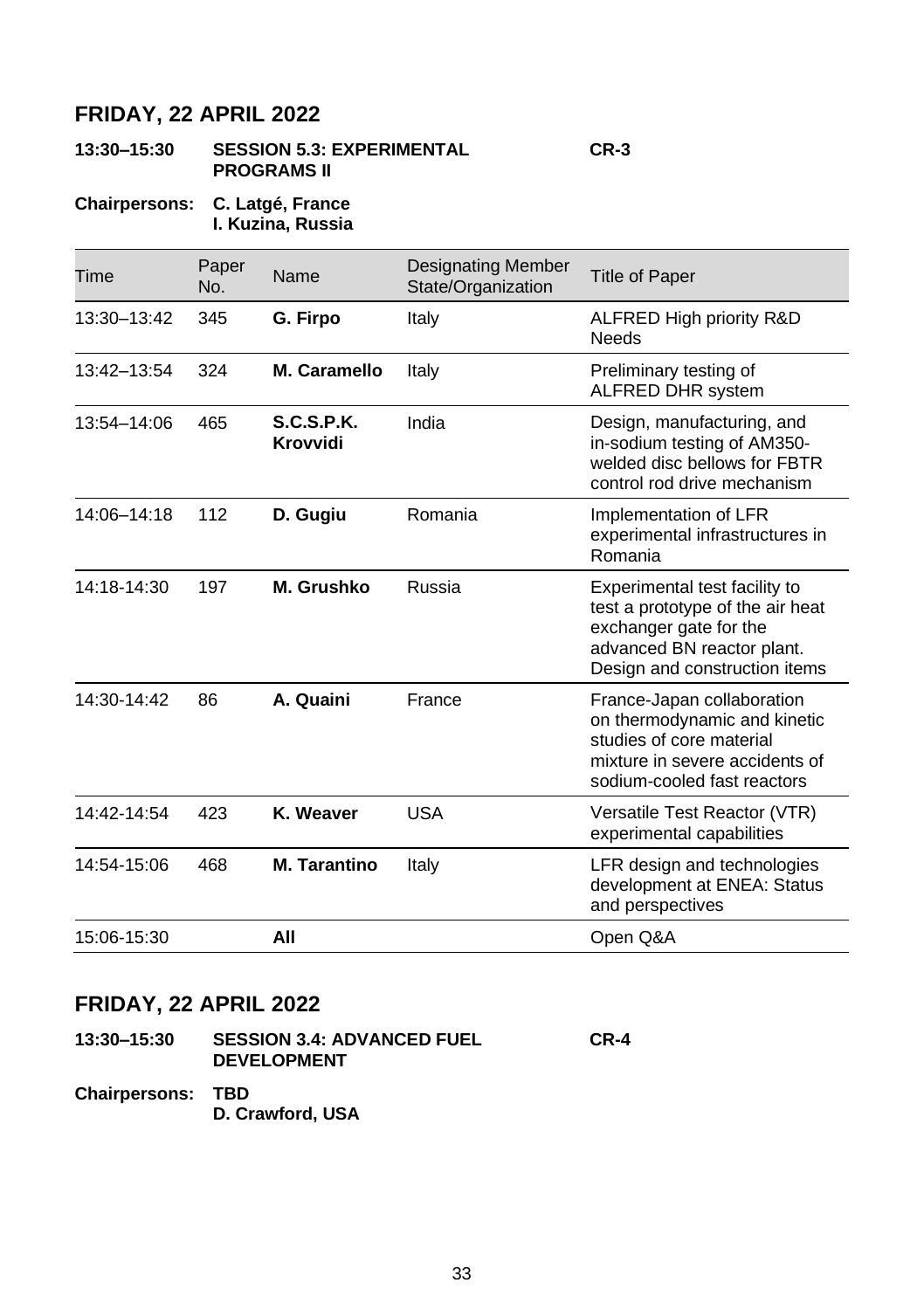| Time        | Paper<br>No. | Name                   | <b>Designating Member</b><br>State/Organization | <b>Title of Paper</b>                                                                                                                             |
|-------------|--------------|------------------------|-------------------------------------------------|---------------------------------------------------------------------------------------------------------------------------------------------------|
| 13:30-13:42 | 143          | A. Gulevich            | Russia                                          | On the possibility to change<br>the isotopic composition of<br>plutonium from the spent<br>MOX fuel of PWRs in fast<br>reactors                   |
| 13:42-13:54 | 164          | L. Capriotti           | <b>USA</b>                                      | Postirradiation<br>characterization of AFC<br>metallic fuel alloys concepts                                                                       |
| 13:54-14:06 | 213          | A. Belyaeva            | Russia                                          | Results of post-irradiations<br>examinations of mixed nitride<br>pins with gas and liquid metal<br>sub-layers                                     |
| 14:06-14:18 | 412          | A.B.<br><b>Magbool</b> | Pakistan                                        | <b>Nuclear Fuels for Fast</b><br><b>Reactors-A Review</b>                                                                                         |
| 14:18-14:30 | 319          | A. Bakhin              | <b>Belarus</b>                                  | Low enrichment nuclear fuel<br>based on uranium-zirconium<br>carbonitride: reactor tests and<br>preparation for studies at<br>critical assemblies |
| 14:30-14:42 | 239          | A. Komarov             | Russia                                          | Types of chemical<br>compounds in the<br>assessment of radiation and<br>hygienic hazards when<br>working with irradiated nitride<br>fuel          |
| 14:42-14:54 | 300          | М.<br>Khramtsov        | Russia                                          | Research and development of<br>nuclear fuel for fast neutron<br>reactor                                                                           |
| 14:54-15:06 | 11           | M. A. Ibrahim          | Egypt                                           | Analysis of fuel burnup and<br>safety parameters of gas<br>cooled fast breeder reactors                                                           |
| 15:06-15:30 |              | All                    |                                                 | Open Q&A                                                                                                                                          |

### **15:40-16:20 CLOSING SESSION Board Room C**

| Time        | Name        | <b>Designating Member</b><br>State/Organization                   | Title                  |
|-------------|-------------|-------------------------------------------------------------------|------------------------|
| 15:40-16:00 | A. Bhaduri  | India, Chair of the<br><b>International Advisory</b><br>Committee | <b>Summary Report</b>  |
| 16:00-16:20 | M. Chudakov | IAEA, Conference General<br>Chair                                 | <b>Closing Remarks</b> |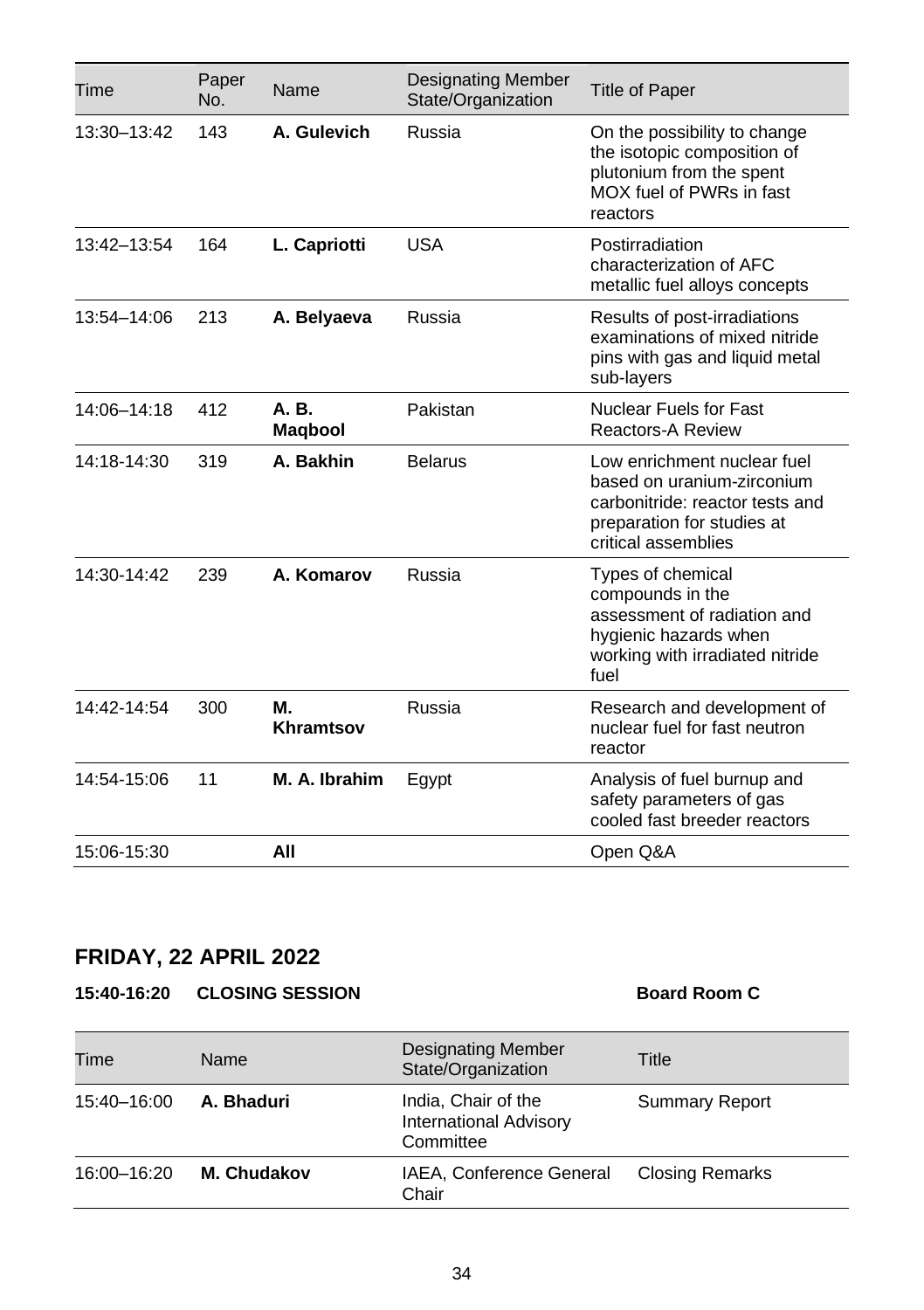### **Virtual Only Poster Presentations**

### **19-22 APRIL 2022**

### **9:00–17:00 POSTER PRESENTATIONS Virtual**

| Paper<br>No. | Author         | <b>Designating Member</b><br>State/Organization | <b>Title of Paper</b>                                                                                                                                                     |
|--------------|----------------|-------------------------------------------------|---------------------------------------------------------------------------------------------------------------------------------------------------------------------------|
| 9            | M. Nishina     | Japan                                           | Development of density control<br>technologies for MOX pellet using dry<br>recycled powders                                                                               |
| 13           | G. Gerbeth     | Germany                                         | Eddy Current Flow Meter flow rate<br>measurements in liquid Sodium at<br>the SUPERFENNEC loop                                                                             |
| 16           | Y. Zhang       | China                                           | The neutronic study of the nitride fuel<br>loaded CIADS core                                                                                                              |
| 29           | V. Smykov      | Russia                                          | Corrosion hydrogen mass transfer in<br>fast reactor steam generators of the<br>sodium-water type                                                                          |
| 33           | J. Krepel      | Switzerland                                     | Characterization of the Molten<br>Chloride Fast Reactor fuel cycle<br>options                                                                                             |
| 37           | V. Ivanov      | Russia                                          | Next generation nuclear power:<br>radiological sustainability and<br>ecological advantages                                                                                |
| 38           | X. Hu          | China                                           | Design of experimental scheme for<br>activation method of China<br>demonstration fast reactor                                                                             |
| 53           | R. Lopez-Solis | Mexico                                          | Verification and validation of the<br>CEFR Serpent model for the<br>generation of reference solutions and<br>Cross Sections database for the<br>deterministic code AZNHEX |
| 54           | Tomoko Ishizu  | Japan                                           | Model validation of the ASTERIA-<br>SFR code related to freezing<br>phenomena of liquid and<br>liquid/particle mixtures based on<br>THEFIS experimental results           |
| 55           | D. Obukhov     | Russia                                          | Development of submerged<br>electromagnetic pump for liquid lead                                                                                                          |
| 57           | R. Askhadullin | Russia                                          | Current state and issues of the heavy<br>liquid metal coolant technology<br>development (Pb, Pb-Bi)                                                                       |
| 58           | O. Miazdrikova | Russia                                          | Modeling of water leak into sodium in<br>the BN-600 steam generator                                                                                                       |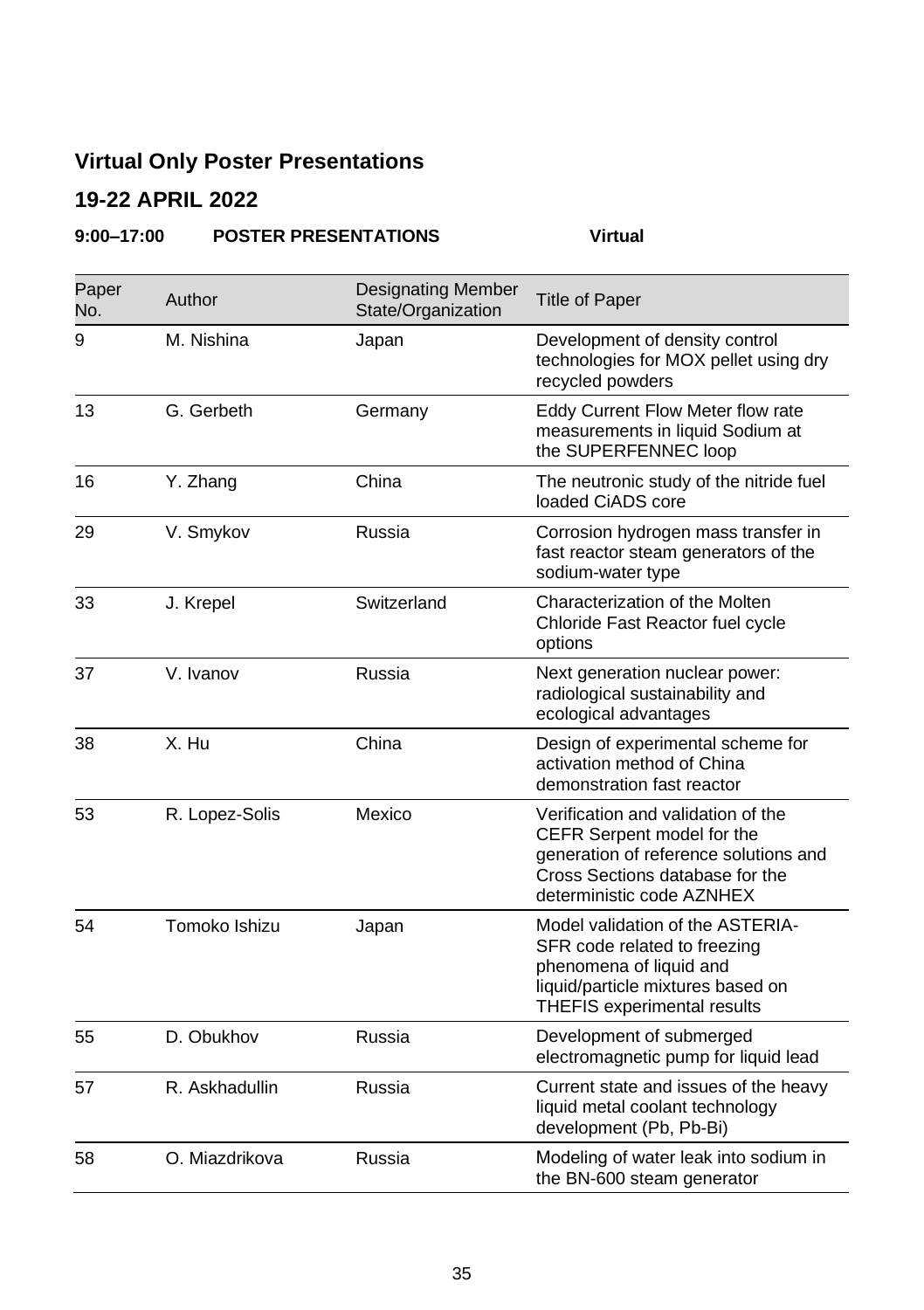| Paper<br>No. | Author                        | <b>Designating Member</b><br>State/Organization | <b>Title of Paper</b>                                                                                                                                                   |
|--------------|-------------------------------|-------------------------------------------------|-------------------------------------------------------------------------------------------------------------------------------------------------------------------------|
| 64           | V. Vidanov                    | Russia                                          | R&D on recovery and separation of<br>americium and curium under "Proryv"<br>project                                                                                     |
| 66           | E. Kinev                      | Russia                                          | The working capacity analysis of<br>boron carbide after two-year<br>operation as an emergency<br>protection material of the fast reactor                                |
| 69           | P. Parthkumar<br>rajendrabhai | India                                           | Modelling of the in-vessel source<br>term during a hypothetical severe<br>accident in an SFR                                                                            |
| 82           | N. Loginov                    | Russia                                          | On measurement of oxygen<br>concentration in sodium by means of<br>plug indicator                                                                                       |
| 96           | A. Belov                      | Russia                                          | Calculation of the materials activation<br>with BPSD code                                                                                                               |
| 98           | V. Bereznev                   | Russia                                          | Integral code COMPLEX for radiation<br>safety assessment of reactor and<br>nuclear fuel cycle facilities                                                                |
| 102          | Q. CHEN                       | China                                           | Irradiation-Thermo-Mechanical<br>Coupling Analysis and Calculation of<br><b>Fast Neutron Oxide Fuel Element</b>                                                         |
| 108          | R. Pineda                     | China                                           | Simple Design Comparison of<br>uranium nitride pin cell assembly and<br>matrix fuel assembly for a Lithium<br><b>Cooled Fast Reactor</b>                                |
| 110          | A. Leshchenko                 | Russia                                          | Experience of Using CFD Models for<br>Development of High-Temperature<br>Furnace Equipment for Fabrication of<br>Mixed Nitride Uranium-Plutonium<br><b>Fuel Pellets</b> |
| 122          | I. Drobyshev                  | Russia                                          | Hybrid high power fast breeder<br>reactor with metallic fuel and<br>additives consisting with lightweight<br>atoms                                                      |
| 133          | M. Roslaya                    | Russia                                          | Two-Component Energy Industry<br>under Conditions of Closed Nuclear<br>Fuel Cycle: Economic Benefits                                                                    |
| 135          | A. Moise                      | Romania                                         | Neutronic Calculation of CEFR Core<br>using Different Nuclear Data Libraries                                                                                            |
| 140          | S. Kviatkovskii               | Russia                                          | Sustainability of nuclear and non-<br>nuclear power generation options<br>under Russian conditions: a<br>comparative evaluation study                                   |
| 157          | E. Kulikov                    | Russia                                          | Controlled thermonuclear fusion:<br>potential role of a joint (Th-U-Pu)<br>nuclear fuel cycle                                                                           |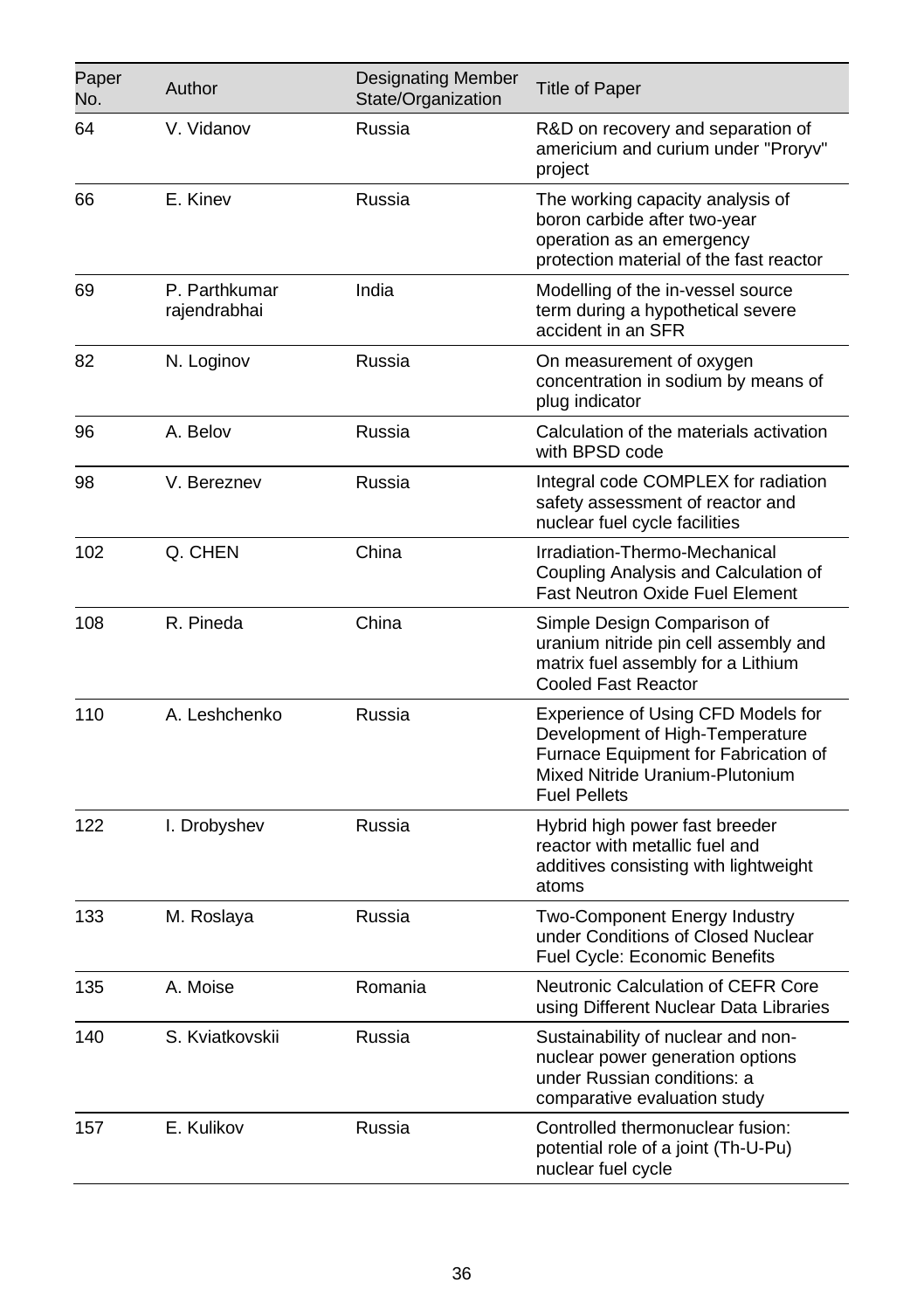| Paper<br>No. | Author       | <b>Designating Member</b><br>State/Organization | <b>Title of Paper</b>                                                                                                                                                             |
|--------------|--------------|-------------------------------------------------|-----------------------------------------------------------------------------------------------------------------------------------------------------------------------------------|
| 158          | E. Kulikov   | Russia                                          | On substantial slowing down of the<br>kinetics of fast transient processes in<br>fast reactor                                                                                     |
| 159          | E. Kulikov   | Russia                                          | Investigation of characteristics of fast<br>power reactor with an additional<br>function of large-scale production of<br>plutonium-238                                            |
| 161          | O. Ashraf    | Russia                                          | Transmutation efficiency of minor<br>actinides in fast-and thermal-<br>spectrum molten salt reactors                                                                              |
| 162          | A. Savelev   | Russia                                          | Revealing the dependencies of<br>partitioning americium-241 and<br>uranium using sorption technology<br>based on solid-phase extractant<br>TODGA                                  |
| 165          | A. Ali       | Egypt                                           | ADS for Energy Production and 233U<br>breeding in HEU-Thorium Oxide<br>system                                                                                                     |
| 168          | A. Terekhova | Russia                                          | Transmutation of minor actinides in a<br>fast reactor with uranium-curium fuel                                                                                                    |
| 174          | J. WANG      | China                                           | Study on Sodium Fire PSA<br>Methodology for Pool-Type Sodium<br>cooled Fast Reactor                                                                                               |
| 179          | I. Fadeev    | Russia                                          | Elaboration of the thermal-hydraulic<br>characteristics of the reactor plant<br>based on the operation experience of<br>the power unit with BN-800 reactor                        |
| 180          | H. Sonoda    | Japan                                           | Development of in-vessel source<br>term evaluation method for ULOF<br>events in sodium-cooled fast reactor                                                                        |
| 196          | D. Lesiukov  | Russia                                          | Ultrasonoscopy system "VIZUS" for<br>sodium-cooled BN-type reactors                                                                                                               |
| 203          | Y. Du        | China                                           | <b>Experimental and Numerical Study</b><br>on Temperature Fluctuation in The<br>Upper Plenum of Fast Reactor                                                                      |
| 216          | S. Rogozhkin | Russia                                          | Development of the technical<br>approach for research of the sodium<br>coolant current in the integral type<br>reactor                                                            |
| 223          | E. Metlyaev  | Russia                                          | Integrated radiation and hygienic<br>approach to production safety.<br>Assessment of the impact on public<br>health                                                               |
| 226          | Oleg Parinov | Russia                                          | Risk factors of complex radiation and<br>non-radiation effects on the health of<br>personnel in assessing the impact of<br>the production of innovative fuel for<br>fast reactors |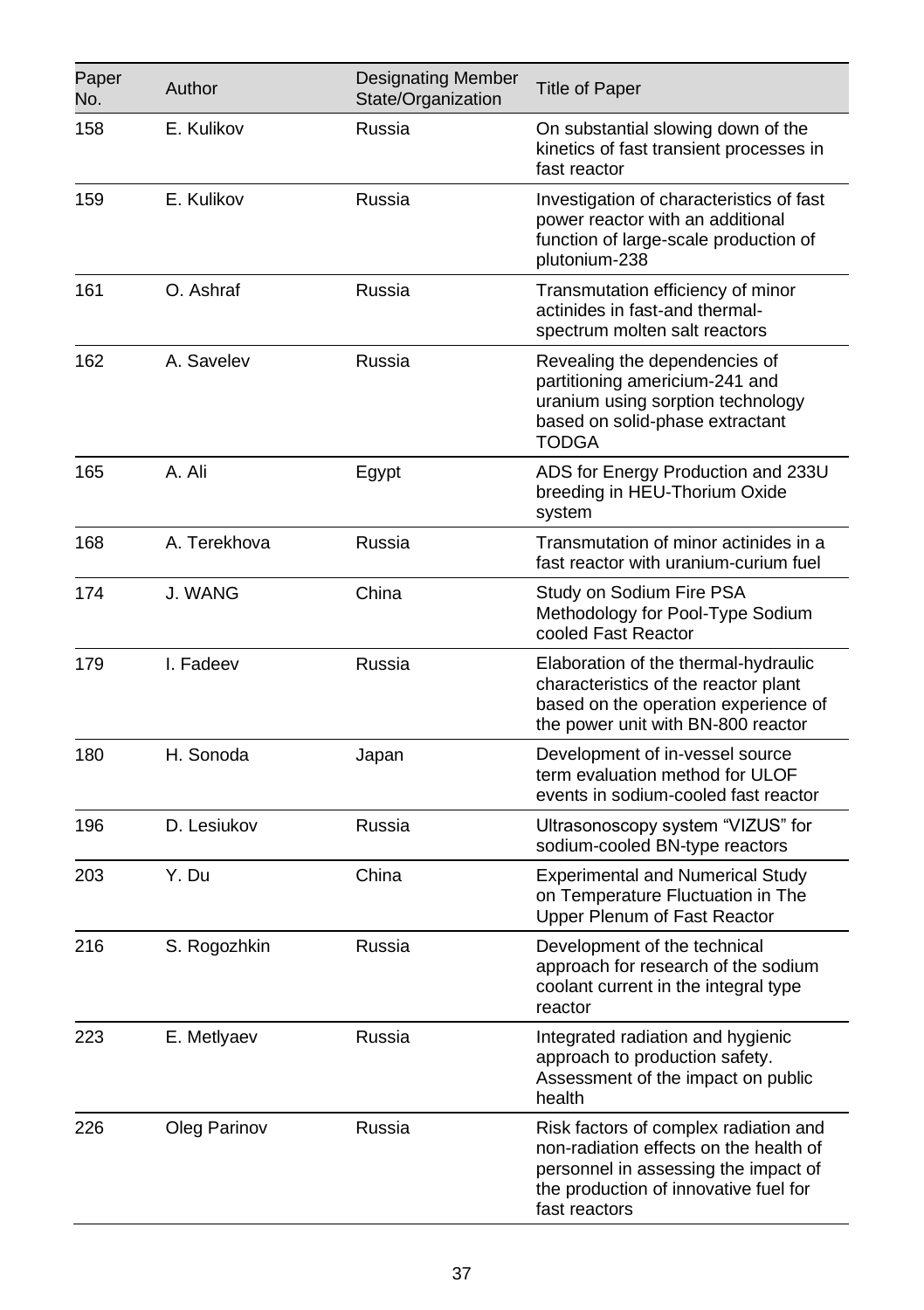| Paper<br>No. | Author         | <b>Designating Member</b><br>State/Organization | <b>Title of Paper</b>                                                                                                                                                            |
|--------------|----------------|-------------------------------------------------|----------------------------------------------------------------------------------------------------------------------------------------------------------------------------------|
| 227          | V. Mishin      | Russia                                          | Comparative analysis of calculational<br>and experimental differences of the<br>neutron-physical characteristics of<br>the BN-800 reactor                                        |
| 231          | A. Samoylov    | Russia                                          | Complex radiation and hygiene<br>studies of radiation impact factors on<br>production personnel, mixed nitride<br>uranium-plutonium fuel for fast<br>neutron reactors            |
| 234          | M. Belonogov   | Russia                                          | Comparative analysis of minor<br>actinides transmutation in a molten-<br>salt burner reactor based on LiF-<br>NaF-KF and LiF-BeF2 salts                                          |
| 235          | A. Karev       | Russia                                          | Radiation-hygienic assessment of<br>internal exposure factors of<br>personnel working at experimental<br>facilities in the production of mixed<br>nitride uranium-plutonium fuel |
| 236          | D. Wu          | China                                           | Influence of preheating temperature<br>on delta-ferrite formation and<br>mechanical properties of 12%Cr steel<br>weld metals                                                     |
| 244          | D. Duan        | China                                           | Experimental investigation of the<br>fluid-structure interaction effect<br>between adjacent equipment<br>supports in a fast reactor                                              |
| 245          | E. Seleznev    | Russia                                          | Some results of using partial<br>equations for calculations of transient<br>processes in fast breeder reactors                                                                   |
| 248          | J. Yang        | China                                           | Analysis of sodium fire accident after<br>upgrade of ventilation system of<br>primary loop's corridor                                                                            |
| 255          | M. Trapeznikov | Russia                                          | Justification of critical experiments on<br>stand FKBN-2 to verify neutron-<br>physical software for calculations of<br>the molten-salt reactor                                  |
| 259          | D. Grabaskas   | USA                                             | Development of the Simplified<br>Radionuclide Transport (SRT) Code<br>Version 2.0 for Versatile Test Reactor<br>(VTR) Mechanistic Source Term<br>Calculations                    |
| 260          | E. Orlova      | Russia                                          | Increase of nuclear power plant<br>hydrogen safety using zirconium<br>accumulator                                                                                                |
| 264          | O. Golosov     | Russia                                          | Non-destructive method for<br>determining steel corrosion<br>coefficients in lead                                                                                                |
| 265          | T. Fei         | <b>USA</b>                                      | Preliminary Shielding Analysis for the<br>Versatile Test Reactor                                                                                                                 |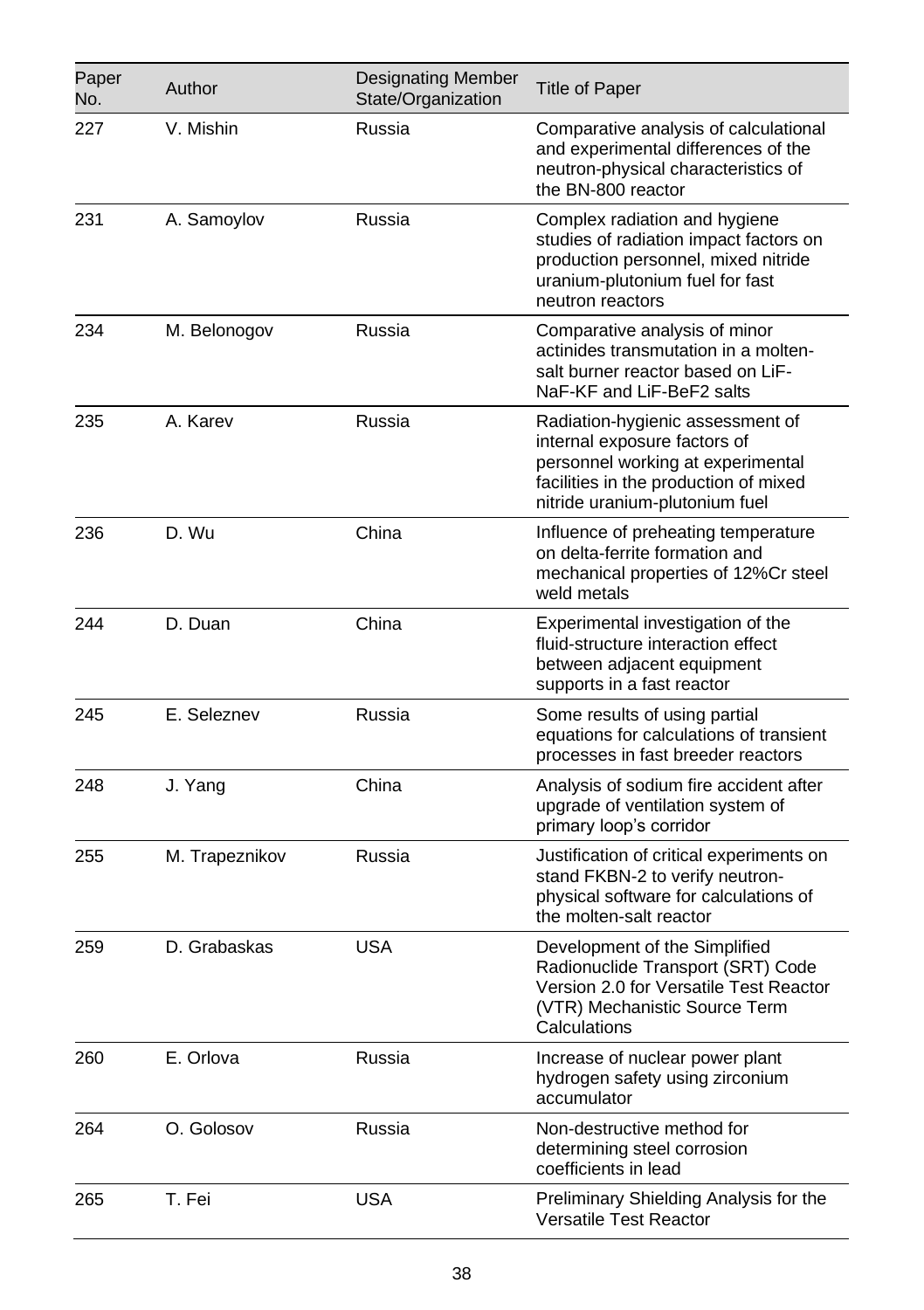| Paper<br>No. | Author            | <b>Designating Member</b><br>State/Organization | <b>Title of Paper</b>                                                                                                                                                  |
|--------------|-------------------|-------------------------------------------------|------------------------------------------------------------------------------------------------------------------------------------------------------------------------|
| 283          | Q. Zhou           | China                                           | A Study on the Development of a<br><b>Procedure Complexity Evaluation</b><br>and Optimization for Operating<br>Procedures of China Experimental<br><b>Fast Reactor</b> |
| 286          | T. Kim            | Korea, Republic of                              | Leak-Before-Break Design of<br>Double-Walled Once-Through Steam<br>Generators for Lead Cooled Fast<br>Reactor                                                          |
| 293          | N. Maksimov       | Russia                                          | <b>Cognitive Information Retrieval</b><br>Based on Ontological Model of<br>Knowledge Representation                                                                    |
| 298          | V. Federiaeva     | Russia                                          | Heat transfer calculation and service<br>life time estimation of submerged<br>electromagnetic pump for liquid lead                                                     |
| 308          | G. Yujie          | China                                           | Application of Model Based System<br>Engineering in Design of Digital Fast<br><b>Reactor Nuclear Power Plant</b>                                                       |
| 311          | J. Bousquet       | Germany                                         | <b>New Finite Element Neutron Kinetics</b><br>Code System FENNECS/ATHLET for<br>Coupled Safety Assessment of (Very)<br><b>Small and Micro Reactors</b>                 |
| 312          | R.Ganapathy       | India                                           | Conceptual Core configuration for<br>increasing Power of Fast Breeder<br>Reactor to 40 MWt                                                                             |
| 313          | Jin Wang          | China                                           | Research on the Impact of Advanced<br>Rule Design System on the<br>Digitization of Reactor Building Model                                                              |
| 348          | M. Caramello      | Italy                                           | ALFRED DHR system scaling<br>verification and numerical pre-test<br>analysis                                                                                           |
| 353          | I. Popov          | Russia                                          | Software for Simulation of Fast<br>Reactor Operation in a Closed<br>Nuclear Fuel Cycle (SC RTM-2)                                                                      |
| 356          | I. Makeeva        | Russia                                          | The Code Complex for<br>Computational Evaluation of<br><b>Technical Solutions and Optimization</b><br>of Processes Parameters of CNFC                                  |
| 366          | A. Nelson         | <b>USA</b>                                      | Versatile test reactor: core system<br>design requirements to support<br>advanced reactor development                                                                  |
| 368          | <b>B.</b> Hollrah | <b>USA</b>                                      | Simulation of the Fast Flux Test<br>Facility loss-of-flow without scram<br>accident scenario using the SAM<br>computer code                                            |
| 374          | J. LI             | China                                           | Irradiation Effects of T91<br><b>Ferritic/Martensitic Steel</b>                                                                                                        |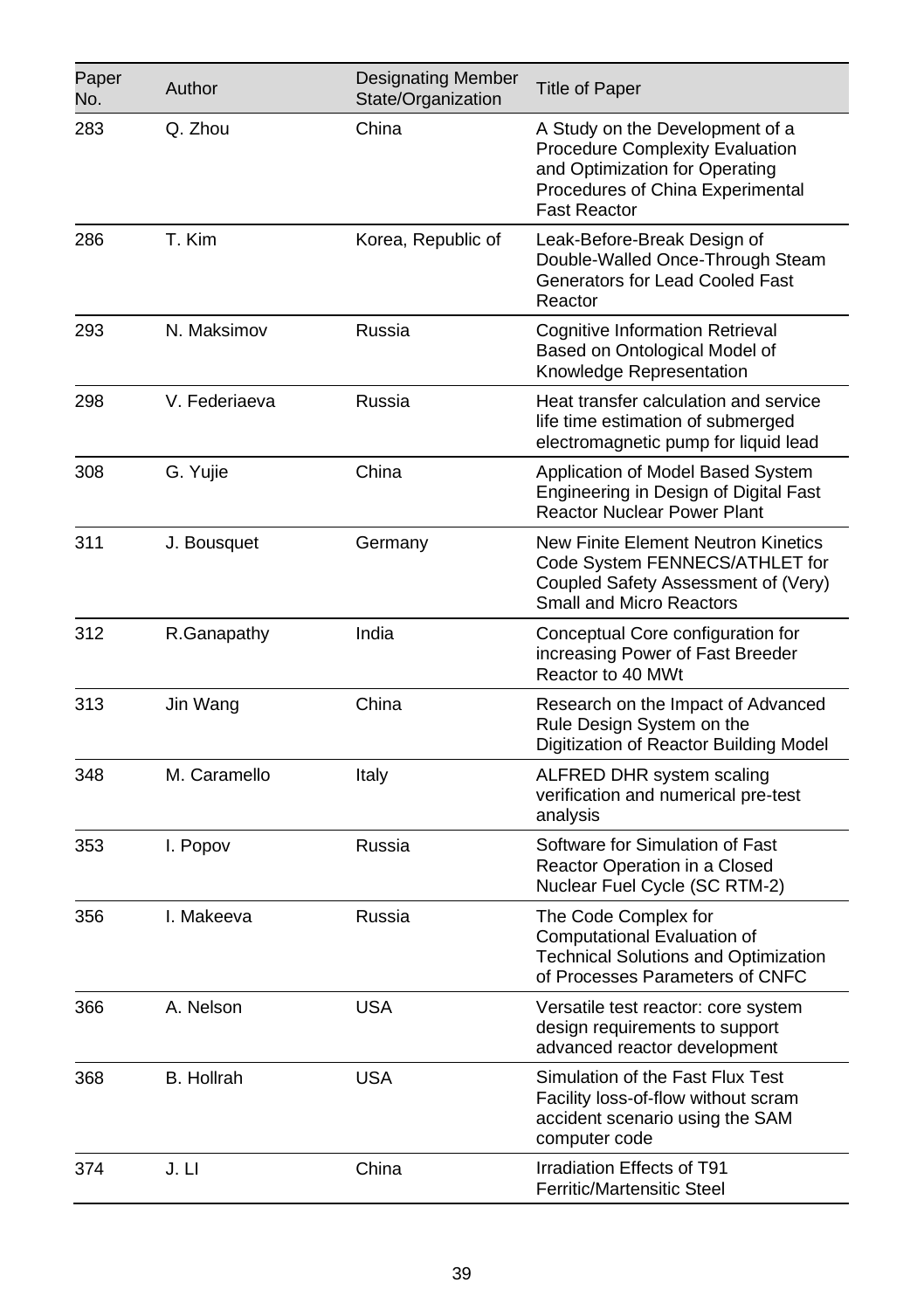| Paper<br>No. | Author           | <b>Designating Member</b><br>State/Organization | <b>Title of Paper</b>                                                                                                                                                    |
|--------------|------------------|-------------------------------------------------|--------------------------------------------------------------------------------------------------------------------------------------------------------------------------|
| 375          | K. Chaturvedi    | India                                           | Numerical Investigation of Cellular<br>Convection in the Cover Gas space<br>of Fast Breeder Test Reactor                                                                 |
| 378          | A. Petrenko      | Russia                                          | Industrial energy complex with fast<br>neutron reactor                                                                                                                   |
| 380          | S. Andreev       | Russia                                          | Experiment-calculated method for<br>determination of prompt neutron<br>lifetime in fast metal cores intended<br>for verification of neutron transfer<br>simulation codes |
| 381          | I. lordache      | Romania                                         | Nuclear Hydrogen and Fast Reactors                                                                                                                                       |
| 384          | P. Sannikova     | Russia                                          | Investigation of the solubility of<br>actinide fluorides for the choice of a<br>salt solvent for a molten-salt reactor-<br>burner of minor actinides                     |
| 391          | S. Shahbazi      | <b>USA</b>                                      | <b>Fast Reactor Source Term Modeling</b><br>and Simulation Functional<br>Requirements and Gap Assessment                                                                 |
| 393          | O. Sambuu        | Mongolia                                        | Impact of Core Materials on The Fuel<br>cladding Irradiation Damage in<br>Breed-and-Burn Fast Reactors                                                                   |
| 397          | T. Obara         | Japan                                           | Impact of Cladding Material on<br>Neutronic Balance in Breed-and-Burn<br>fast reactors                                                                                   |
| 398          | K. Hoang Van     | Viet Nam                                        | Development of Burnup Analysis<br>System for rotational and Spiral Fuel<br>Shuffling scheme in Breed-and-Burn<br><b>Fast Rectors</b>                                     |
| 411          | <b>B.</b> Wilcox | Nigeria                                         | New Concepts and Methodologies<br>for the Effective Deployment of Gen<br>IV reactors                                                                                     |
| 414          | D. Visser        | <b>Netherlands</b>                              | CFD analyses of the ALFRED hot<br>plenum                                                                                                                                 |
| 416          | R. Pergreffi     | Italy                                           | Modeling of the coolant region in the<br>ALFRED core in case of thermal<br>expansion                                                                                     |
| 421          | D. Castelluccio, | Italy                                           | ENDF/B-VIII.0 nuclear data<br>sensitivity and uncertainty (S/U)<br>analysis of key safety-relevant<br>reactivity coefficients for the ALFRED<br>core                     |
| 428          | A. Kumari        | India                                           | Removal of Radiocesium from High-<br>Level Liquid Waste using Inorganic<br>Ion-exchangers                                                                                |
| 434          | F. Lodi          | Italy                                           | The "ALFRED White Book": a<br>business card of the project                                                                                                               |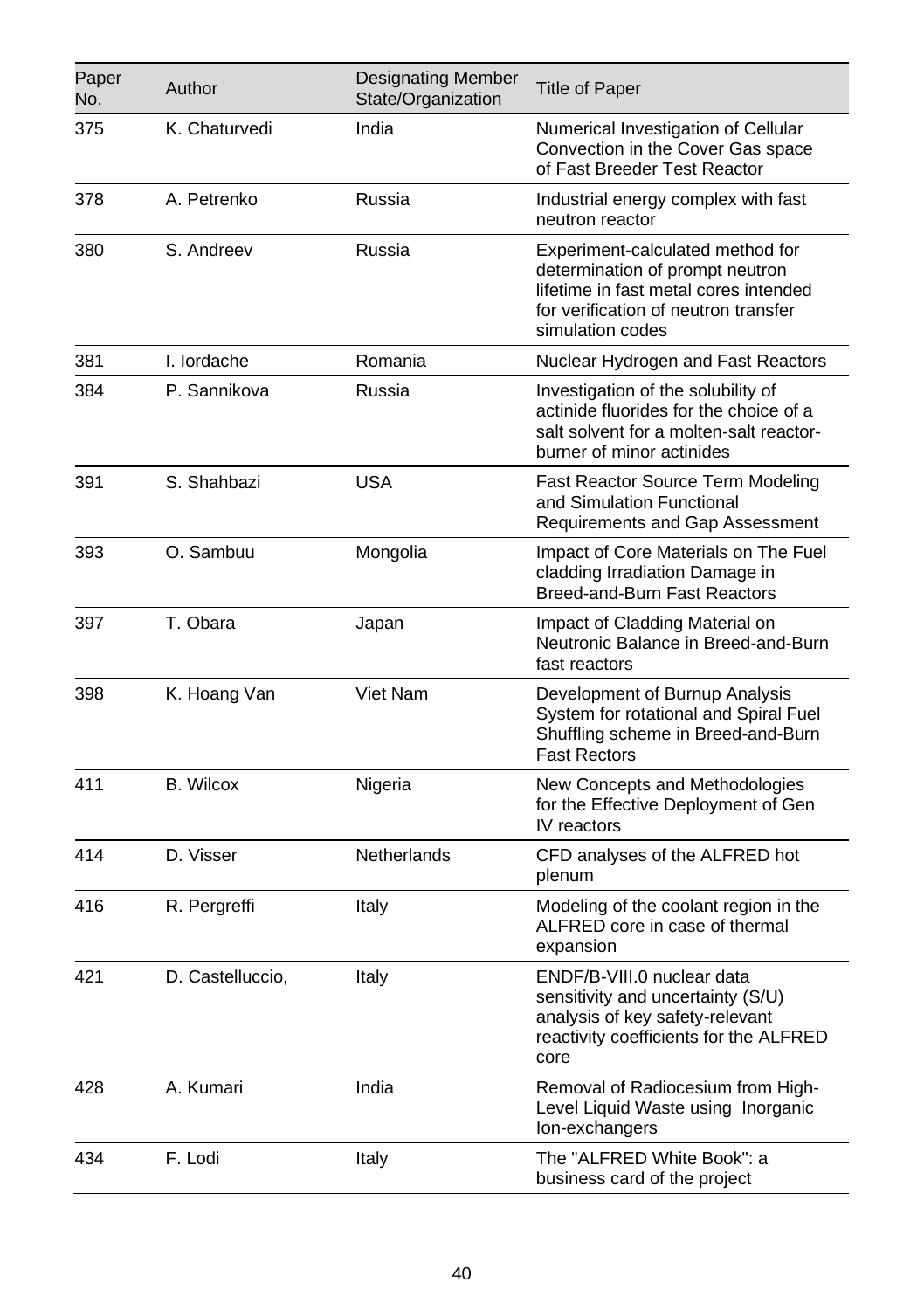| Paper<br>No. | Author           | <b>Designating Member</b><br>State/Organization | <b>Title of Paper</b>                                                                                                                          |
|--------------|------------------|-------------------------------------------------|------------------------------------------------------------------------------------------------------------------------------------------------|
| 438          | J. C. Fiel       | Brazil                                          | Criticality sensitivity analysis in<br>relation to empties of a fast<br>regenerator nuclear reactor                                            |
| 445          | B. Venkatraman   | India                                           | Experimental study on sodium<br>insulation interaction and its effect on<br>structural material                                                |
| 451          | X. Jia           | China                                           | Study on the Method of Correction of<br>Fast Reactor Power Distribution by<br><b>MCNP</b>                                                      |
| 460          | R. K. Maity      | India                                           | Integrated thermal hydraulic analysis<br>of Hot and Cold Pools of a liquid<br>sodium cooled 600 MWe fast reactor                               |
| 462          | V. Govindarajan  | India                                           | Thermal Hydraulic Simulation of Loss<br>of Flow Without Scram Test in FFTF<br>using DYANA-P code                                               |
| 481          | A. Krishnamurthy | India                                           | Optimization of Ruthenium<br>concentration in PUREX Process<br>during Fast reactor fuel Reprocessing                                           |
| 484          | P. Sivakumar     | India                                           | Assay of Waste drum based on<br>Passive Neutron Counting Technique                                                                             |
| 487          | A. Krishnamurthy | India                                           | Mitigation of Sloshing Effects in High<br>level Liquid Waste (HLW) Storage<br>Tank for Nuclear Spent Fuel<br>Applications                      |
| 490          | K. Dhananjeya    | India                                           | Design, manufacturing and<br>transportation of high capacity High<br>Level Liquid Waste Storage tanks                                          |
| 491          | A. Krishnamurthy | India                                           | Evaluation of EPDM and Silicone<br>rubber compounds for application in<br>Reprocessing Plant                                                   |
| 495          | A. Krishnamurthy | India                                           | Development of Artificial Intelligence<br>through PLC & SCADA to predict<br>process related failure and<br>abnormality in a Reprocessing Plant |
| 498          | D. Jagadishan    | India                                           | Development of a 15 kg servo<br>manipulator for remote handling<br>applications                                                                |
| 499          | P. Bhanu         | India                                           | Novel Electrical, Electronics and<br>Instrumentation systems for Fast<br>Reactor Fuel Reprocessing Plants                                      |
| 501          | S. Aithal        | India                                           | Design & development of custom<br>shaped back-up seal in silicone for<br>PFBR                                                                  |
| 541          | A. Potapov       | Russia                                          | Reprocessing of nitride and metallic<br>spent nuclear fuel using molten salts                                                                  |
| 542          | A. Potapov       | Russia                                          | Thermodynamic simulation of the<br>oxidation processes at the                                                                                  |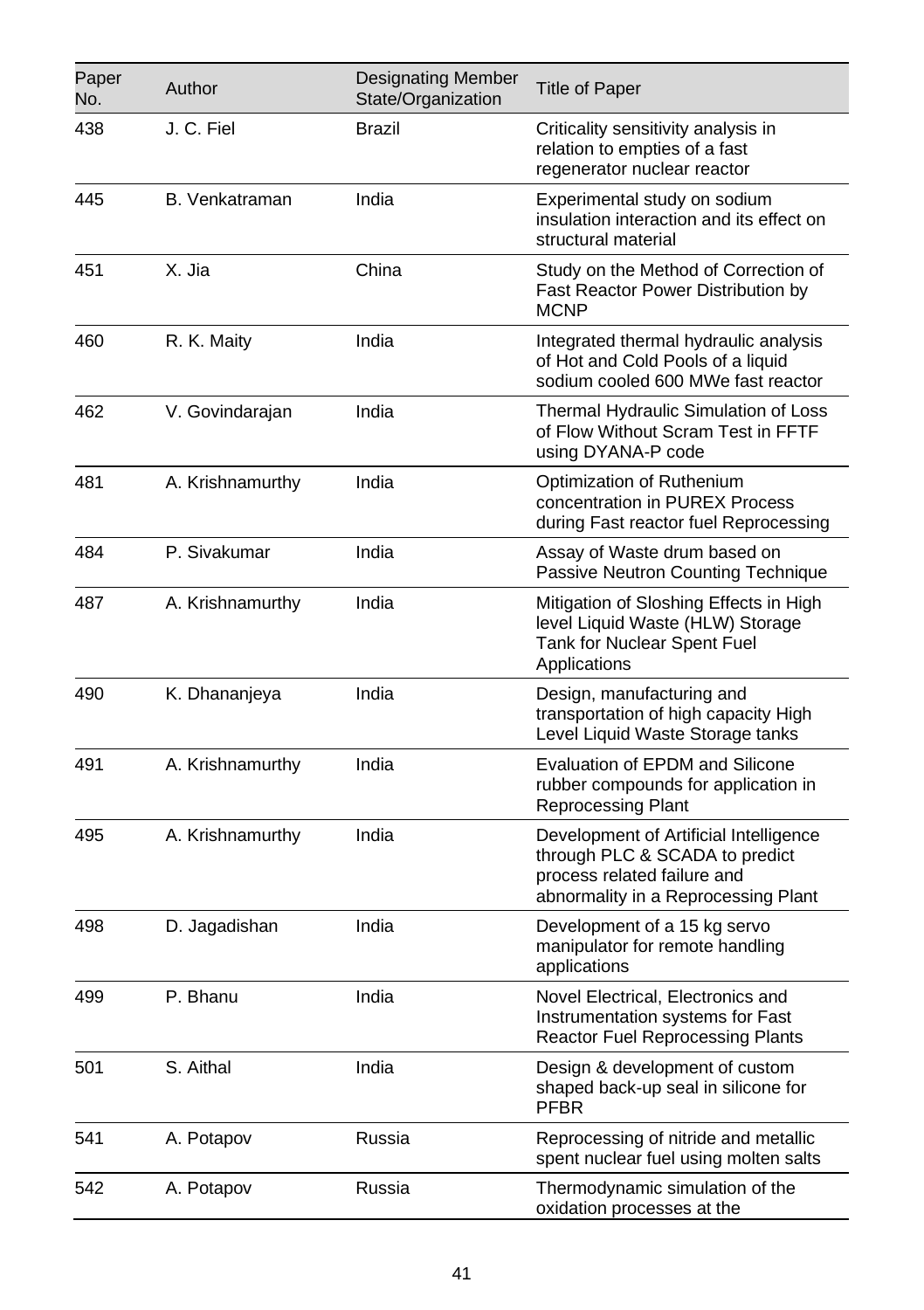| Paper<br>No. | Author       | <b>Designating Member</b><br>State/Organization | <b>Title of Paper</b>                                                                                                                                                                              |
|--------------|--------------|-------------------------------------------------|----------------------------------------------------------------------------------------------------------------------------------------------------------------------------------------------------|
|              |              |                                                 | reprocessing of spent nuclear fuel in<br>the LiCl-KCl melt                                                                                                                                         |
| 543          | A. Potapov   | Russia                                          | Electrical conductivity of<br>multicomponent chloride melts,<br>containing ions of mono-, di-, and<br>trivalent metals                                                                             |
| 545          | Y. Zaikov    | Russia                                          | Determination of the metallic and<br>oxide compounds in models based<br>on metallic uranium containing<br>uranium dioxide, metallic<br>neodymium, cerium as well as<br>neodymium and cerium oxides |
| 546          | A. Dedyukhin | Russia                                          | Electrolytic reduction of the simulated<br>oxide spent nuclear fuel in LiCI-Li2O<br>melt                                                                                                           |
| 548          | V. Kuchinov  | Russia                                          | Export of RBN with SNCD and<br>nuclear proliferation risks                                                                                                                                         |
| 551          | R. El-Emam   | Canada                                          | Large-scale hydrogen production;<br>fast-neutron reactors coupled to<br>thermochemical copper-chlorine<br>hydrogen plant                                                                           |